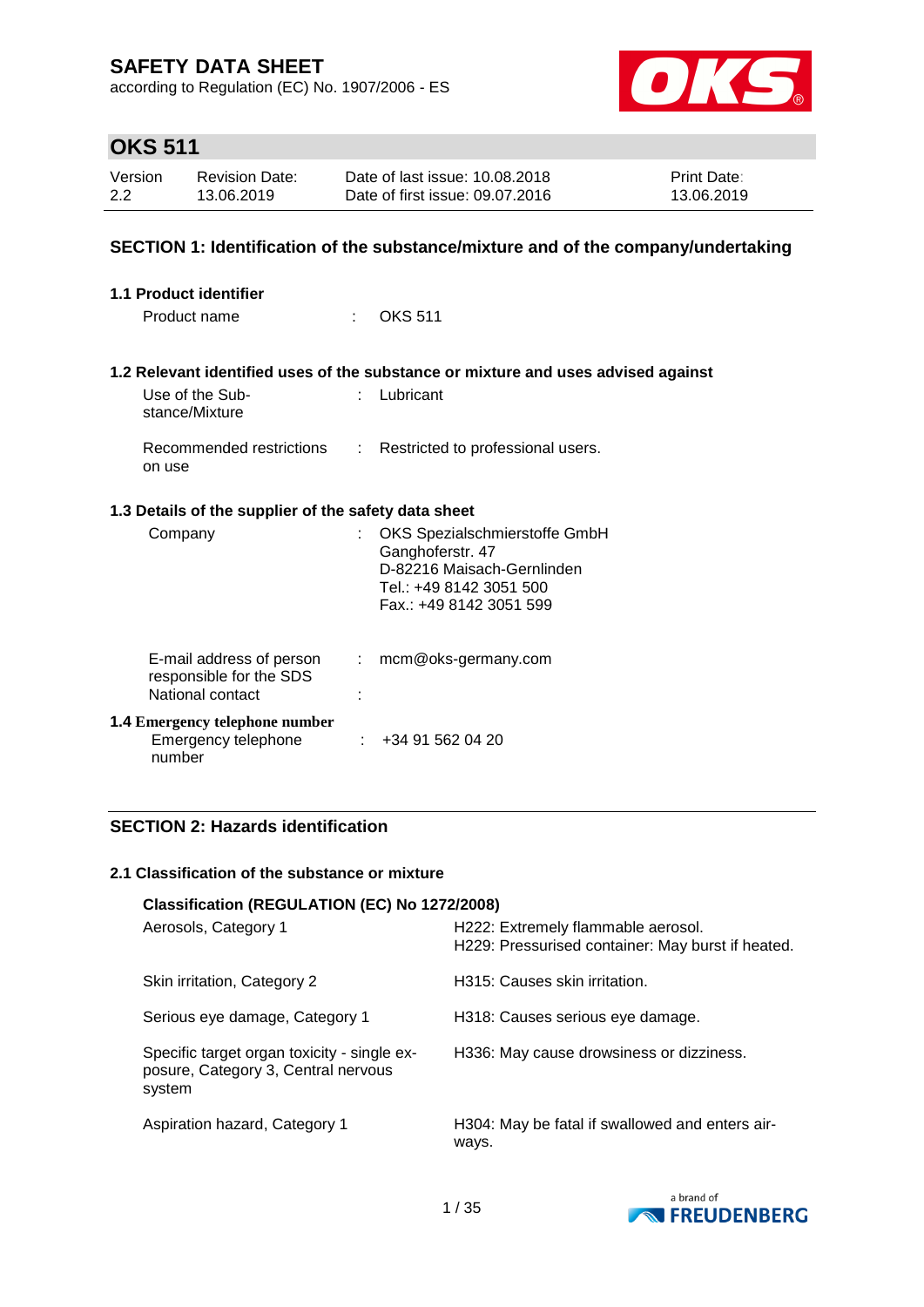according to Regulation (EC) No. 1907/2006 - ES



# **OKS 511**

| Version | <b>Revision Date:</b> | Date of last issue: 10.08.2018  | <b>Print Date:</b> |
|---------|-----------------------|---------------------------------|--------------------|
| 2.2     | 13.06.2019            | Date of first issue: 09.07.2016 | 13.06.2019         |

Long-term (chronic) aquatic hazard, Category 3

H412: Harmful to aquatic life with long lasting effects.

## **2.2 Label elements**

| Labelling (REGULATION (EC) No 1272/2008) |                                  |                                                                                                                                                                                       |  |
|------------------------------------------|----------------------------------|---------------------------------------------------------------------------------------------------------------------------------------------------------------------------------------|--|
| Hazard pictograms                        |                                  |                                                                                                                                                                                       |  |
| Signal word                              | Danger                           |                                                                                                                                                                                       |  |
| <b>Hazard statements</b>                 | H222<br>H <sub>229</sub><br>H304 | Extremely flammable aerosol.<br>Pressurised container: May burst if heated.<br>May be fatal if swallowed and enters air-<br>ways.                                                     |  |
|                                          | H315<br>H318<br>H336<br>H412     | Causes skin irritation.<br>Causes serious eye damage.<br>May cause drowsiness or dizziness.<br>Harmful to aquatic life with long lasting ef-<br>fects.                                |  |
| Precautionary statements                 | <b>Prevention:</b>               |                                                                                                                                                                                       |  |
|                                          | P210                             | Keep away from heat, hot surfaces, sparks,<br>open flames and other ignition sources. No<br>smoking.                                                                                  |  |
|                                          | P211                             | Do not spray on an open flame or other<br>ignition source.                                                                                                                            |  |
|                                          | P251<br>P280                     | Do not pierce or burn, even after use.<br>Wear protective gloves/ eye protection/ face<br>protection.                                                                                 |  |
|                                          | <b>Response:</b>                 |                                                                                                                                                                                       |  |
|                                          | P301 + P310                      | IF SWALLOWED: Immediately call a<br>POISON CENTER/doctor.                                                                                                                             |  |
|                                          | P305 + P351 + P338 + P310        | IF IN EYES: Rinse cautiously<br>with water for several minutes. Remove<br>contact lenses, if present and easy to do.<br>Continue rinsing. Immediately call a<br>POISON CENTER/doctor. |  |
|                                          | P331                             | Do NOT induce vomiting.                                                                                                                                                               |  |
|                                          | Storage:                         |                                                                                                                                                                                       |  |
|                                          | $P410 + P412$                    | Protect from sunlight. Do not expose to<br>temperatures exceeding 50 °C/ 122 °F.                                                                                                      |  |

Hazardous components which must be listed on the label:

Naphtha (petroleum), hydrotreated light; Low boiling point hydrogen treated naphtha butan-1-ol

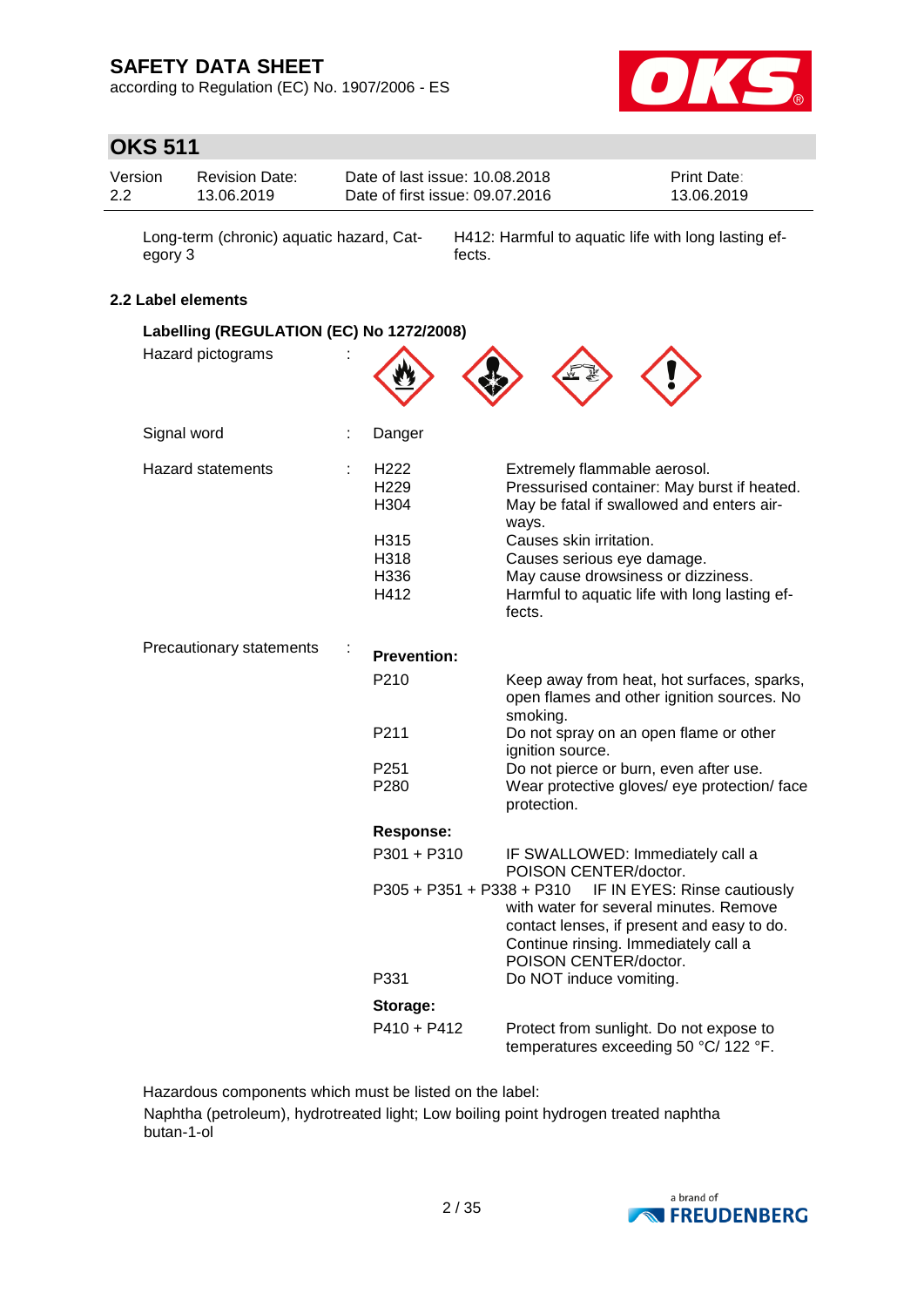according to Regulation (EC) No. 1907/2006 - ES



# **OKS 511**

| Version | <b>Revision Date:</b> | Date of last issue: 10.08.2018  | <b>Print Date:</b> |
|---------|-----------------------|---------------------------------|--------------------|
| 2.2     | 13.06.2019            | Date of first issue: 09.07.2016 | 13.06.2019         |

### **2.3 Other hazards**

This substance/mixture contains no components considered to be either persistent, bioaccumulative and toxic (PBT), or very persistent and very bioaccumulative (vPvB) at levels of 0.1% or higher.

## **SECTION 3: Composition/information on ingredients**

### **3.2 Mixtures**

Chemical nature : Active substance with propellant Solvent Silicone resin graphite Molybdenum disulfide

### **Hazardous components**

| Chemical name                                                                                       | CAS-No.<br>EC-No.<br>Index-No.<br>Registration number                           | Classification                                                                                                                                                                   | Concentration<br>limits<br>M-Factor<br><b>Notes</b> | Concentration<br>(% w/w) |
|-----------------------------------------------------------------------------------------------------|---------------------------------------------------------------------------------|----------------------------------------------------------------------------------------------------------------------------------------------------------------------------------|-----------------------------------------------------|--------------------------|
| Naphtha (petroleum),<br>hydrotreated light;<br>Low boiling point hy-<br>drogen treated naph-<br>tha | 64742-49-0<br>265-151-9<br>649-328-00-1                                         | Flam. Lig.2; H225<br>Skin Irrit.2; H315<br><b>STOT SE3; H336</b><br>Asp. Tox.1; H304<br>Aquatic Chronic2;<br>H411                                                                | Note P                                              | $>= 10 - 20$             |
| Hydrocarbons, C9-<br>C10, n-alkanes, isoal-<br>kanes, cyclics, <2%<br>aromatics                     | Not Assigned<br>927-241-2<br>01-2119471843-32-<br><b>XXXX</b>                   | Flam. Liq.3; H226<br>Asp. Tox.1; H304<br>Aquatic Chronic3;<br>H412                                                                                                               |                                                     | $>= 2.5 - 10$            |
| xylene                                                                                              | 1330-20-7<br>215-535-7<br>601-022-00-9<br>01-2119488216-32-<br><b>XXXX</b>      | Flam. Liq.3; H226<br>Acute Tox.4; H332<br>Acute Tox.4; H312<br>Skin Irrit.2; H315<br>Eye Irrit.2; H319<br>STOT SE3; H335<br>STOT RE2; H373<br>STOT RE2; H373<br>Asp. Tox.1; H304 | Note C                                              | $>= 1 - 10$              |
| ethylbenzene                                                                                        | $100 - 41 - 4$<br>202-849-4<br>601-023-00-4<br>01-2119489370-35-<br><b>XXXX</b> | Flam. Liq.2; H225<br>Acute Tox.4; H332<br>STOT RE2; H373<br>Asp. Tox.1; H304<br>Aquatic Chronic3;<br>H412                                                                        |                                                     | $>= 1 - 2.5$             |
| butan-1-ol                                                                                          | $71-36-3$<br>200-751-6                                                          | Flam. Liq.3; H226<br>Acute Tox.4; H302                                                                                                                                           |                                                     | $>= 1 - 3$               |

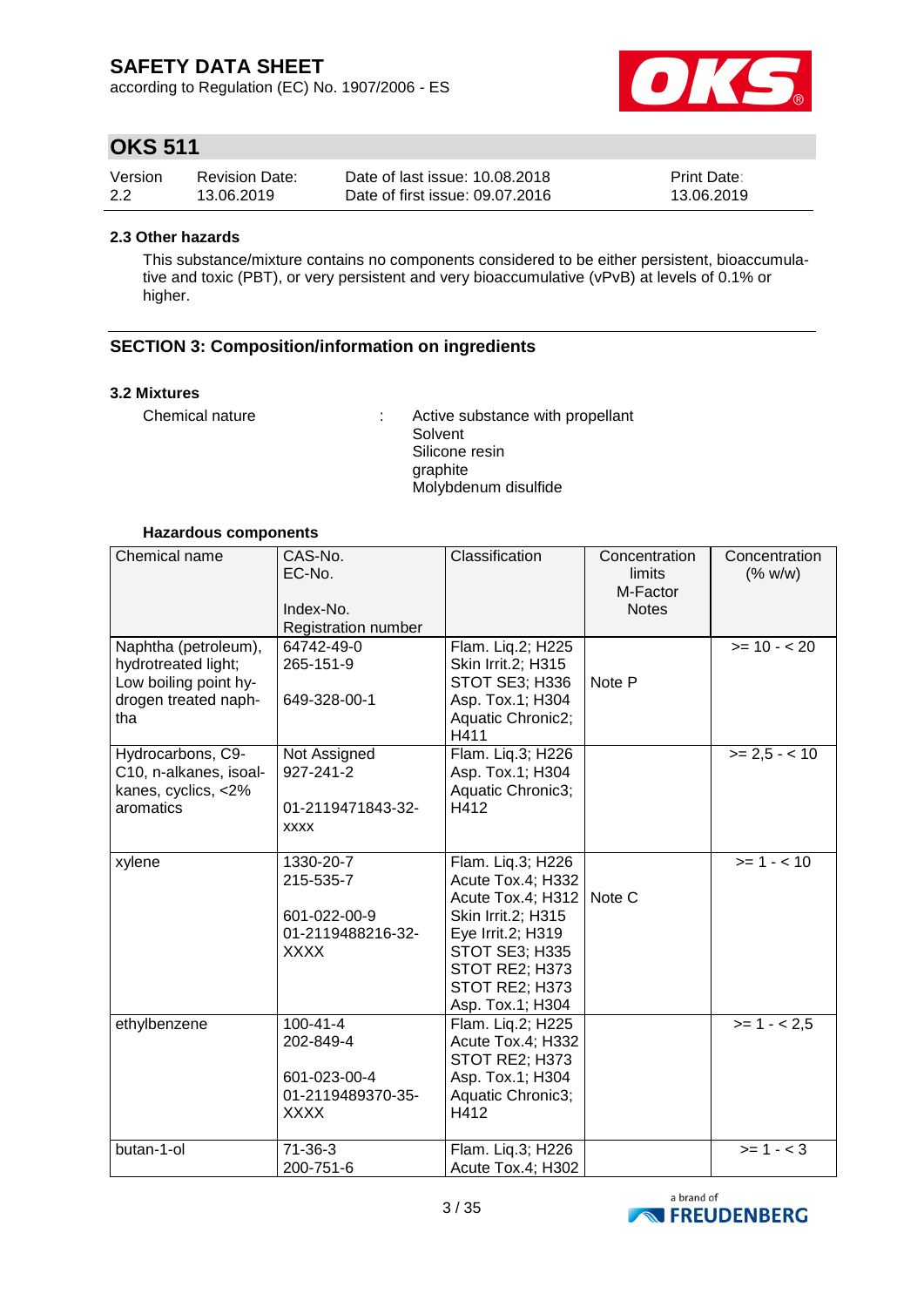according to Regulation (EC) No. 1907/2006 - ES



# **OKS 511**

| Version<br>2.2             | <b>Revision Date:</b><br>13.06.2019 |                                                                           | Date of last issue: 10.08.2018<br>Date of first issue: 09.07.2016         | Print Date:                   | 13.06.2019   |
|----------------------------|-------------------------------------|---------------------------------------------------------------------------|---------------------------------------------------------------------------|-------------------------------|--------------|
|                            |                                     | 603-004-00-6<br>01-2119484630-38-<br>XXXX                                 | Skin Irrit.2; H315<br>Eye Dam.1; H318<br>STOT SE3; H336<br>STOT SE3; H335 |                               |              |
|                            |                                     | Substances with a workplace exposure limit :                              |                                                                           |                               |              |
| butane                     |                                     | 106-97-8<br>203-448-7<br>601-004-00-0                                     | Flam. Gas1; H220<br>Press. GasCompr.<br>Gas; H280                         | Note U (table<br>3.1), Note C | $>= 20 - 30$ |
| propane                    |                                     | 74-98-6<br>200-827-9<br>601-003-00-5<br>01-2119486944-21-<br><b>XXXX</b>  | Flam. Gas1; H220<br>Press. GasCompr.<br>Gas; H280                         | Note U (table<br>3.1)         | $>= 10 - 20$ |
| isobutane                  |                                     | 75-28-5<br>200-857-2<br>601-004-00-0<br>01-2119485395-27-<br><b>XXXX</b>  | Flam. Gas1; H220<br>Press. GasCompr.<br>Gas; H280                         | Note U (table<br>3.1), Note C | $>= 10 - 20$ |
| molybdenum disul-<br>phide |                                     | 1317-33-5<br>215-263-9                                                    |                                                                           |                               | $>= 1 - 10$  |
| n-butyl acetate            |                                     | 123-86-4<br>204-658-1<br>607-025-00-1<br>01-2119485493-29-<br><b>XXXX</b> | Flam. Liq.3; H226<br>STOT SE3; H336                                       |                               | $>= 1 - 10$  |
| Graphite                   |                                     | 7782-42-5<br>231-955-3                                                    |                                                                           |                               | $>= 1 - 10$  |

For explanation of abbreviations see section 16.

## **SECTION 4: First aid measures**

## **4.1 Description of first aid measures**

If inhaled  $\blacksquare$ : Call a physician or poison control centre immediately. Remove person to fresh air. If signs/symptoms continue, get

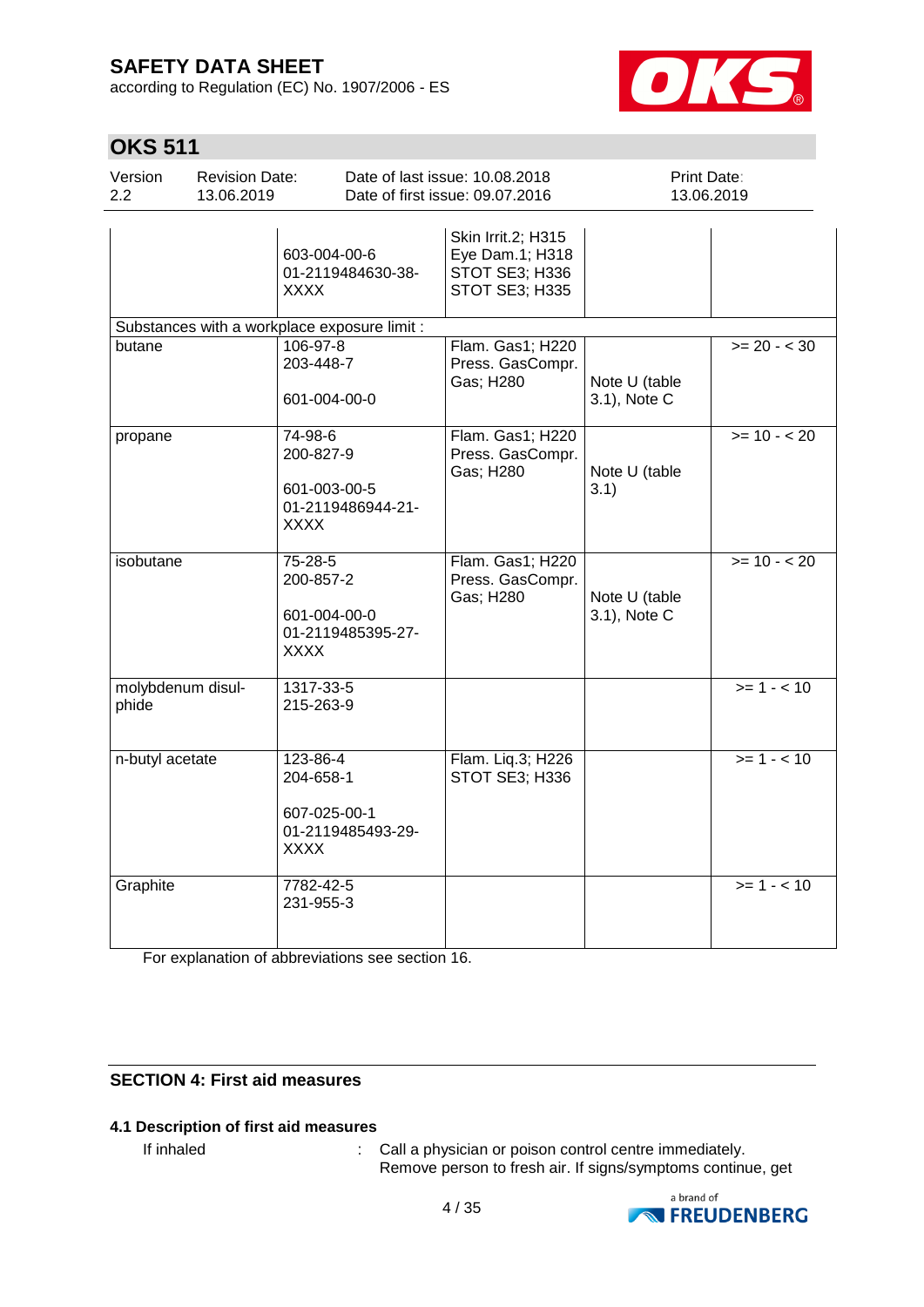according to Regulation (EC) No. 1907/2006 - ES



# **OKS 511**

| Version<br>2.2 | <b>Revision Date:</b><br>13.06.2019 | Date of last issue: 10.08.2018<br>Date of first issue: 09.07.2016                                                                                                                                                                                              | Print Date:<br>13.06.2019 |
|----------------|-------------------------------------|----------------------------------------------------------------------------------------------------------------------------------------------------------------------------------------------------------------------------------------------------------------|---------------------------|
|                |                                     | medical attention.<br>Keep patient warm and at rest.<br>If unconscious, place in recovery position and seek medical<br>advice.<br>Keep respiratory tract clear.<br>If breathing is irregular or stopped, administer artificial respira-<br>tion.               |                           |
|                | In case of skin contact             | Take off all contaminated clothing immediately.<br>Wash off immediately with soap and plenty of water.<br>Get medical attention immediately if irritation develops and<br>persists.<br>Wash clothing before reuse.<br>Thoroughly clean shoes before reuse.     |                           |
|                | In case of eye contact              | Rinse immediately with plenty of water, also under the eyelids,<br>for at least 10 minutes.<br>Get medical attention immediately.                                                                                                                              |                           |
| If swallowed   |                                     | Move the victim to fresh air.<br>If accidentally swallowed obtain immediate medical attention.<br>Keep respiratory tract clear.<br>Do NOT induce vomiting.<br>Rinse mouth with water.<br>Aspiration hazard if swallowed - can enter lungs and cause<br>damage. |                           |
|                |                                     | 4.2 Most important symptoms and effects, both acute and delayed                                                                                                                                                                                                |                           |
| Symptoms       |                                     | Inhalation may provoke the following symptoms:<br><b>Unconsciousness</b><br><b>Dizziness</b><br><b>Drowsiness</b><br>Headache<br>Nausea<br>Tiredness<br>Skin contact may provoke the following symptoms:<br>Erythema                                           |                           |
|                |                                     | Aspiration may cause pulmonary oedema and pneumonitis.                                                                                                                                                                                                         |                           |
| <b>Risks</b>   |                                     | Central nervous system depression<br>Risk of product entering the lungs on vomiting after ingestion.<br>Health injuries may be delayed.<br>Causes skin irritation.                                                                                             |                           |

## **4.3 Indication of any immediate medical attention and special treatment needed**

Treatment : Treat symptomatically.

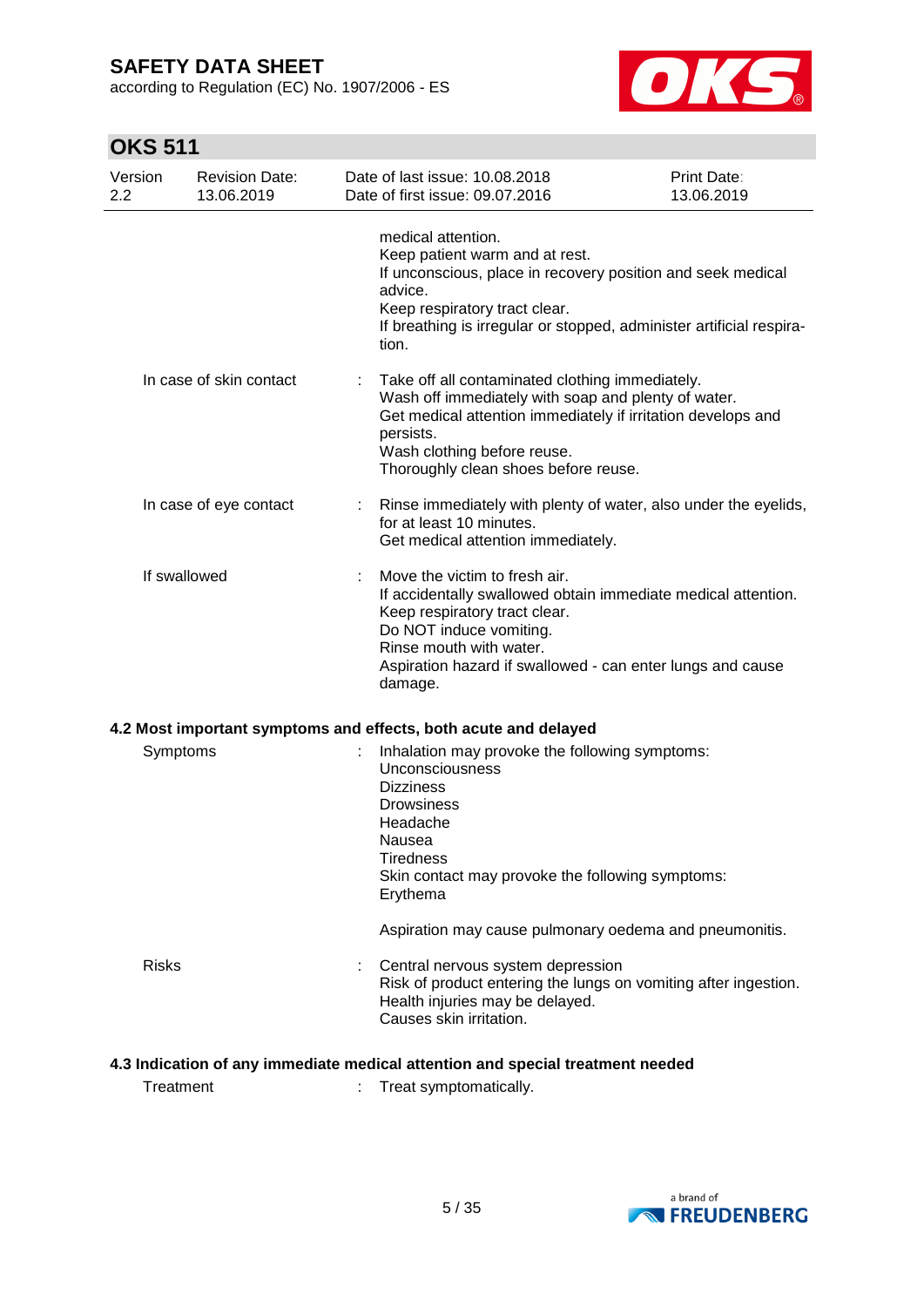according to Regulation (EC) No. 1907/2006 - ES



# **OKS 511**

**5.3 Advice for firefighters**

| Version | <b>Revision Date:</b> | Date of last issue: 10.08.2018  | <b>Print Date:</b> |
|---------|-----------------------|---------------------------------|--------------------|
| 2.2     | 13.06.2019            | Date of first issue: 09.07.2016 | 13.06.2019         |

## **SECTION 5: Firefighting measures**

### **5.1 Extinguishing media**

Suitable extinguishing media : ABC powder

Unsuitable extinguishing : High volume water jet media

### **5.2 Special hazards arising from the substance or mixture**

| Specific hazards during fire-<br>÷.<br>fighting    | Fire may cause evolution of:<br>Carbon oxides<br>Metal oxides<br>Sulphur oxides                                                                                                                                      |
|----------------------------------------------------|----------------------------------------------------------------------------------------------------------------------------------------------------------------------------------------------------------------------|
|                                                    | Fire Hazard<br>Do not let product enter drains.<br>Contains gas under pressure; may explode if heated.<br>Beware of vapours accumulating to form explosive concentra-<br>tions. Vapours can accumulate in low areas. |
| <b>Advice for firefighters</b>                     |                                                                                                                                                                                                                      |
| Special protective equipment :<br>for firefighters | In the event of fire, wear self-contained breathing apparatus.<br>Use personal protective equipment. Exposure to decomposi-<br>tion products may be a hazard to health.                                              |

| Further information | Standard procedure for chemical fires.<br>Collect contaminated fire extinguishing water separately. This<br>must not be discharged into drains.<br>Cool containers/tanks with water spray. |
|---------------------|--------------------------------------------------------------------------------------------------------------------------------------------------------------------------------------------|
|                     |                                                                                                                                                                                            |

## **SECTION 6: Accidental release measures**

### **6.1 Personal precautions, protective equipment and emergency procedures**

| Personal precautions | Evacuate personnel to safe areas.<br>Ensure adequate ventilation.<br>Remove all sources of ignition.<br>Do not breathe vapours or spray mist.<br>Do not breathe dust/fume/gas/mist/vapours/spray. |
|----------------------|---------------------------------------------------------------------------------------------------------------------------------------------------------------------------------------------------|
|                      | Refer to protective measures listed in sections 7 and 8.<br>Only qualified personnel equipped with suitable protective                                                                            |
|                      | equipment may intervene.                                                                                                                                                                          |

## **6.2 Environmental precautions**

| Environmental precautions | : Do not allow contact with soil, surface or ground water.<br>Prevent further leakage or spillage if safe to do so. |
|---------------------------|---------------------------------------------------------------------------------------------------------------------|
|                           | If the product contaminates rivers and lakes or drains inform<br>respective authorities.                            |

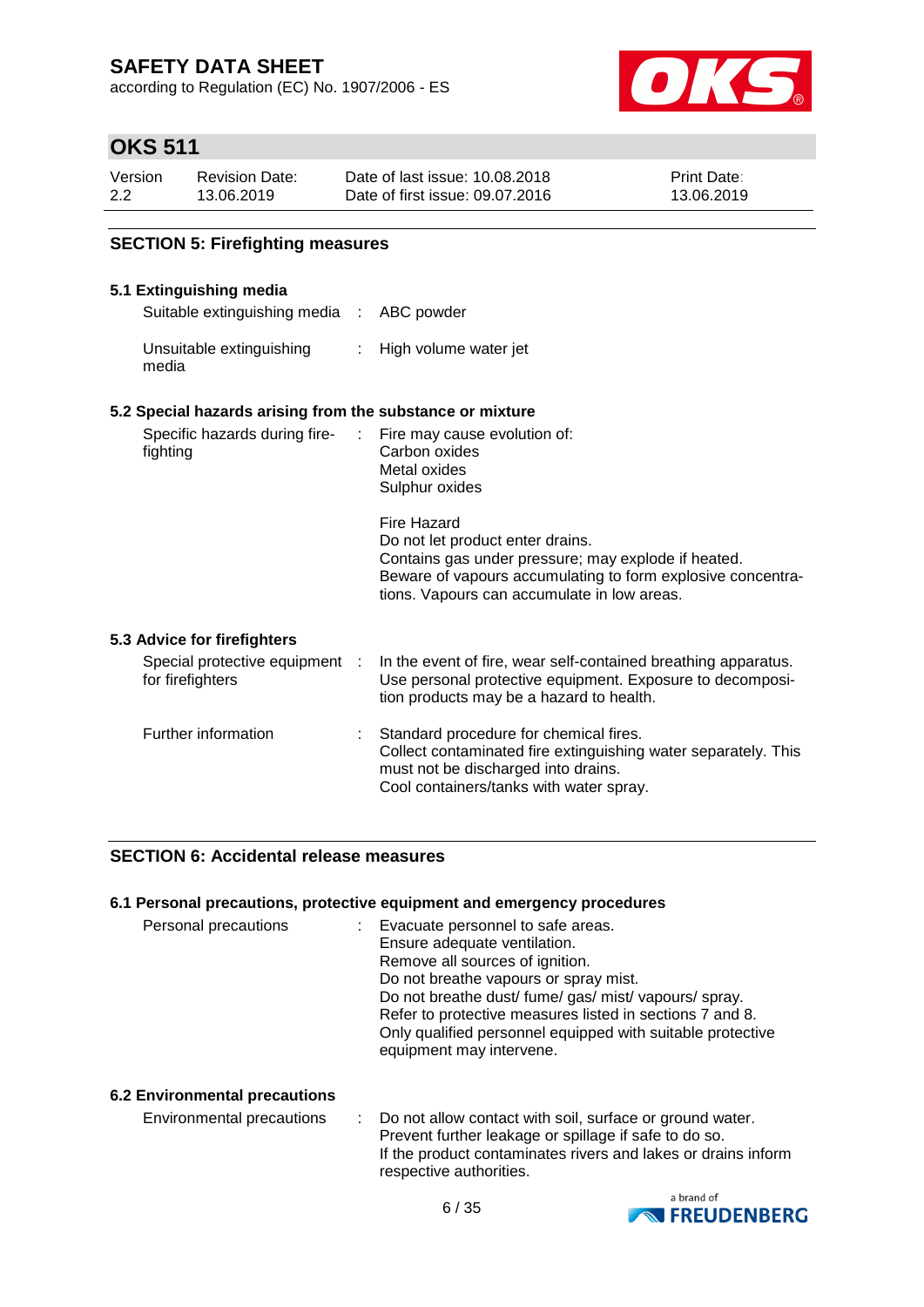according to Regulation (EC) No. 1907/2006 - ES



## **OKS 511**

| Version | Revision Date: | Date of last issue: 10.08.2018  | Print Date: |
|---------|----------------|---------------------------------|-------------|
| 2.2     | 13.06.2019     | Date of first issue: 09.07.2016 | 13.06.2019  |

## **6.3 Methods and material for containment and cleaning up**

| Methods for cleaning up |  | : Contain spillage, and then collect with non-combustible ab-<br>sorbent material, (e.g. sand, earth, diatomaceous earth, ver-<br>miculite) and place in container for disposal according to local<br>/ national regulations (see section 13).<br>Keep in suitable, closed containers for disposal.<br>Non-sparking tools should be used. |
|-------------------------|--|-------------------------------------------------------------------------------------------------------------------------------------------------------------------------------------------------------------------------------------------------------------------------------------------------------------------------------------------|
|-------------------------|--|-------------------------------------------------------------------------------------------------------------------------------------------------------------------------------------------------------------------------------------------------------------------------------------------------------------------------------------------|

### **6.4 Reference to other sections**

For personal protection see section 8.

## **SECTION 7: Handling and storage**

| 7.1 Precautions for safe handling |  |
|-----------------------------------|--|
|-----------------------------------|--|

| Advice on safe handling | Do not use in areas without adequate ventilation.<br>÷<br>Do not breathe vapours or spray mist.<br>In case of insufficient ventilation, wear suitable respiratory<br>equipment.<br>Avoid exposure - obtain special instructions before use.<br>Avoid contact with skin and eyes.<br>For personal protection see section 8.<br>Keep away from fire, sparks and heated surfaces.<br>Smoking, eating and drinking should be prohibited in the ap-<br>plication area.<br>Wash hands and face before breaks and immediately after<br>handling the product.<br>Do not get in eyes or mouth or on skin.<br>Do not get on skin or clothing.<br>Do not ingest.<br>Do not use sparking tools.<br>These safety instructions also apply to empty packaging which<br>may still contain product residues.<br>Pressurized container: protect from sunlight and do not ex-<br>pose to temperatures exceeding 50 °C. Do not pierce or burn, |
|-------------------------|----------------------------------------------------------------------------------------------------------------------------------------------------------------------------------------------------------------------------------------------------------------------------------------------------------------------------------------------------------------------------------------------------------------------------------------------------------------------------------------------------------------------------------------------------------------------------------------------------------------------------------------------------------------------------------------------------------------------------------------------------------------------------------------------------------------------------------------------------------------------------------------------------------------------------|
| Hygiene measures        | even after use.<br>Wash face, hands and any exposed skin thoroughly after                                                                                                                                                                                                                                                                                                                                                                                                                                                                                                                                                                                                                                                                                                                                                                                                                                                  |
|                         | handling.<br>7.2 Conditions for safe storage, including any incompatibilities                                                                                                                                                                                                                                                                                                                                                                                                                                                                                                                                                                                                                                                                                                                                                                                                                                              |

#### Requirements for storage areas and containers : BEWARE: Aerosol is pressurized. Keep away from direct sun exposure and temperatures over 50 °C. Do not open by force or throw into fire even after use. Do not spray on flames or red-hot objects. Store in accordance with the particular national regulations.

### **7.3 Specific end use(s)**

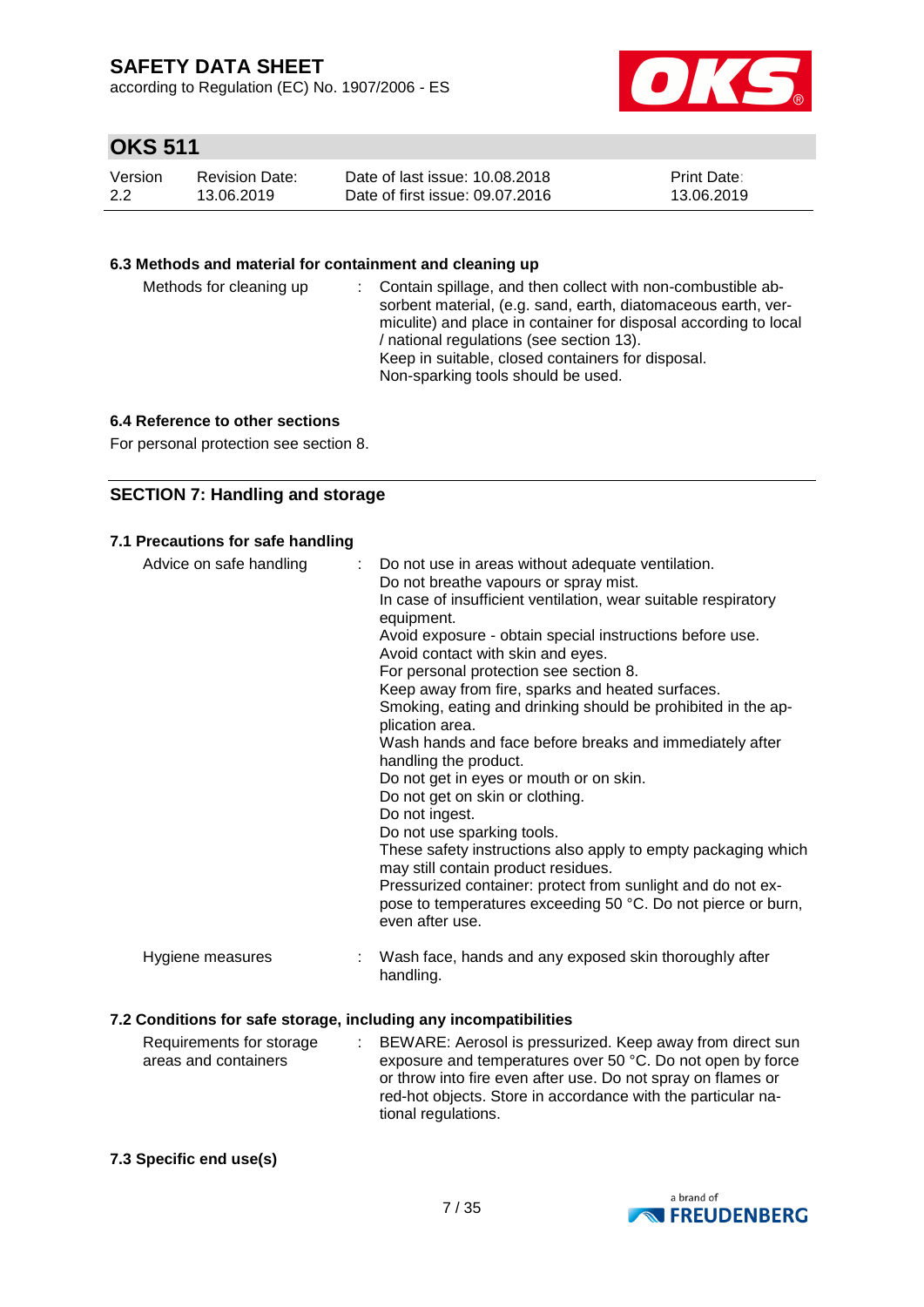according to Regulation (EC) No. 1907/2006 - ES



# **OKS 511**

| Version | <b>Revision Date:</b> | Date of last issue: 10.08.2018                      | <b>Print Date:</b> |
|---------|-----------------------|-----------------------------------------------------|--------------------|
| 2.2     | 13.06.2019            | Date of first issue: 09.07.2016                     | 13.06.2019         |
|         | Specific use(s)       | : Specific instructions for handling, not required. |                    |

## **SECTION 8: Exposure controls/personal protection**

## **8.1 Control parameters**

## **Occupational Exposure Limits**

| Components          | CAS-No.                                                                                                                                                        | Value type (Form                   | Control parameters                                                                | <b>Basis</b>       |
|---------------------|----------------------------------------------------------------------------------------------------------------------------------------------------------------|------------------------------------|-----------------------------------------------------------------------------------|--------------------|
|                     |                                                                                                                                                                | of exposure)                       |                                                                                   |                    |
| butane              | 106-97-8                                                                                                                                                       | VLA-ED (gas)                       | 1.000 ppm                                                                         | <b>ES VLA</b>      |
|                     |                                                                                                                                                                |                                    |                                                                                   | $(2013 - 02 - 22)$ |
| propane             | 74-98-6                                                                                                                                                        | <b>VLA-ED</b>                      | 1.000 ppm                                                                         | <b>ES VLA</b>      |
|                     |                                                                                                                                                                |                                    |                                                                                   | $(2011 - 03 - 03)$ |
| isobutane           | 75-28-5                                                                                                                                                        | VLA-ED (gas)                       | 1.000 ppm                                                                         | <b>ES VLA</b>      |
|                     |                                                                                                                                                                |                                    |                                                                                   | $(2013 - 02 - 22)$ |
| molybdenum di-      | 1317-33-5                                                                                                                                                      | VLA-ED (inhala-                    | 10 mg/m3                                                                          | <b>ES VLA</b>      |
| sulphide            |                                                                                                                                                                | ble fraction)                      | (Molybdenum)                                                                      | $(2015 - 02 - 19)$ |
| Further information |                                                                                                                                                                |                                    | The terms soluble and insoluble are understood to refer to the water., Please     |                    |
|                     |                                                                                                                                                                |                                    | refer to UNE EN 481: Workplaces atmospheres. Size fraction definitions for        |                    |
|                     |                                                                                                                                                                | measurement of airborne particles. |                                                                                   |                    |
|                     |                                                                                                                                                                | VLA-ED (respira-                   | $3$ mg/m $3$                                                                      | <b>ES VLA</b>      |
|                     |                                                                                                                                                                | ble fraction)                      | (Molybdenum)                                                                      | $(2015-02-19)$     |
| Further information |                                                                                                                                                                |                                    | The terms soluble and insoluble are understood to refer to the water., Please     |                    |
|                     |                                                                                                                                                                |                                    | refer to UNE EN 481: Workplaces atmospheres. Size fraction definitions for        |                    |
|                     |                                                                                                                                                                | measurement of airborne particles. |                                                                                   |                    |
| n-butyl acetate     | 123-86-4                                                                                                                                                       | <b>VLA-ED</b>                      | 150 ppm                                                                           | <b>ES VLA</b>      |
|                     |                                                                                                                                                                |                                    | 724 mg/m3                                                                         | $(2011 - 03 - 03)$ |
|                     |                                                                                                                                                                | <b>VLA-EC</b>                      | 200 ppm                                                                           | <b>ES VLA</b>      |
|                     |                                                                                                                                                                |                                    | 965 mg/m3                                                                         | $(2011 - 03 - 03)$ |
| xylene              | $1330 - 20 - 7$                                                                                                                                                | <b>VLA-ED</b>                      | 50 ppm                                                                            | <b>ES VLA</b>      |
|                     |                                                                                                                                                                |                                    | 221 mg/m3                                                                         | $(2011 - 03 - 03)$ |
| Further information |                                                                                                                                                                |                                    |                                                                                   |                    |
|                     | Skin, Chemical agent for which a specific Biological Limit Value exists in this<br>document., Chemical agent with an indicative limit value established by the |                                    |                                                                                   |                    |
|                     |                                                                                                                                                                |                                    | EU. All these chemicals are contained in at least one of the directives of indic- |                    |
|                     |                                                                                                                                                                |                                    | ative limit values published so far (see Appendix C. Bibliography). Member        |                    |
|                     |                                                                                                                                                                |                                    |                                                                                   |                    |
|                     |                                                                                                                                                                |                                    | states shall transpose the limits set in the Directives within a certain time     |                    |
|                     |                                                                                                                                                                |                                    | frame. Once adopted, these values have the same validity as the rest of the       |                    |
|                     |                                                                                                                                                                | values adopted by the country.     |                                                                                   |                    |
|                     |                                                                                                                                                                | <b>VLA-EC</b>                      | 100 ppm                                                                           | <b>ES VLA</b>      |
|                     |                                                                                                                                                                |                                    | 442 mg/m3                                                                         | $(2011 - 03 - 03)$ |
| Further information |                                                                                                                                                                |                                    | Skin, Chemical agent for which a specific Biological Limit Value exists in this   |                    |
|                     |                                                                                                                                                                |                                    | document., Chemical agent with an indicative limit value established by the       |                    |
|                     |                                                                                                                                                                |                                    | EU. All these chemicals are contained in at least one of the directives of indic- |                    |
|                     | ative limit values published so far (see Appendix C. Bibliography). Member                                                                                     |                                    |                                                                                   |                    |
|                     |                                                                                                                                                                |                                    | states shall transpose the limits set in the Directives within a certain time     |                    |
|                     | frame. Once adopted, these values have the same validity as the rest of the                                                                                    |                                    |                                                                                   |                    |
|                     |                                                                                                                                                                | values adopted by the country.     |                                                                                   |                    |
|                     |                                                                                                                                                                | <b>TWA</b>                         | 50 ppm                                                                            | 2000/39/EC         |
|                     |                                                                                                                                                                |                                    | 221 mg/m3                                                                         | $(2000-06-16)$     |

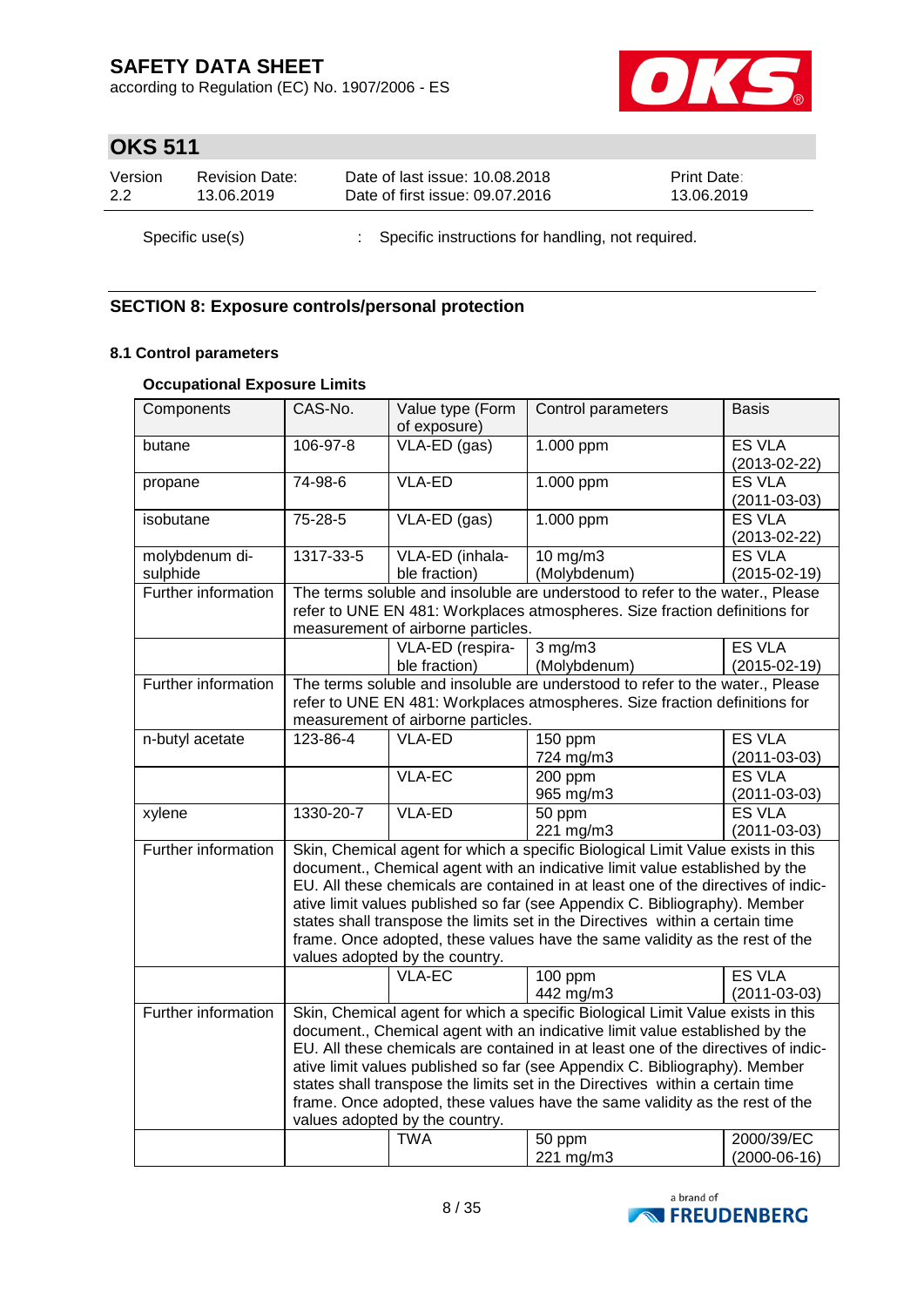according to Regulation (EC) No. 1907/2006 - ES



# **OKS 511**

| Version | <b>Revision Date:</b> | Date of last issue: 10.08.2018  | <b>Print Date:</b> |
|---------|-----------------------|---------------------------------|--------------------|
| 2.2     | 13.06.2019            | Date of first issue: 09.07.2016 | 13.06.2019         |

| Further information | Identifies the possibility of significant uptake through the skin, Indicative                                                                                  |                                                                               |                                                                                   |                    |  |
|---------------------|----------------------------------------------------------------------------------------------------------------------------------------------------------------|-------------------------------------------------------------------------------|-----------------------------------------------------------------------------------|--------------------|--|
|                     |                                                                                                                                                                | <b>STEL</b>                                                                   | $100$ ppm                                                                         | 2000/39/EC         |  |
|                     |                                                                                                                                                                |                                                                               | 442 mg/m3                                                                         | $(2000-06-16)$     |  |
| Further information |                                                                                                                                                                | Identifies the possibility of significant uptake through the skin, Indicative |                                                                                   |                    |  |
| ethylbenzene        | $100 - 41 - 4$                                                                                                                                                 | <b>TWA</b>                                                                    | $100$ ppm                                                                         | 2000/39/EC         |  |
|                     |                                                                                                                                                                |                                                                               | 442 mg/m3                                                                         | $(2000-06-16)$     |  |
| Further information |                                                                                                                                                                |                                                                               | Identifies the possibility of significant uptake through the skin, Indicative     |                    |  |
|                     |                                                                                                                                                                | <b>STEL</b>                                                                   | 200 ppm                                                                           | 2000/39/EC         |  |
|                     |                                                                                                                                                                |                                                                               | 884 mg/m3                                                                         | $(2000-06-16)$     |  |
| Further information |                                                                                                                                                                |                                                                               | Identifies the possibility of significant uptake through the skin, Indicative     |                    |  |
|                     |                                                                                                                                                                | VLA-ED                                                                        | $100$ ppm                                                                         | <b>ES VLA</b>      |  |
|                     |                                                                                                                                                                |                                                                               | 441 mg/m3                                                                         | $(2015-02-19)$     |  |
| Further information |                                                                                                                                                                |                                                                               | Skin, Chemical agent for which a specific Biological Limit Value exists in this   |                    |  |
|                     |                                                                                                                                                                |                                                                               | document., Chemical agent with an indicative limit value established by the       |                    |  |
|                     |                                                                                                                                                                |                                                                               | EU. All these chemicals are contained in at least one of the directives of indic- |                    |  |
|                     |                                                                                                                                                                |                                                                               | ative limit values published so far (see Appendix C. Bibliography). Member        |                    |  |
|                     |                                                                                                                                                                |                                                                               | states shall transpose the limits set in the Directives within a certain time     |                    |  |
|                     | frame. Once adopted, these values have the same validity as the rest of the                                                                                    |                                                                               |                                                                                   |                    |  |
|                     |                                                                                                                                                                | values adopted by the country.                                                |                                                                                   |                    |  |
|                     |                                                                                                                                                                | $VLA-EC$                                                                      | 200 ppm                                                                           | <b>ES VLA</b>      |  |
|                     |                                                                                                                                                                |                                                                               | 884 mg/m3                                                                         | $(2015-02-19)$     |  |
| Further information | Skin, Chemical agent for which a specific Biological Limit Value exists in this<br>document., Chemical agent with an indicative limit value established by the |                                                                               |                                                                                   |                    |  |
|                     |                                                                                                                                                                |                                                                               |                                                                                   |                    |  |
|                     |                                                                                                                                                                |                                                                               | EU. All these chemicals are contained in at least one of the directives of indic- |                    |  |
|                     |                                                                                                                                                                |                                                                               | ative limit values published so far (see Appendix C. Bibliography). Member        |                    |  |
|                     |                                                                                                                                                                |                                                                               | states shall transpose the limits set in the Directives within a certain time     |                    |  |
|                     |                                                                                                                                                                |                                                                               | frame. Once adopted, these values have the same validity as the rest of the       |                    |  |
|                     |                                                                                                                                                                | values adopted by the country.                                                |                                                                                   |                    |  |
| butan-1-ol          | $71 - 36 - 3$                                                                                                                                                  | VLA-EC                                                                        | 50 ppm                                                                            | <b>ES VLA</b>      |  |
|                     |                                                                                                                                                                |                                                                               | 154 mg/m3                                                                         | $(2014 - 01 - 01)$ |  |
|                     |                                                                                                                                                                | <b>VLA-ED</b>                                                                 | 20 ppm                                                                            | <b>ES VLA</b>      |  |
|                     |                                                                                                                                                                |                                                                               | 61 mg/m3                                                                          | $(2014 - 01 - 01)$ |  |
| Graphite            | 7782-42-5                                                                                                                                                      | VLA-ED (respira-                                                              | $2$ mg/m $3$                                                                      | <b>ES VLA</b>      |  |
|                     |                                                                                                                                                                | ble dust fraction)                                                            |                                                                                   | $(2017 - 02 - 01)$ |  |
| Further information |                                                                                                                                                                |                                                                               | Please refer to UNE EN 481: Workplaces atmospheres. Size fraction defini-         |                    |  |
|                     | tions for measurement of airborne particles.                                                                                                                   |                                                                               |                                                                                   |                    |  |

### **Biological occupational exposure limits**

| Substance name | CAS-No.        | Control parameters                                                                       | Sampling time                  | <b>Basis</b>  |
|----------------|----------------|------------------------------------------------------------------------------------------|--------------------------------|---------------|
| xylene         | 1330-20-7      | methylhippuric<br>acids: $1.5$ g/g cre-<br>atinine<br>(Urine)                            | end of shift                   | ES VLB        |
|                |                | methylhippuric<br>acids: 1 g/g creati-<br>nine<br>(Urine)                                | End of workday                 | ES VLB        |
| ethylbenzene   | $100 - 41 - 4$ | sum of mandelic<br>acid and phenyl-<br>glyoxilic acid: 700<br>mg/g Creatinine<br>(Urine) | At the end of the<br>work week | <b>ES VLB</b> |

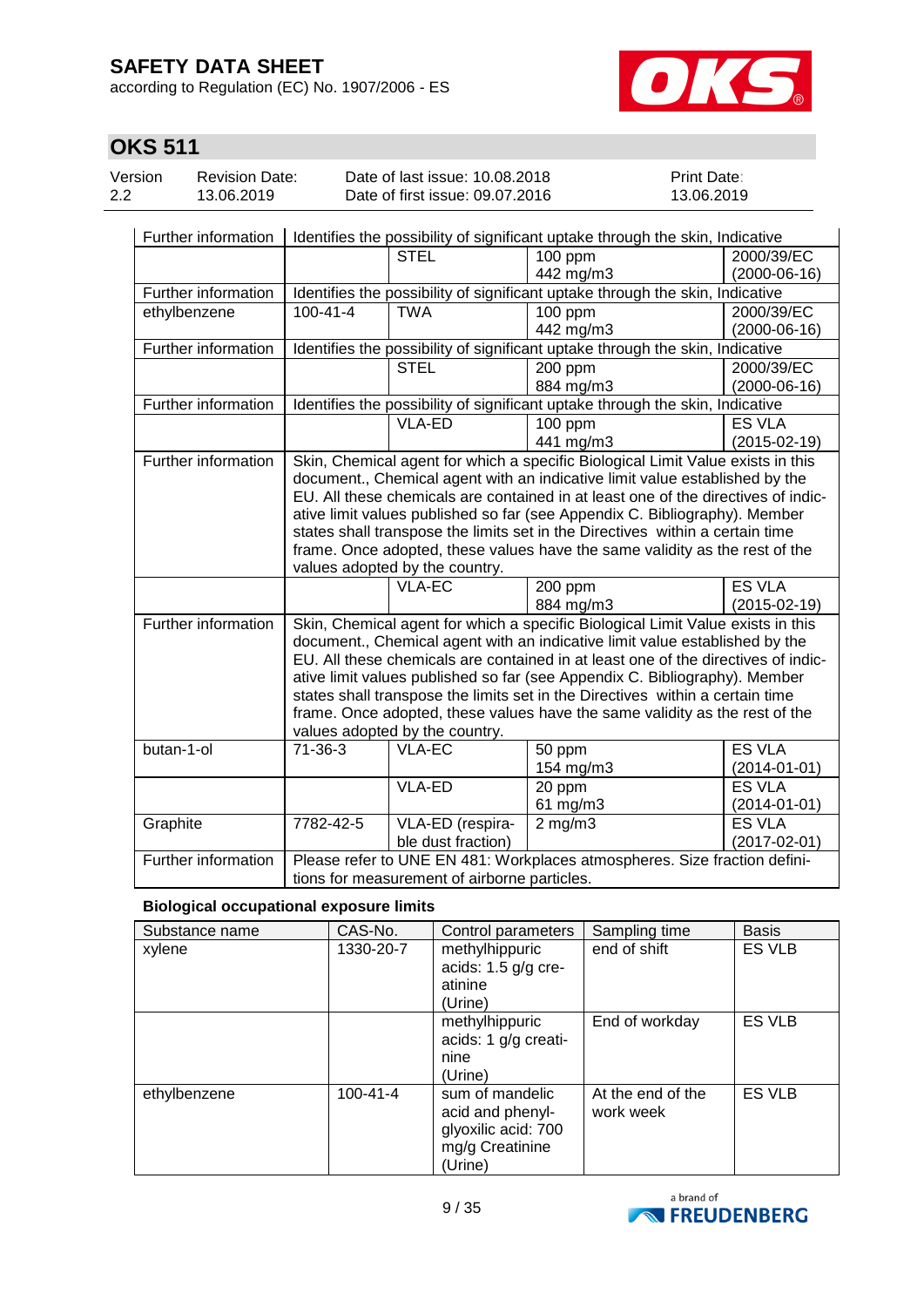according to Regulation (EC) No. 1907/2006 - ES



# **OKS 511**

| Version | <b>Revision Date:</b> | Date of last issue: 10.08.2018  | <b>Print Date:</b> |
|---------|-----------------------|---------------------------------|--------------------|
| 2.2     | 13.06.2019            | Date of first issue: 09.07.2016 | 13.06.2019         |

## **Derived No Effect Level (DNEL) according to Regulation (EC) No. 1907/2006:**

| Substance name                                                                                      | End Use   | Exposure routes | Potential health ef-<br>fects            | Value               |
|-----------------------------------------------------------------------------------------------------|-----------|-----------------|------------------------------------------|---------------------|
| Naphtha (petroleum),<br>hydrotreated light;<br>Low boiling point hy-<br>drogen treated naph-<br>tha | Workers   | Inhalation      | Long-term systemic<br>effects            | 1300 mg/m3          |
|                                                                                                     | Workers   | Inhalation      | Long-term local ef-<br>fects             | 840 mg/m3           |
|                                                                                                     | Workers   | Inhalation      | Acute local effects                      | 1100 mg/m3          |
| n-butyl acetate                                                                                     | Workers   | Inhalation      | Long-term systemic<br>effects            | $300$ mg/m $3$      |
|                                                                                                     | Workers   | Inhalation      | Acute systemic ef-<br>fects              | 600 mg/m3           |
|                                                                                                     | Workers   | Dermal          | Long-term local ef-<br>fects             | 11 $mg/cm2$         |
| xylene                                                                                              | Workers   | Inhalation      | Long-term exposure,<br>Systemic effects  | 77 mg/m3            |
|                                                                                                     | Workers   | Inhalation      | Short-term exposure,<br>Systemic effects | 289 mg/m3           |
|                                                                                                     | Workers   | Skin contact    | Long-term exposure,<br>Systemic effects  | $180$ mg/kg         |
|                                                                                                     | Consumers | Inhalation      | Long-term exposure,<br>Systemic effects  | 14,8 mg/m3          |
|                                                                                                     | Consumers | Inhalation      | Short-term exposure,<br>Systemic effects | 174 mg/m3           |
|                                                                                                     | Consumers | Ingestion       | Long-term exposure,<br>Systemic effects  | $1,6$ mg/kg         |
| ethylbenzene                                                                                        | Workers   | Skin contact    | Long-term systemic<br>effects            | 180 mg/kg<br>bw/day |
|                                                                                                     | Workers   | Inhalation      | Long-term systemic<br>effects            | 77 mg/m3            |
|                                                                                                     | Workers   | Inhalation      | Acute local effects                      | 293 mg/m3           |
| butan-1-ol                                                                                          | Workers   | Inhalation      | Long-term local ef-<br>fects             | $310$ mg/m $3$      |

## **Predicted No Effect Concentration (PNEC) according to Regulation (EC) No. 1907/2006:**

| Substance name  | Value<br><b>Environmental Compartment</b> |                      |  |  |
|-----------------|-------------------------------------------|----------------------|--|--|
| n-butyl acetate | Fresh water                               | $0,18$ mg/l          |  |  |
|                 |                                           |                      |  |  |
|                 | Marine water                              | $0,018$ mg/l         |  |  |
|                 | Microbiological Activity in Sewage Treat- | 35,6 mg/l            |  |  |
|                 | ment Systems                              |                      |  |  |
|                 | Fresh water sediment                      | $0,981$ mg/kg        |  |  |
|                 | Marine sediment                           | 0,0981 mg/kg         |  |  |
|                 | Soil                                      | $0,09$ mg/kg         |  |  |
| xylene          | Fresh water                               | $0,327 \text{ mg/l}$ |  |  |
|                 |                                           |                      |  |  |
|                 | Marine water                              | $0,327 \text{ mg/l}$ |  |  |

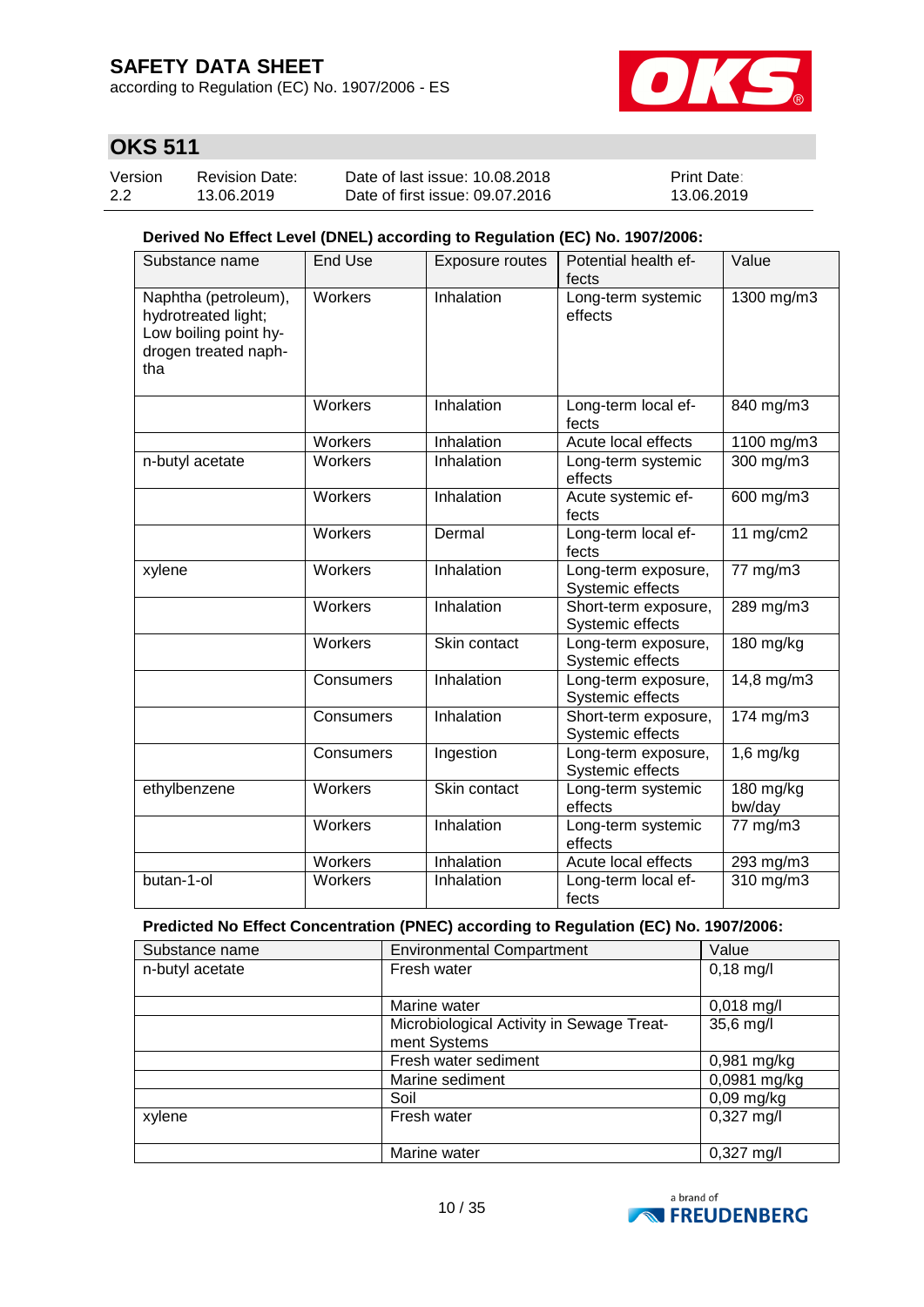according to Regulation (EC) No. 1907/2006 - ES



# **OKS 511**

| Version | <b>Revision Date:</b> | Date of last issue: 10.08.2018  | <b>Print Date:</b> |
|---------|-----------------------|---------------------------------|--------------------|
| 2.2     | 13.06.2019            | Date of first issue: 09.07.2016 | 13.06.2019         |
|         |                       |                                 |                    |

|              | Fresh water sediment                                      | 12,46 mg/l                         |
|--------------|-----------------------------------------------------------|------------------------------------|
|              | Marine sediment                                           | 12,46 mg/l                         |
|              | Soil                                                      | 2,31 mg/kg                         |
| ethylbenzene | Fresh water                                               | $0,1$ mg/l                         |
|              | Marine water                                              | $0,01$ mg/l                        |
|              | Intermittent use/release                                  | $0,1$ mg/l                         |
|              | Microbiological Activity in Sewage Treat-<br>ment Systems | $9,6$ mg/l                         |
|              | Fresh water sediment                                      | 13,7 mg/kg                         |
|              | Marine sediment                                           | 1,37 mg/kg                         |
|              | Soil                                                      | 2,68 mg/kg                         |
|              | Oral                                                      | 20 mg/kg                           |
| butan-1-ol   | Fresh water                                               | $0,082$ mg/l                       |
|              | Marine water                                              | $0,008$ mg/l                       |
|              | Intermittent use/release                                  | 2,25 mg/l                          |
|              | Microbiological Activity in Sewage Treat-<br>ment Systems | 2476 mg/l                          |
|              | Fresh water sediment                                      | $0,324$ mg/kg dry<br>weight (d.w.) |
|              | Marine sediment                                           | 0,032 mg/kg dry<br>weight (d.w.)   |
|              | Soil                                                      | 0,017 mg/kg dry<br>weight (d.w.)   |

### **8.2 Exposure controls**

### **Engineering measures**

Use only in an area equipped with explosion proof exhaust ventilation. Handle only in a place equipped with local exhaust (or other appropriate exhaust).

| Personal protective equipment                   |                                                                                                                                                                                                                                                                                                                                        |
|-------------------------------------------------|----------------------------------------------------------------------------------------------------------------------------------------------------------------------------------------------------------------------------------------------------------------------------------------------------------------------------------------|
| Eye protection                                  | Safety glasses with side-shields conforming to EN166                                                                                                                                                                                                                                                                                   |
| Hand protection<br>Material<br>Protective index | butyl-rubber<br>Class 1                                                                                                                                                                                                                                                                                                                |
| Remarks                                         | Wear protective gloves. The selected protective gloves have<br>to satisfy the specifications of Regulation (EU) 2016/425 and<br>the standard EN 374 derived from it. The break through time<br>depends amongst other things on the material, the thickness<br>and the type of glove and therefore has to be measured for<br>each case. |
| Respiratory protection<br>÷.                    | Use respiratory protection unless adequate local exhaust<br>ventilation is provided or exposure assessment demonstrates<br>that exposures are within recommended exposure guidelines.<br>Short term only                                                                                                                               |
| Filter type                                     | Filter type A-P                                                                                                                                                                                                                                                                                                                        |

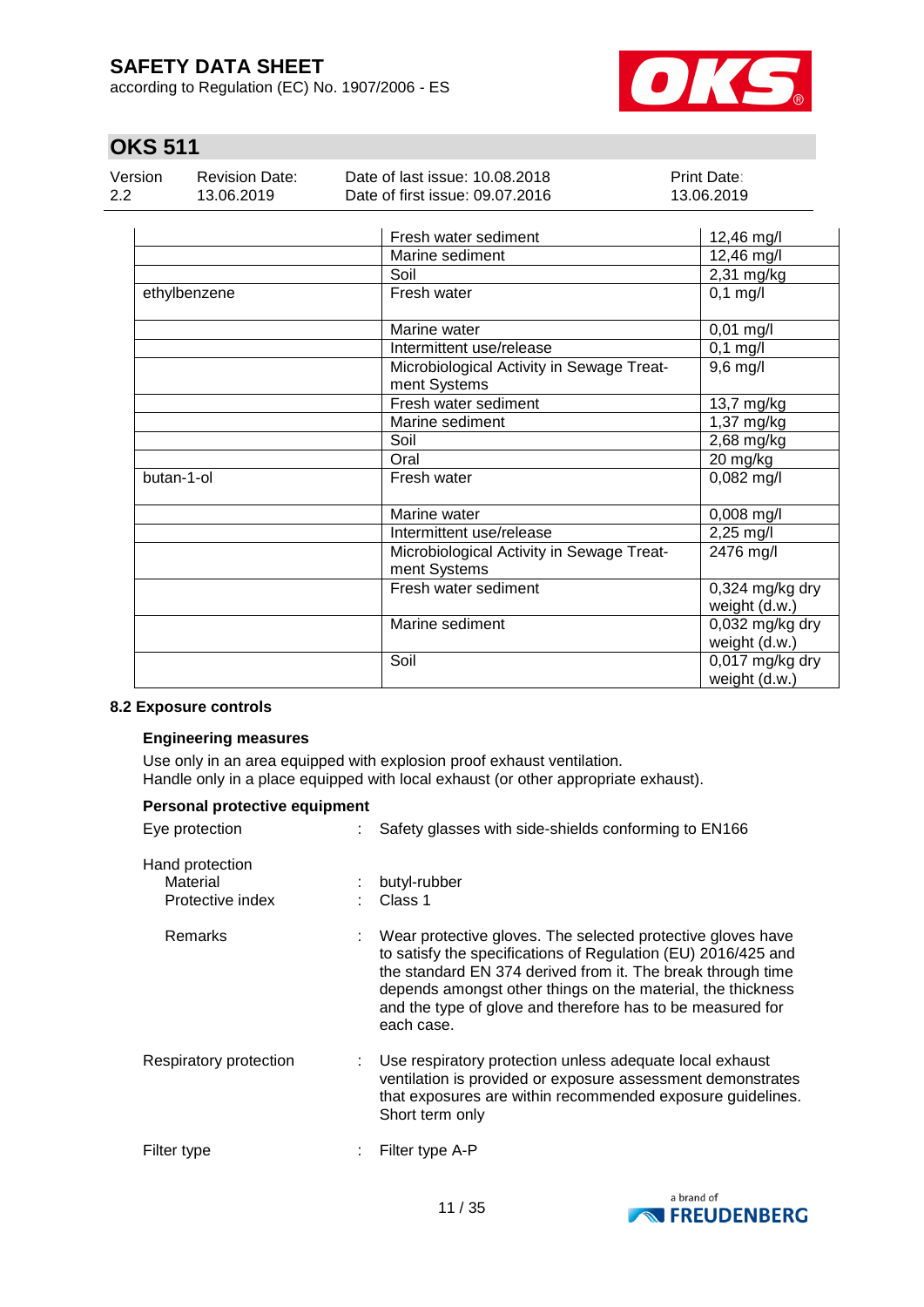according to Regulation (EC) No. 1907/2006 - ES



# **OKS 511**

| Version<br>2.2 | <b>Revision Date:</b><br>13.06.2019 | Date of last issue: 10.08.2018<br><b>Print Date:</b><br>Date of first issue: 09.07.2016<br>13.06.2019 |                                                                                                                                                                                                                                                                                                               |  |  |
|----------------|-------------------------------------|-------------------------------------------------------------------------------------------------------|---------------------------------------------------------------------------------------------------------------------------------------------------------------------------------------------------------------------------------------------------------------------------------------------------------------|--|--|
|                | Protective measures                 |                                                                                                       | The type of protective equipment must be selected according<br>to the concentration and amount of the dangerous substance<br>at the specific workplace.<br>Choose body protection in relation to its type, to the concen-<br>tration and amount of dangerous substances, and to the spe-<br>cific work-place. |  |  |

## **SECTION 9: Physical and chemical properties**

## **9.1 Information on basic physical and chemical properties**

| Appearance                          |    | aerosol                         |
|-------------------------------------|----|---------------------------------|
| Colour                              | t. | black                           |
| Odour                               | t  | characteristic                  |
| <b>Odour Threshold</b>              | ÷  | No data available               |
|                                     |    |                                 |
| pH                                  | t. | Not applicable                  |
| Melting point/range                 | t  | No data available               |
| Boiling point/boiling range         | ÷. | $-161$ °C<br>(1.013 hPa)        |
| Flash point                         | ÷. | $-60 °C$<br>Method: Abel-Pensky |
| Evaporation rate                    | ÷  | No data available               |
| Flammability (solid, gas)           | ÷  | Extremely flammable aerosol.    |
| Upper explosion limit               | t, | 10,9 %(V)                       |
| Lower explosion limit               | ÷. | $0,6\%$ (V)                     |
| Vapour pressure                     | t. | 3.600 hPa (20 °C)               |
| Relative vapour density             | t. | No data available               |
| Density                             | t  | 0,70 g/cm3<br>(20 °C)           |
| <b>Bulk density</b>                 | ÷  | No data available               |
| Solubility(ies)<br>Water solubility |    | insoluble                       |

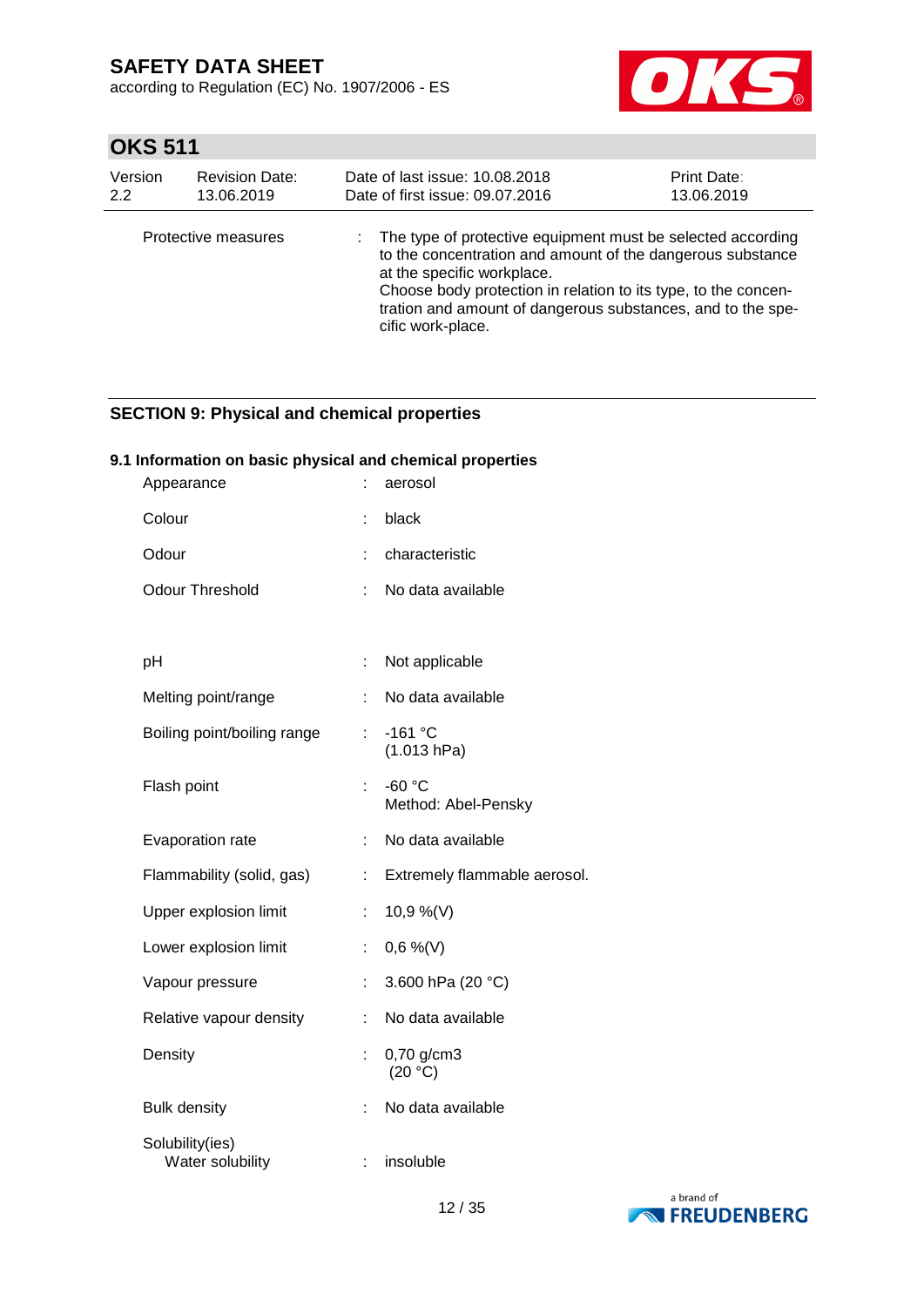according to Regulation (EC) No. 1907/2006 - ES



# **OKS 511**

| Version<br>$2.2\phantom{0}$ |                             | <b>Revision Date:</b><br>13.06.2019 |    | Date of last issue: 10.08.2018<br>Date of first issue: 09.07.2016 | Print Date:<br>13.06.2019 |
|-----------------------------|-----------------------------|-------------------------------------|----|-------------------------------------------------------------------|---------------------------|
|                             |                             |                                     |    |                                                                   |                           |
|                             |                             | Solubility in other solvents :      |    | No data available                                                 |                           |
|                             | octanol/water               | Partition coefficient: n-           | ÷. | No data available                                                 |                           |
|                             |                             | Auto-ignition temperature           |    | No data available                                                 |                           |
|                             |                             | Decomposition temperature           |    | No data available                                                 |                           |
|                             | <b>Viscosity</b>            | Viscosity, dynamic                  | ÷. | No data available                                                 |                           |
|                             |                             | Viscosity, kinematic                | ÷. | $<$ 20,5 mm2/s (40 °C)                                            |                           |
|                             | <b>Explosive properties</b> |                                     |    | Not explosive                                                     |                           |
|                             | Oxidizing properties        |                                     |    | No data available                                                 |                           |
|                             |                             | 9.2 Other information               |    |                                                                   |                           |
|                             |                             | Sublimation point                   |    | No data available                                                 |                           |
|                             |                             | Metal corrosion rate                |    | Not corrosive to metals                                           |                           |
|                             | Self-ignition               |                                     |    | No data available                                                 |                           |

## **SECTION 10: Stability and reactivity**

| 10.1 Reactivity                                     |                                                             |
|-----------------------------------------------------|-------------------------------------------------------------|
| No hazards to be specially mentioned.               |                                                             |
| 10.2 Chemical stability                             |                                                             |
| Stable under normal conditions.                     |                                                             |
| 10.3 Possibility of hazardous reactions             |                                                             |
| Hazardous reactions                                 | No dangerous reaction known under conditions of normal use. |
| 10.4 Conditions to avoid                            |                                                             |
| Conditions to avoid                                 | Heat, flames and sparks.                                    |
| 10.5 Incompatible materials                         |                                                             |
| Materials to avoid                                  | Oxidizing agents                                            |
| 10.6 Hazardous decomposition products               |                                                             |
| No decomposition if stored and applied as directed. |                                                             |

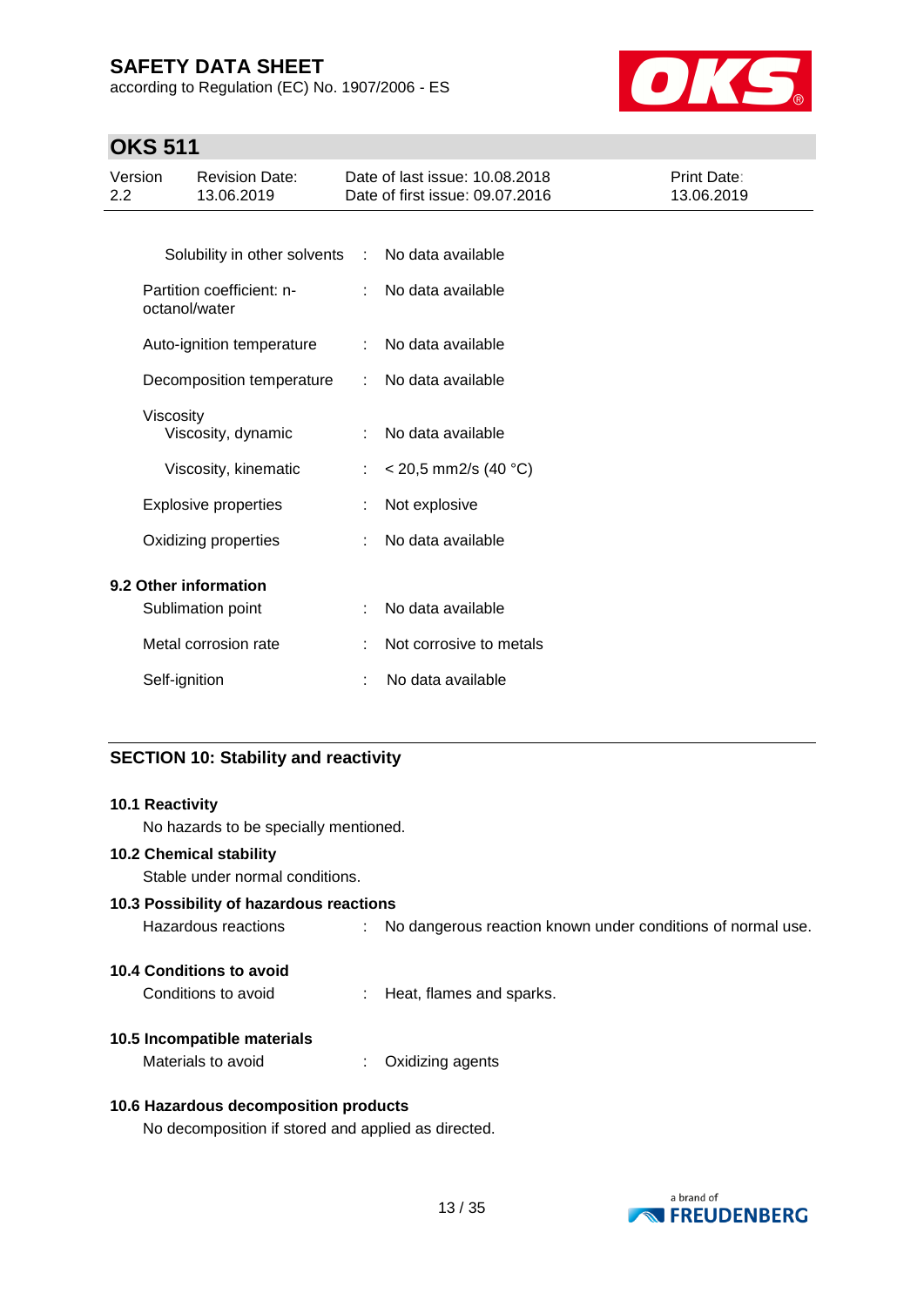according to Regulation (EC) No. 1907/2006 - ES



# **OKS 511**

| Version | <b>Revision Date:</b> | Date of last issue: 10.08.2018  | <b>Print Date:</b> |
|---------|-----------------------|---------------------------------|--------------------|
| 2.2     | 13.06.2019            | Date of first issue: 09.07.2016 | 13.06.2019         |

## **SECTION 11: Toxicological information**

## **11.1 Information on toxicological effects**

| <b>Acute toxicity</b>     |                                                                                                                                                                              |
|---------------------------|------------------------------------------------------------------------------------------------------------------------------------------------------------------------------|
| <b>Product:</b>           |                                                                                                                                                                              |
| Acute oral toxicity       | $\therefore$ Acute toxicity estimate: $> 2.000$ mg/kg<br>Method: Calculation method                                                                                          |
|                           | Remarks: Effects due to ingestion may include:                                                                                                                               |
|                           | Symptoms: Central nervous system depression                                                                                                                                  |
| Acute inhalation toxicity | $\therefore$ Acute toxicity estimate: $>$ 20 mg/l<br>Exposure time: 4 h<br>Test atmosphere: vapour<br>Method: Calculation method                                             |
|                           | Remarks: Respiration of solvent vapour may cause dizziness.                                                                                                                  |
|                           | Symptoms: Inhalation may provoke the following symptoms:,<br>Respiratory disorder, Dizziness, Drowsiness, Vomiting, Fa-<br>tigue, Vertigo, Central nervous system depression |
| Acute dermal toxicity     | $\therefore$ Acute toxicity estimate: $>$ 2.000 mg/kg<br>Method: Calculation method                                                                                          |
|                           | Symptoms: Redness, Local irritation                                                                                                                                          |
|                           |                                                                                                                                                                              |

### **Components:**

|                           | Naphtha (petroleum), hydrotreated light; Low boiling point hydrogen treated naphtha:                                                                         |
|---------------------------|--------------------------------------------------------------------------------------------------------------------------------------------------------------|
| Acute oral toxicity       | : LD50 (Rat): $>$ 5.000 mg/kg<br>Method: OECD Test Guideline 401<br>GLP: yes                                                                                 |
| Acute inhalation toxicity | : $LC50$ (Rat): $> 25,2$ mg/l<br>Exposure time: 4 h<br>Test atmosphere: vapour<br>Assessment: The substance or mixture has no acute inhala-<br>tion toxicity |
| Acute dermal toxicity     | : LD50 (Rabbit): $> 2.000$ mg/kg<br>Method: OECD Test Guideline 402<br>GLP: yes<br>Assessment: The substance or mixture has no acute dermal<br>toxicity      |

### **Hydrocarbons, C9-C10, n-alkanes, isoalkanes, cyclics, <2% aromatics:**

| Acute oral toxicity | LD50 Oral (Rat): > 5.000 mg/kg |  |  |
|---------------------|--------------------------------|--|--|
|                     |                                |  |  |

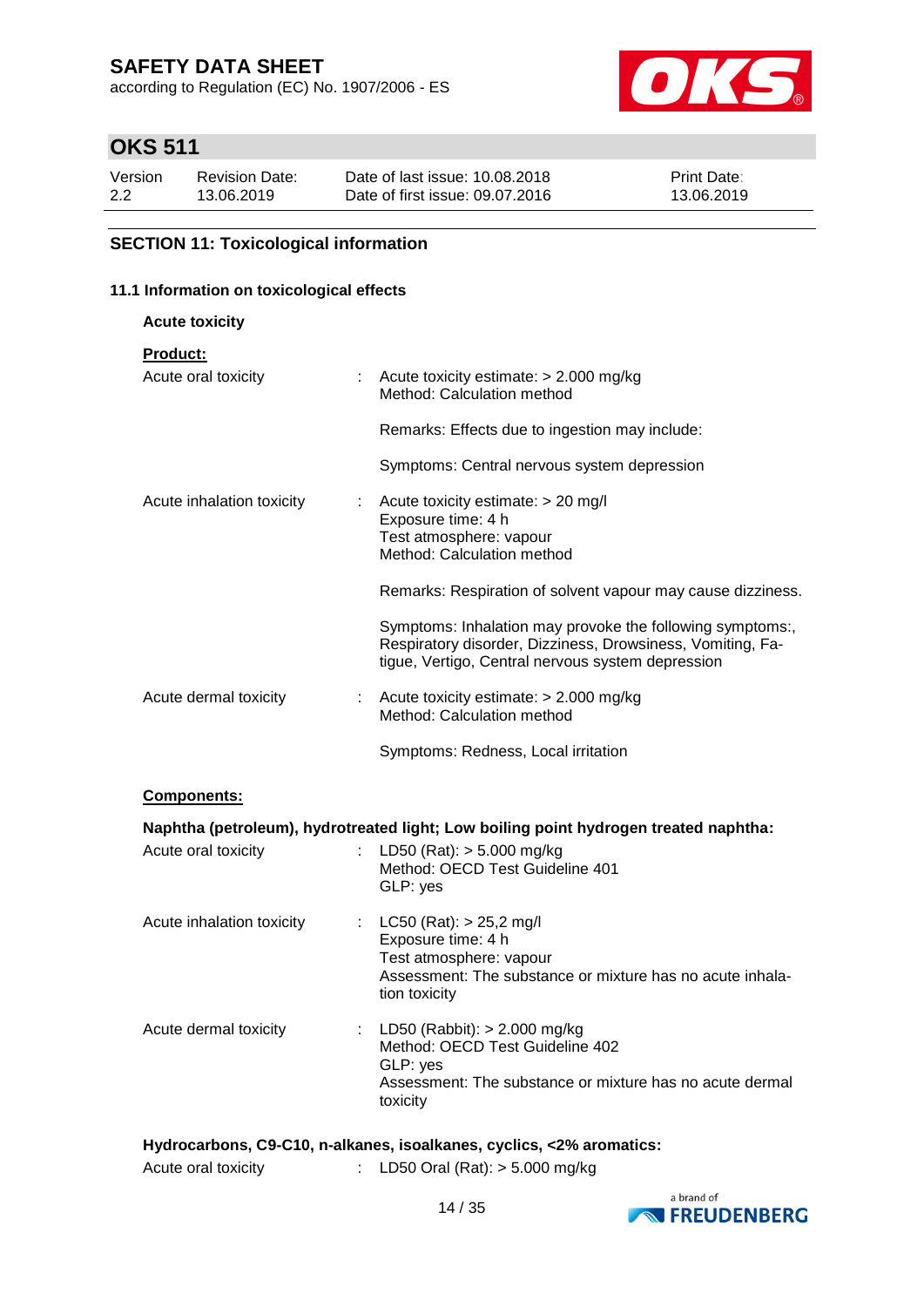according to Regulation (EC) No. 1907/2006 - ES



| Version<br>2.2 |             | <b>Revision Date:</b><br>13.06.2019 |    | Date of last issue: 10.08.2018<br>Date of first issue: 09.07.2016                                                                                                                              | Print Date:<br>13.06.2019 |
|----------------|-------------|-------------------------------------|----|------------------------------------------------------------------------------------------------------------------------------------------------------------------------------------------------|---------------------------|
|                |             |                                     |    |                                                                                                                                                                                                |                           |
|                | xylene:     |                                     |    |                                                                                                                                                                                                |                           |
|                |             | Acute oral toxicity                 |    | : LD50 (Rat): 4.300 mg/kg                                                                                                                                                                      |                           |
|                |             | Acute inhalation toxicity           |    | Assessment: The component/mixture is moderately toxic after<br>short term inhalation.                                                                                                          |                           |
|                |             | Acute dermal toxicity               |    | : Assessment: The component/mixture is moderately toxic after<br>single contact with skin.                                                                                                     |                           |
|                |             | ethylbenzene:                       |    |                                                                                                                                                                                                |                           |
|                |             | Acute oral toxicity                 |    | LD50 (Rat): 3.500 mg/kg                                                                                                                                                                        |                           |
|                |             | Acute inhalation toxicity           |    | : $LC50$ (Rat): 17,2 mg/l<br>Exposure time: 4 h<br>Test atmosphere: vapour                                                                                                                     |                           |
|                |             | Acute dermal toxicity               |    | LD50 (Rabbit): 15.400 mg/kg                                                                                                                                                                    |                           |
|                | butan-1-ol: |                                     |    |                                                                                                                                                                                                |                           |
|                |             | Acute oral toxicity                 |    | LD50 (Rat): 2.292 mg/kg<br>Method: OECD Test Guideline 401<br>Assessment: The component/mixture is moderately toxic after<br>single ingestion.                                                 |                           |
|                |             | Acute inhalation toxicity           | ÷. | $LC50$ (Rat): $> 17,76$ mg/l<br>Exposure time: 4 h<br>Test atmosphere: vapour<br>Method: OECD Test Guideline 403<br>Assessment: The substance or mixture has no acute inhala-<br>tion toxicity |                           |
|                |             | Acute dermal toxicity               |    | LD50 (Rabbit): 3.430 mg/kg<br>Method: OECD Test Guideline 402<br>GLP: yes                                                                                                                      |                           |
|                | butane:     |                                     |    |                                                                                                                                                                                                |                           |
|                |             | Acute inhalation toxicity           |    | LC50 (Rat): 658 mg/l<br>Exposure time: 4 h<br>Test atmosphere: gas                                                                                                                             |                           |
|                | isobutane:  |                                     |    |                                                                                                                                                                                                |                           |
|                |             | Acute inhalation toxicity           |    | LC50 (Rat): 658 mg/l<br>Exposure time: 4 h<br>Test atmosphere: gas                                                                                                                             |                           |
|                |             | molybdenum disulphide:              |    |                                                                                                                                                                                                |                           |
|                |             | Acute oral toxicity                 |    | LD50 (Rat): $> 5.000$ mg/kg                                                                                                                                                                    |                           |

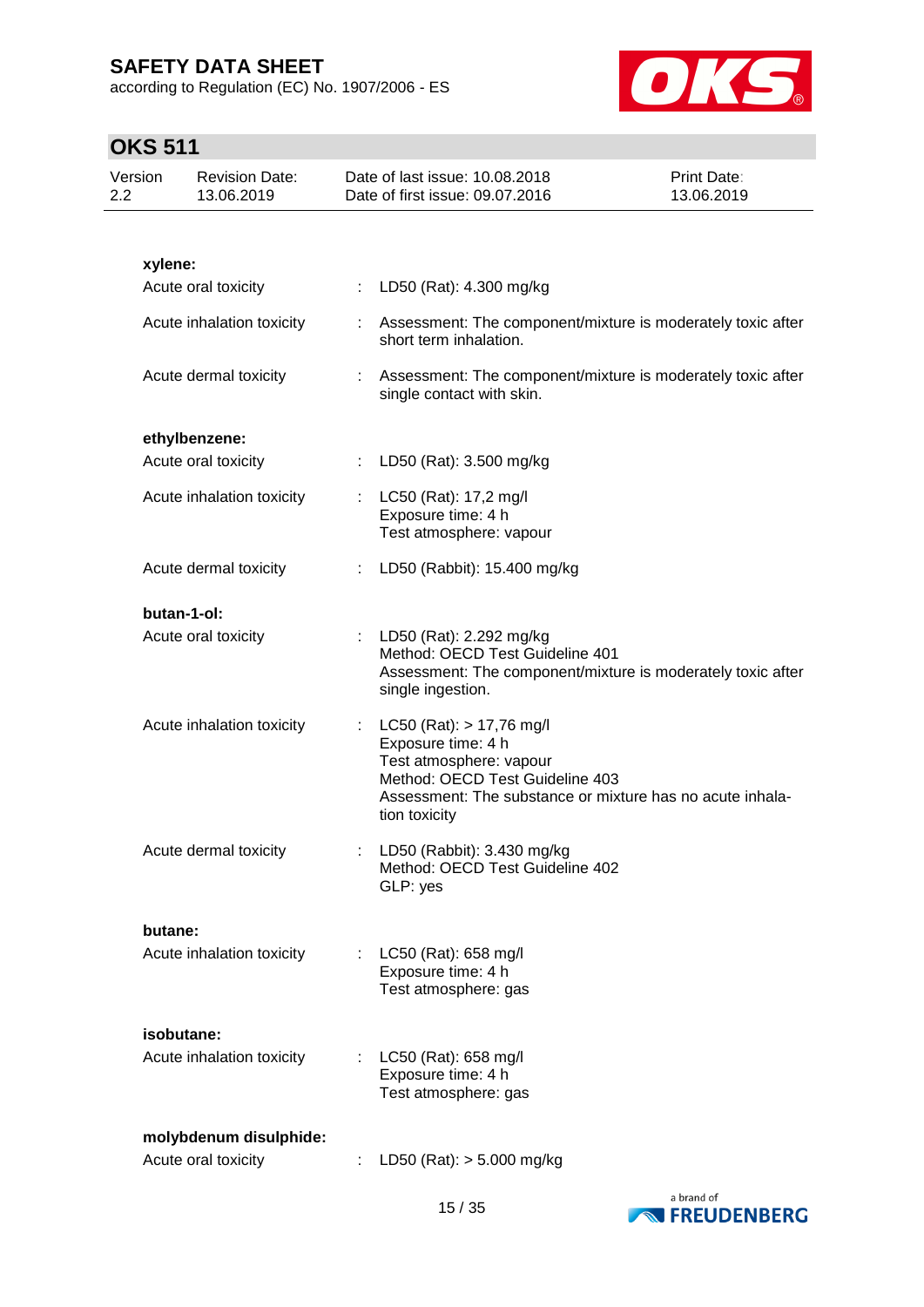according to Regulation (EC) No. 1907/2006 - ES



## **OKS 511**

| Version<br>$2.2^{\circ}$ | <b>Revision Date:</b><br>13.06.2019 | Date of last issue: 10.08.2018<br>Date of first issue: 09.07.2016                                                                                                                                       | <b>Print Date:</b><br>13.06.2019 |
|--------------------------|-------------------------------------|---------------------------------------------------------------------------------------------------------------------------------------------------------------------------------------------------------|----------------------------------|
|                          | Acute dermal toxicity               | : LD50 (Rat): $> 16.000$ mg/kg                                                                                                                                                                          |                                  |
|                          | n-butyl acetate:                    |                                                                                                                                                                                                         |                                  |
|                          | Acute oral toxicity                 | LD50 (Rat): 10.768 mg/kg                                                                                                                                                                                |                                  |
|                          | Acute inhalation toxicity           | : LC50 (Rat): $> 21$ mg/l<br>Exposure time: 4 h<br>Test atmosphere: vapour<br>Method: OECD Test Guideline 403<br>GLP: yes<br>Assessment: The substance or mixture has no acute inhala-<br>tion toxicity |                                  |
|                          | Acute dermal toxicity               | LD50 (Rabbit): $> 17.600$ mg/kg                                                                                                                                                                         |                                  |
|                          | <b>Skin corrosion/irritation</b>    |                                                                                                                                                                                                         |                                  |

## **Product:**

Remarks: Irritating to skin.

## **Components:**

## **Naphtha (petroleum), hydrotreated light; Low boiling point hydrogen treated naphtha:**

Species: Rabbit Assessment: Irritating to skin. Method: OECD Test Guideline 404 Result: Irritating to skin. GLP: yes

### **Hydrocarbons, C9-C10, n-alkanes, isoalkanes, cyclics, <2% aromatics:**

Result: Repeated exposure may cause skin dryness or cracking.

### **xylene:**

Species: Rabbit Assessment: Irritating to skin. Result: Irritating to skin.

### **ethylbenzene:**

Species: Rabbit Result: Mild skin irritation

### **butan-1-ol:**

Species: Rabbit Assessment: Irritating to skin. Result: Irritating to skin.

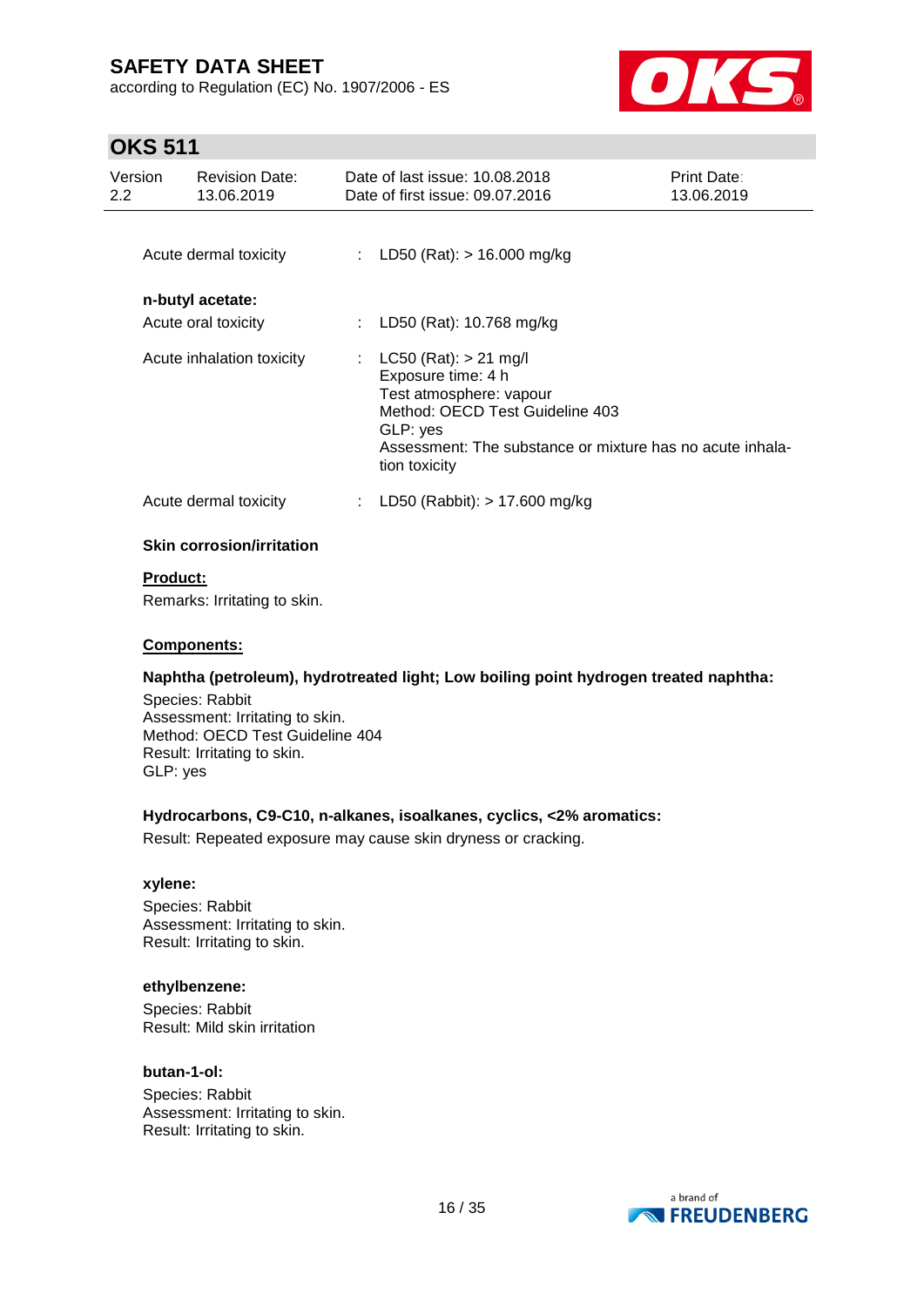according to Regulation (EC) No. 1907/2006 - ES



## **OKS 511**

| Version | <b>Revision Date:</b> | Date of last issue: 10.08.2018  | <b>Print Date:</b> |
|---------|-----------------------|---------------------------------|--------------------|
| 2.2     | 13.06.2019            | Date of first issue: 09.07.2016 | 13.06.2019         |

### **molybdenum disulphide:**

Assessment: No skin irritation Result: No skin irritation

## **n-butyl acetate:**

Species: Rabbit Assessment: No skin irritation Method: OECD Test Guideline 404 Result: Repeated exposure may cause skin dryness or cracking.

### **Serious eye damage/eye irritation**

### **Product:**

Result: Risk of serious damage to eyes. Remarks: Irritating to eyes.

Remarks: Risk of serious damage to eyes.

### **Components:**

### **Naphtha (petroleum), hydrotreated light; Low boiling point hydrogen treated naphtha:**

Species: Rabbit Assessment: No eye irritation Method: OECD Test Guideline 405 Result: No eye irritation GLP: yes

### **xylene:**

Species: Rabbit Assessment: Irritating to eyes. Result: Irritating to eyes.

### **ethylbenzene:**

Species: Rabbit Assessment: No eye irritation Result: No eye irritation

### **butan-1-ol:**

Species: Rabbit Assessment: Risk of serious damage to eyes. Method: OECD Test Guideline 405 Result: Risk of serious damage to eyes. GLP: yes

### **molybdenum disulphide:**

Assessment: No eye irritation Result: No eye irritation

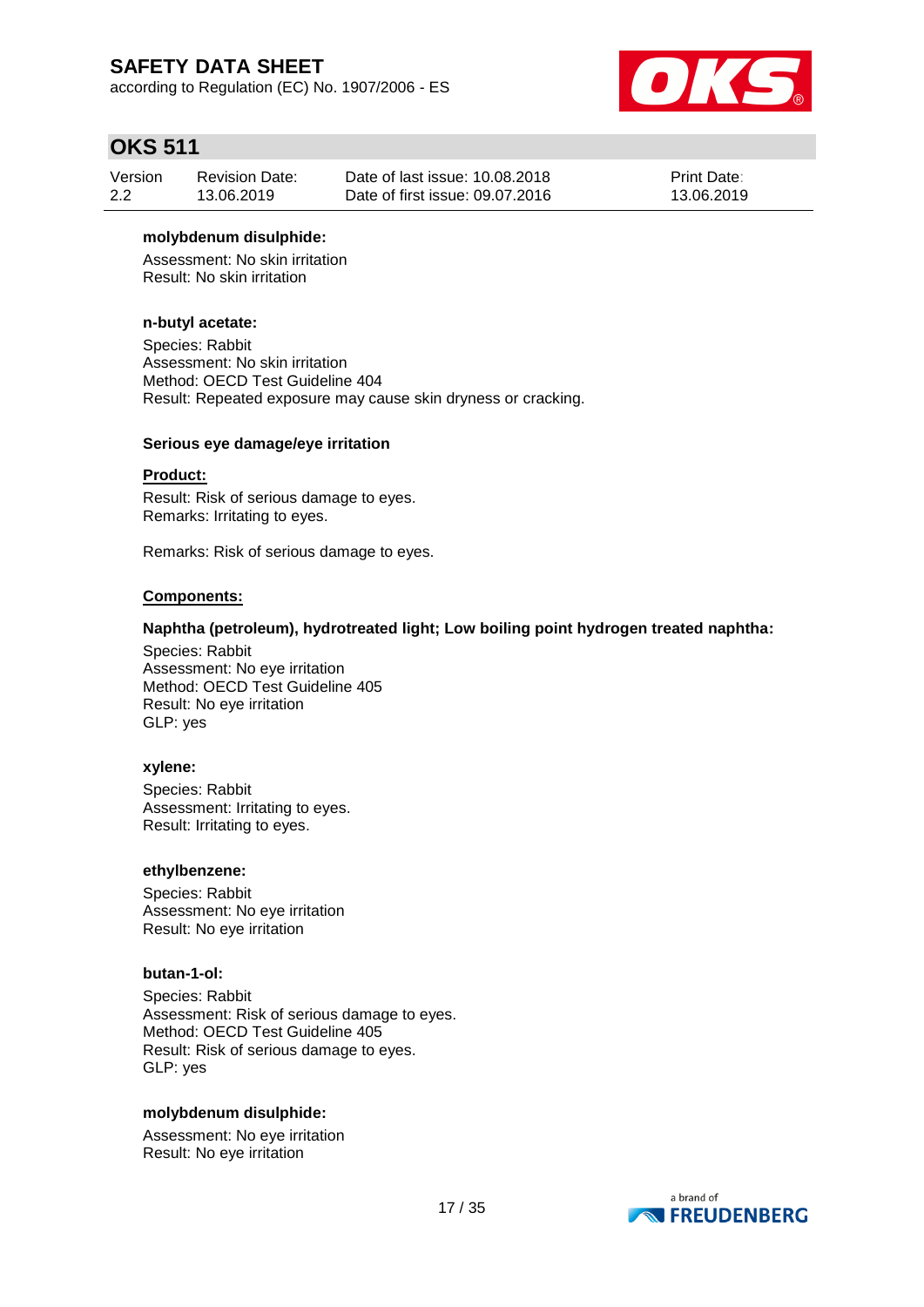according to Regulation (EC) No. 1907/2006 - ES



## **OKS 511**

| Version | <b>Revision Date:</b> | Date of last issue: 10.08.2018  | <b>Print Date:</b> |
|---------|-----------------------|---------------------------------|--------------------|
| 2.2     | 13.06.2019            | Date of first issue: 09.07.2016 | 13.06.2019         |

### **n-butyl acetate:**

Species: Rabbit Assessment: No eye irritation Method: OECD Test Guideline 405 Result: No eye irritation GLP: yes

### **Respiratory or skin sensitisation**

### **Product:**

Remarks: This information is not available.

### **Components:**

### **Naphtha (petroleum), hydrotreated light; Low boiling point hydrogen treated naphtha:**

Test Type: Buehler Test Species: Guinea pig Assessment: Does not cause skin sensitisation. Method: OECD Test Guideline 406 Result: Does not cause skin sensitisation. GLP: yes

### **xylene:**

Species: Mouse Assessment: Did not cause sensitisation on laboratory animals. Method: OECD Test Guideline 429 Result: Did not cause sensitisation on laboratory animals.

### **ethylbenzene:**

Assessment: Does not cause skin sensitisation. Result: Does not cause skin sensitisation.

### **butan-1-ol:**

Species: Mouse Assessment: Did not cause sensitisation on laboratory animals. Method: OECD Test Guideline 429 Result: Did not cause sensitisation on laboratory animals.

### **molybdenum disulphide:**

Assessment: Does not cause skin sensitisation. Result: Does not cause skin sensitisation.

### **n-butyl acetate:**

Test Type: Maximisation Test Exposure routes: Dermal Species: Guinea pig Assessment: Does not cause skin sensitisation. Method: OECD Test Guideline 406

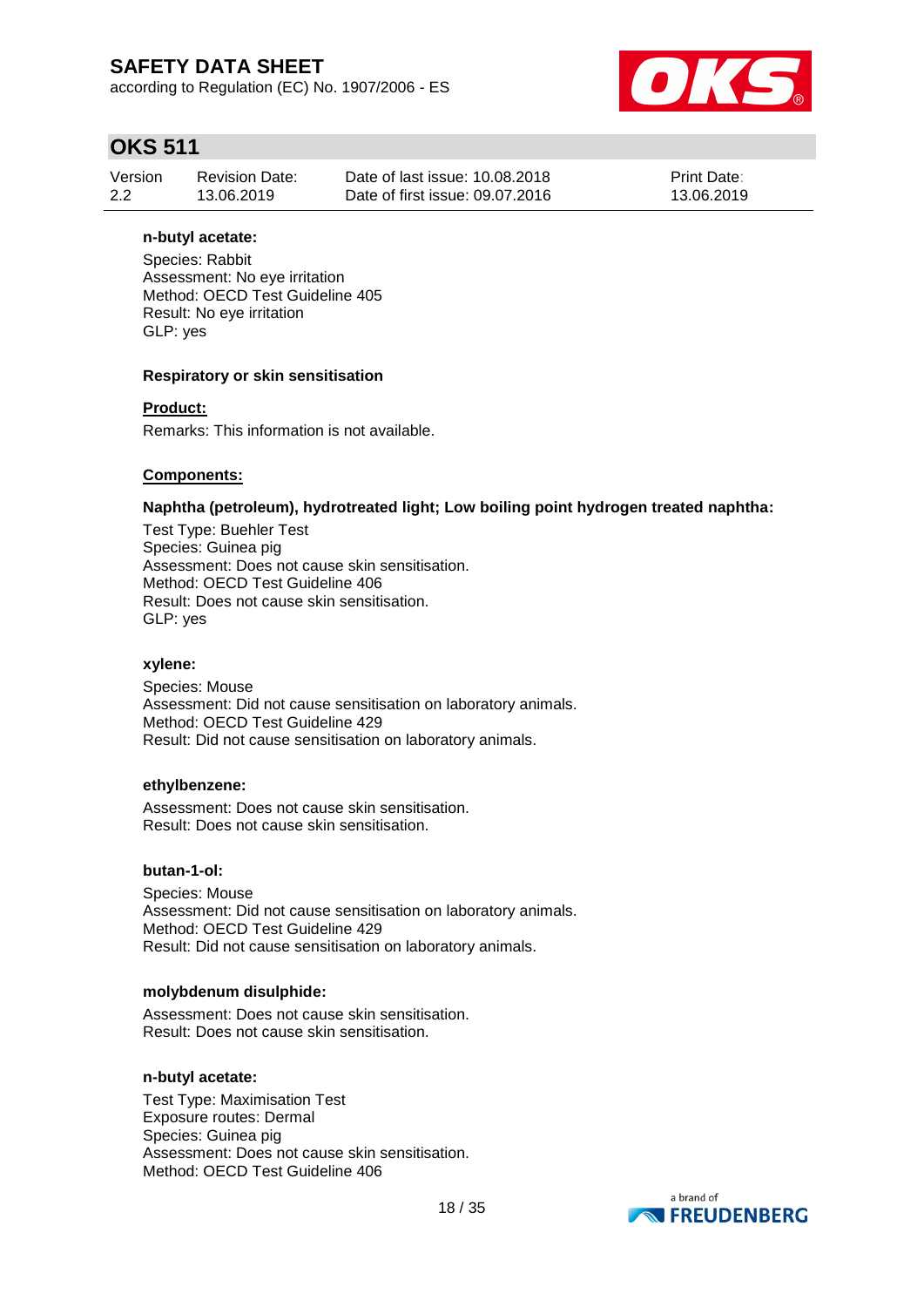according to Regulation (EC) No. 1907/2006 - ES



# **OKS 511**

|                | ,,,,,,,  |                                            |   |                                                                                                                                         |                           |
|----------------|----------|--------------------------------------------|---|-----------------------------------------------------------------------------------------------------------------------------------------|---------------------------|
| Version<br>2.2 |          | <b>Revision Date:</b><br>13.06.2019        |   | Date of last issue: 10.08.2018<br>Date of first issue: 09.07.2016                                                                       | Print Date:<br>13.06.2019 |
|                |          | Result: Does not cause skin sensitisation. |   |                                                                                                                                         |                           |
|                |          | <b>Germ cell mutagenicity</b>              |   |                                                                                                                                         |                           |
|                | Product: |                                            |   |                                                                                                                                         |                           |
|                |          | Genotoxicity in vitro                      |   | Remarks: No data available                                                                                                              |                           |
|                |          | Genotoxicity in vivo                       |   | Remarks: No data available                                                                                                              |                           |
|                |          | Components:                                |   |                                                                                                                                         |                           |
|                | xylene:  |                                            |   |                                                                                                                                         |                           |
|                | sessment | Germ cell mutagenicity-As-                 | ÷ | Tests on bacterial or mammalian cell cultures did not show<br>mutagenic effects.                                                        |                           |
|                |          | ethylbenzene:                              |   |                                                                                                                                         |                           |
|                | sessment | Germ cell mutagenicity- As-                |   | Tests on bacterial or mammalian cell cultures did not show<br>mutagenic effects.                                                        |                           |
|                |          | molybdenum disulphide:                     |   |                                                                                                                                         |                           |
|                | sessment | Germ cell mutagenicity- As-                |   | : Animal testing did not show any mutagenic effects.                                                                                    |                           |
|                |          | n-butyl acetate:                           |   |                                                                                                                                         |                           |
|                |          | Genotoxicity in vitro                      |   | Test Type: Ames test<br>Species: Salmonella typhimurium<br>Method: OECD Test Guideline 471<br>Result: negative                          |                           |
|                |          |                                            |   | Test Type: Chromosome aberration test in vitro<br>Species: Chinese hamster cells<br>Method: OECD Test Guideline 473<br>Result: negative |                           |
|                |          | Genotoxicity in vivo                       |   | Species: Mouse<br><b>Application Route: Oral</b><br>Method: OECD Test Guideline 474<br>Result: negative                                 |                           |
|                | sessment | Germ cell mutagenicity-As-                 |   | Tests on bacterial or mammalian cell cultures did not show<br>mutagenic effects., Animal testing did not show any mutagenic<br>effects. |                           |

## **Carcinogenicity**

## **Product:**

Remarks: No data available

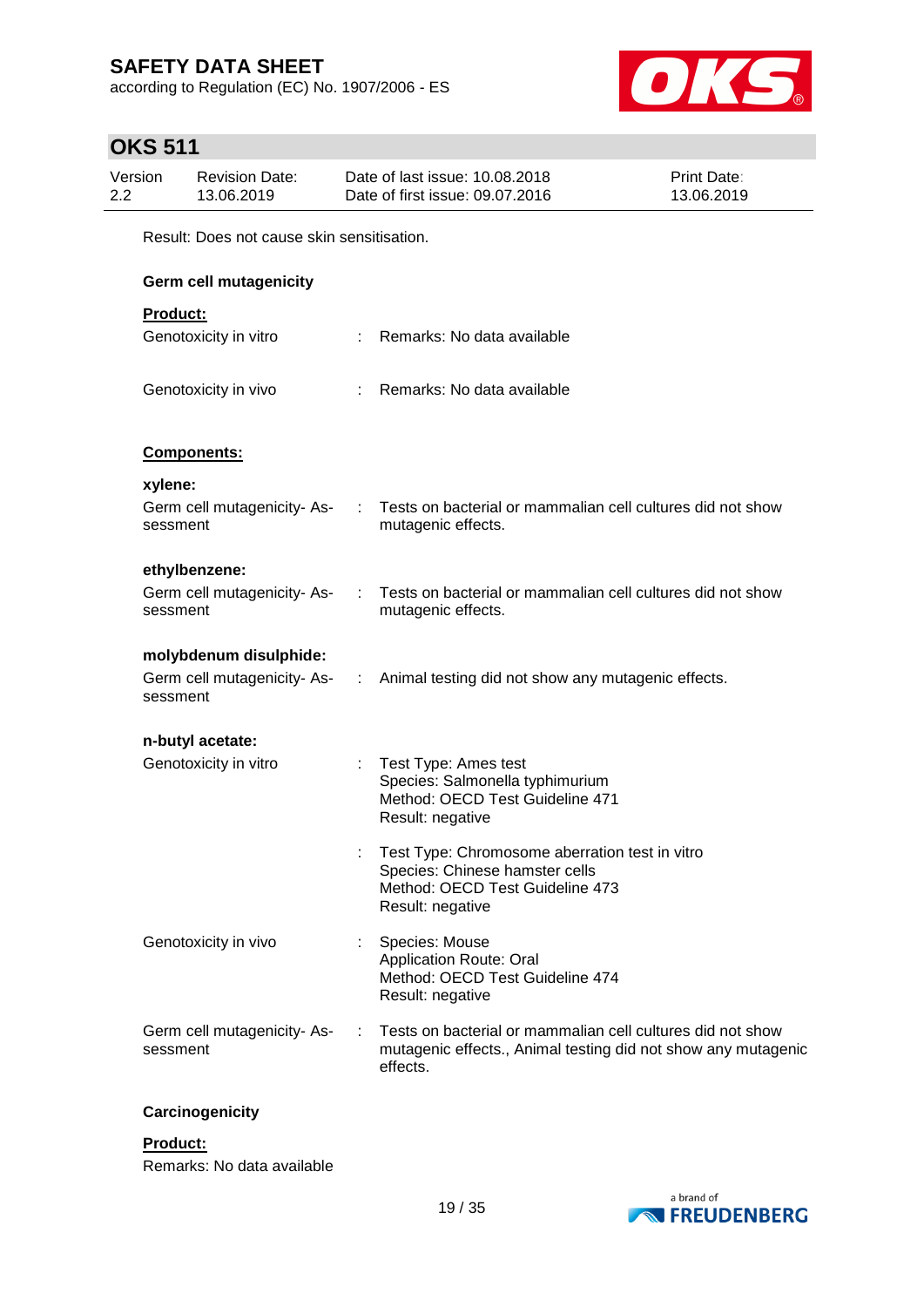according to Regulation (EC) No. 1907/2006 - ES



| Version<br>2.2 | <b>Revision Date:</b><br>13.06.2019     | Date of last issue: 10.08.2018<br>Date of first issue: 09.07.2016                                                                                                                                                                                                                                                                                  | Print Date:<br>13.06.2019 |
|----------------|-----------------------------------------|----------------------------------------------------------------------------------------------------------------------------------------------------------------------------------------------------------------------------------------------------------------------------------------------------------------------------------------------------|---------------------------|
|                |                                         |                                                                                                                                                                                                                                                                                                                                                    |                           |
|                | Components:                             |                                                                                                                                                                                                                                                                                                                                                    |                           |
|                | xylene:                                 |                                                                                                                                                                                                                                                                                                                                                    |                           |
| ment           |                                         | Carcinogenicity - Assess- : Not classifiable as a human carcinogen.                                                                                                                                                                                                                                                                                |                           |
|                | ethylbenzene:                           |                                                                                                                                                                                                                                                                                                                                                    |                           |
| ment           | Carcinogenicity - Assess-               | : Not classifiable as a human carcinogen.                                                                                                                                                                                                                                                                                                          |                           |
|                | molybdenum disulphide:                  |                                                                                                                                                                                                                                                                                                                                                    |                           |
| ment           | Carcinogenicity - Assess-               | : No evidence of carcinogenicity in animal studies.                                                                                                                                                                                                                                                                                                |                           |
|                | n-butyl acetate:                        |                                                                                                                                                                                                                                                                                                                                                    |                           |
| ment           | Carcinogenicity - Assess-               | : Not classifiable as a human carcinogen.                                                                                                                                                                                                                                                                                                          |                           |
|                | <b>Reproductive toxicity</b>            |                                                                                                                                                                                                                                                                                                                                                    |                           |
|                | Product:                                |                                                                                                                                                                                                                                                                                                                                                    |                           |
|                | Effects on fertility                    | : Remarks: No data available                                                                                                                                                                                                                                                                                                                       |                           |
| ment           | Effects on foetal develop-              | : Remarks: No data available                                                                                                                                                                                                                                                                                                                       |                           |
|                | Components:                             |                                                                                                                                                                                                                                                                                                                                                    |                           |
|                | xylene:                                 |                                                                                                                                                                                                                                                                                                                                                    |                           |
|                | Reproductive toxicity - As-<br>sessment | : No toxicity to reproduction<br>No toxicity to reproduction                                                                                                                                                                                                                                                                                       |                           |
|                | ethylbenzene:                           |                                                                                                                                                                                                                                                                                                                                                    |                           |
|                | Reproductive toxicity - As-<br>sessment | No toxicity to reproduction<br>No toxicity to reproduction                                                                                                                                                                                                                                                                                         |                           |
|                | n-butyl acetate:                        |                                                                                                                                                                                                                                                                                                                                                    |                           |
|                | Effects on fertility                    | Test Type: Two-generation study<br>Species: Rat<br>Application Route: inhalation (vapour)<br>General Toxicity - Parent: NOAEC: 750 mg/l<br>General Toxicity F1: NOAEC: 750 mg/l<br>General Toxicity F2: NOAEC: 750 mg/l<br>Method: OECD Test Guideline 416<br>Result: Embryotoxic effects and adverse effects on the off-<br>spring were detected. |                           |

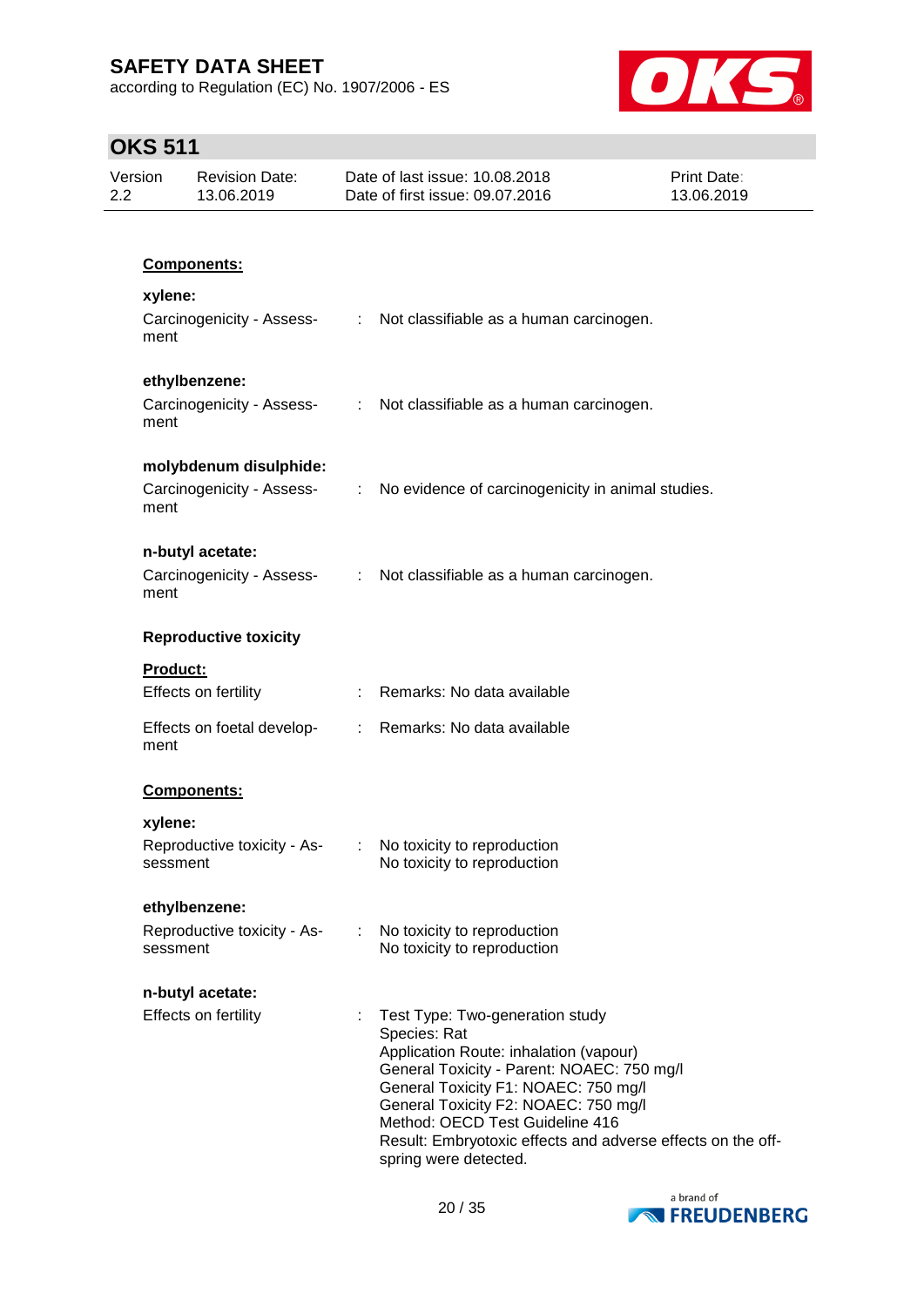according to Regulation (EC) No. 1907/2006 - ES



# **OKS 511**

| Version | <b>Revision Date:</b> | Date of last issue: 10.08.2018  | <b>Print Date:</b> |
|---------|-----------------------|---------------------------------|--------------------|
| 2.2     | 13.06.2019            | Date of first issue: 09.07.2016 | 13.06.2019         |
|         |                       |                                 |                    |

| Reproductive toxicity - As- | No evidence of adverse effects on sexual function and fertility, |
|-----------------------------|------------------------------------------------------------------|
| sessment                    | or on development, based on animal experiments.                  |
|                             | No toxicity to reproduction                                      |

## **STOT - single exposure**

### **Components:**

## **Naphtha (petroleum), hydrotreated light; Low boiling point hydrogen treated naphtha:**

Exposure routes: Inhalation Target Organs: Central nervous system Assessment: May cause drowsiness or dizziness.

### **xylene:**

Exposure routes: Inhalation Target Organs: Respiratory system Assessment: The substance or mixture is classified as specific target organ toxicant, single exposure, category 3 with respiratory tract irritation.

### **ethylbenzene:**

Assessment: The substance or mixture is not classified as specific target organ toxicant, single exposure.

### **butan-1-ol:**

Exposure routes: Inhalation Target Organs: Respiratory system Assessment: The substance or mixture is classified as specific target organ toxicant, single exposure, category 3 with respiratory tract irritation.

Exposure routes: Inhalation

Target Organs: Central nervous system Assessment: The substance or mixture is classified as specific target organ toxicant, single exposure, category 3 with narcotic effects.

### **molybdenum disulphide:**

Assessment: The substance or mixture is not classified as specific target organ toxicant, single exposure.

### **n-butyl acetate:**

Exposure routes: Inhalation Target Organs: Central nervous system Assessment: The substance or mixture is classified as specific target organ toxicant, single exposure, category 3 with narcotic effects.

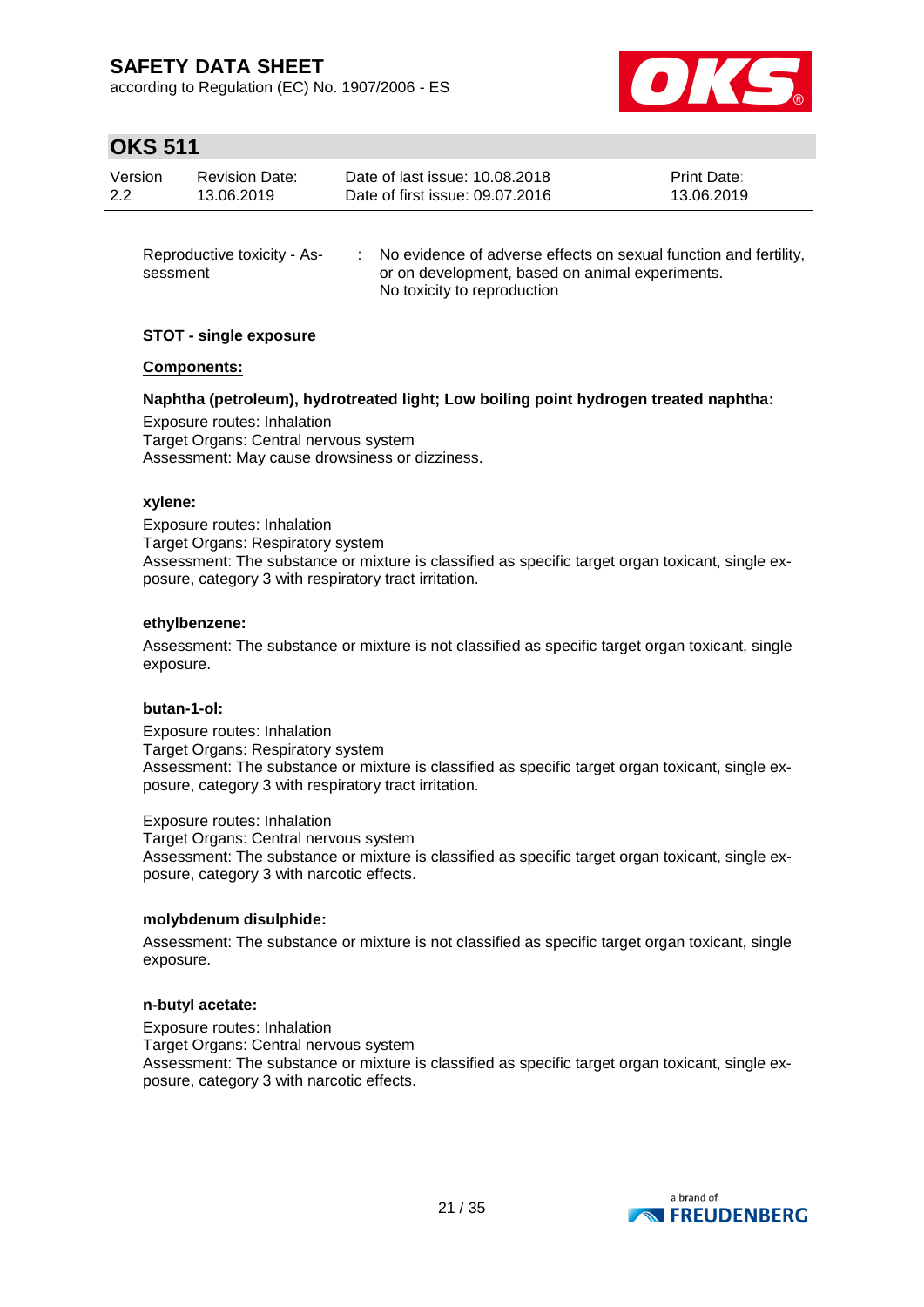according to Regulation (EC) No. 1907/2006 - ES



## **OKS 511**

| Version | <b>Revision Date:</b> | Date of last issue: 10.08.2018  | <b>Print Date:</b> |
|---------|-----------------------|---------------------------------|--------------------|
| 2.2     | 13.06.2019            | Date of first issue: 09.07.2016 | 13.06.2019         |

### **STOT - repeated exposure**

### **Components:**

### **xylene:**

Exposure routes: Inhalation Target Organs: Central nervous system Assessment: The substance or mixture is classified as specific target organ toxicant, repeated exposure, category 2.

Exposure routes: Ingestion Target Organs: Liver, Kidney Assessment: The substance or mixture is classified as specific target organ toxicant, repeated exposure, category 2.

### **ethylbenzene:**

Exposure routes: Inhalation Target Organs: hearing organs Assessment: The substance or mixture is classified as specific target organ toxicant, repeated exposure, category 2.

### **butan-1-ol:**

Assessment: The substance or mixture is not classified as specific target organ toxicant, repeated exposure.

### **molybdenum disulphide:**

Assessment: The substance or mixture is not classified as specific target organ toxicant, repeated exposure.

### **n-butyl acetate:**

Assessment: The substance or mixture is not classified as specific target organ toxicant, repeated exposure.

### **Repeated dose toxicity**

### **Product:**

Remarks: This information is not available.

### **Components:**

### **n-butyl acetate:**

Species: Rat NOAEL: 125 mg/kg Application Route: Oral

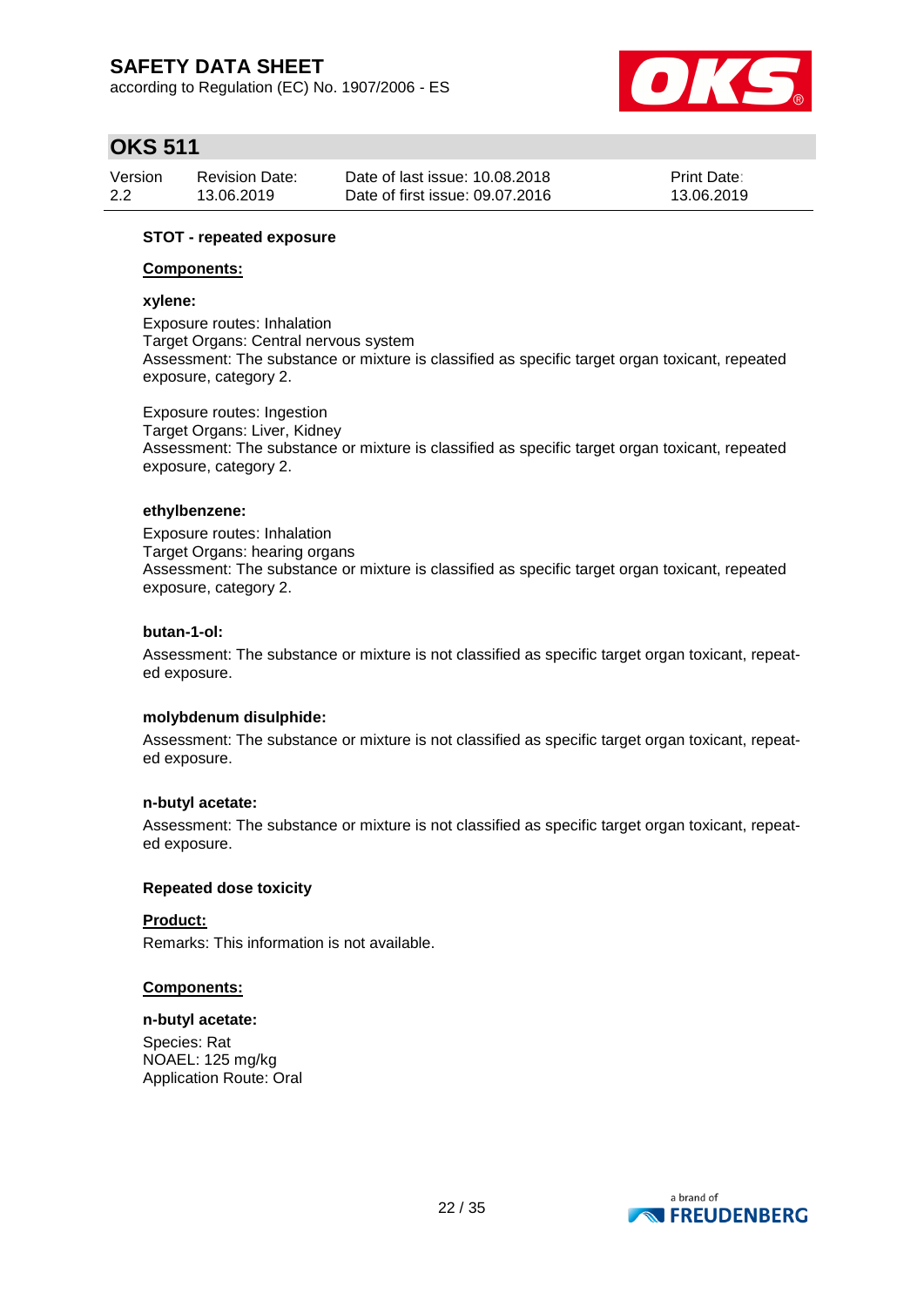according to Regulation (EC) No. 1907/2006 - ES



# **OKS 511**

| Version | <b>Revision Date:</b> | Date of last issue: 10.08.2018  | <b>Print Date:</b> |
|---------|-----------------------|---------------------------------|--------------------|
| 2.2     | 13.06.2019            | Date of first issue: 09.07.2016 | 13.06.2019         |

## **Aspiration toxicity**

## **Product:**

May be fatal if swallowed and enters airways.

May be fatal if swallowed and enters airways.

### **Components:**

**Naphtha (petroleum), hydrotreated light; Low boiling point hydrogen treated naphtha:** May be fatal if swallowed and enters airways.

### **Hydrocarbons, C9-C10, n-alkanes, isoalkanes, cyclics, <2% aromatics:**

May be fatal if swallowed and enters airways.

### **xylene:**

May be fatal if swallowed and enters airways.

## **ethylbenzene:**

May be fatal if swallowed and enters airways.

### **butan-1-ol:**

No aspiration toxicity classification

## **n-butyl acetate:**

No aspiration toxicity classification

### **Further information**

### **Product:**

Remarks: Ingestion causes irritation of upper respiratory system and gastrointestinal disturbance.

### **Components:**

### **molybdenum disulphide:**

Remarks: Information given is based on data on the components and the toxicology of similar products.

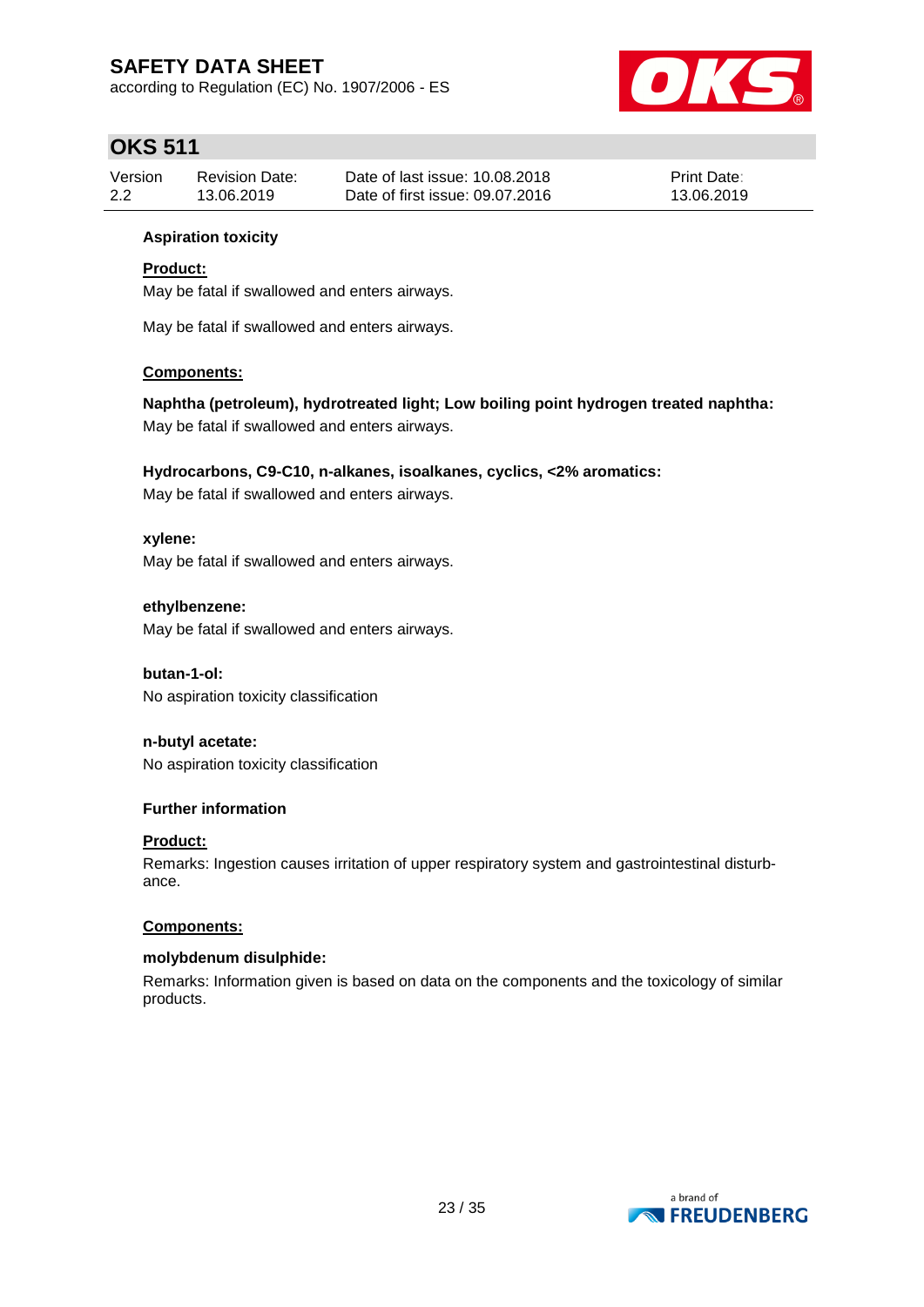according to Regulation (EC) No. 1907/2006 - ES



# **OKS 511**

| Version | <b>Revision Date:</b> | Date of last issue: 10.08.2018  | <b>Print Date:</b> |
|---------|-----------------------|---------------------------------|--------------------|
| 2.2     | 13.06.2019            | Date of first issue: 09.07.2016 | 13.06.2019         |

## **SECTION 12: Ecological information**

### **12.1 Toxicity**

## **Product:**

| Toxicity to fish                                         | ÷ | Remarks: Harmful to aquatic organisms, may cause long-term<br>adverse effects in the aquatic environment. |
|----------------------------------------------------------|---|-----------------------------------------------------------------------------------------------------------|
| Toxicity to daphnia and other :<br>aquatic invertebrates |   | Remarks: No data available                                                                                |
| Toxicity to algae                                        |   | Remarks: No data available                                                                                |
| Toxicity to microorganisms                               | ÷ | Remarks: No data available                                                                                |

### **Components:**

|                                                                                                  | Naphtha (petroleum), hydrotreated light; Low boiling point hydrogen treated naphtha:                                                                       |
|--------------------------------------------------------------------------------------------------|------------------------------------------------------------------------------------------------------------------------------------------------------------|
| Toxicity to fish                                                                                 | : LC50 (Oncorhynchus mykiss (rainbow trout)): 10 mg/l<br>Exposure time: 96 h<br>Test Type: semi-static test<br>Method: OECD Test Guideline 203<br>GLP: yes |
| Toxicity to daphnia and other :<br>aquatic invertebrates                                         | EC50 (Daphnia magna (Water flea)): 4,5 mg/l<br>Exposure time: 48 h<br>Test Type: static test<br>Method: OECD Test Guideline 202                            |
| Toxicity to algae                                                                                | EC50 (Pseudokirchneriella subcapitata (green algae)): 3,1<br>mq/l<br>Exposure time: 72 h<br>Test Type: static test                                         |
| <b>Ecotoxicology Assessment</b><br>Short-term (acute) aquatic : Toxic to aquatic life.<br>hazard |                                                                                                                                                            |

# hazard

Long-term (chronic) aquatic : Toxic to aquatic life with long lasting effects.

## **Hydrocarbons, C9-C10, n-alkanes, isoalkanes, cyclics, <2% aromatics:**

### **Ecotoxicology Assessment**

| Long-term (chronic) aquatic | : Harmful to aquatic life with long lasting effects. |
|-----------------------------|------------------------------------------------------|
| hazard                      |                                                      |

**xylene:**

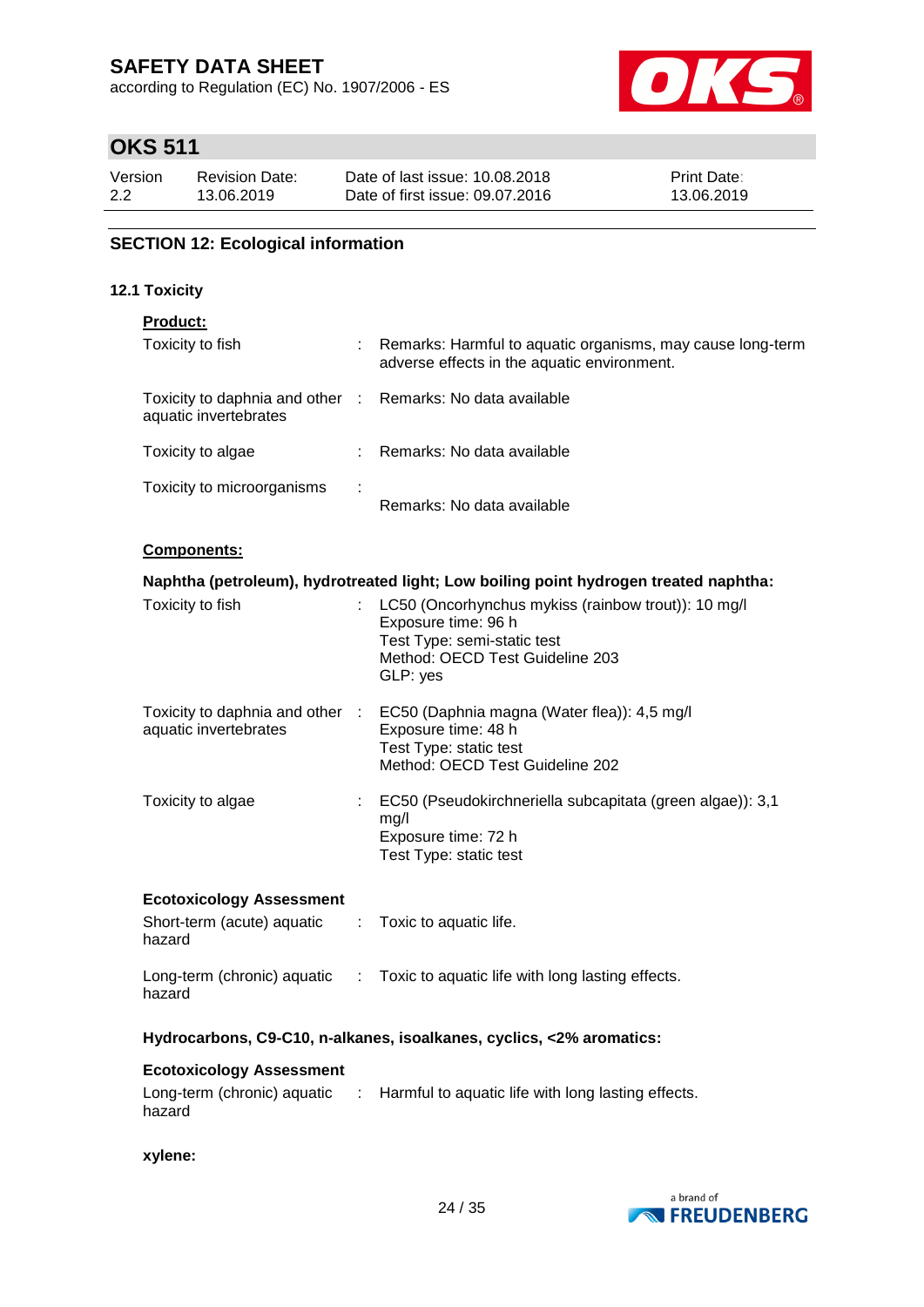according to Regulation (EC) No. 1907/2006 - ES



| Version<br>2.2 | <b>Revision Date:</b><br>13.06.2019                              |                | Date of last issue: 10.08.2018<br>Date of first issue: 09.07.2016                                                                                                 | <b>Print Date:</b><br>13.06.2019 |
|----------------|------------------------------------------------------------------|----------------|-------------------------------------------------------------------------------------------------------------------------------------------------------------------|----------------------------------|
|                | Toxicity to fish                                                 | ÷.             | LC50 (Oncorhynchus mykiss (rainbow trout)): 2,6 mg/l<br>Exposure time: 96 h<br>Test Type: static test<br>Method: OECD Test Guideline 203                          |                                  |
|                | Toxicity to daphnia and other :<br>aquatic invertebrates         |                | EC50 (Daphnia magna (Water flea)): 3,82 mg/l<br>Exposure time: 48 h<br>Test Type: flow-through test                                                               |                                  |
|                | Toxicity to algae                                                |                | EC50 (Pseudokirchneriella subcapitata (green algae)): 2,2<br>mg/l<br>Exposure time: 72 h<br>Test Type: static test<br>Method: OECD Test Guideline 201<br>GLP: yes |                                  |
|                | Toxicity to microorganisms                                       | t.             | EC50 (activated sludge): > 157 mg/l<br>Exposure time: 3 h<br>Test Type: Respiration inhibition<br>Method: OECD Test Guideline 209<br>GLP:                         |                                  |
| icity)         | Toxicity to fish (Chronic tox-                                   | $\mathbb{Z}^n$ | $NOEC:$ > 1,3 mg/l<br>Exposure time: 56 d<br>Species: Oncorhynchus mykiss (rainbow trout)<br>Test Type: flow-through test                                         |                                  |
| ic toxicity)   | Toxicity to daphnia and other :<br>aquatic invertebrates (Chron- |                | EC50: 2,90 mg/l<br>Exposure time: 21 d<br>Species: Daphnia magna (Water flea)<br>Test Type: static test<br>Method: OECD Test Guideline 211<br>GLP: yes            |                                  |
|                | ethylbenzene:                                                    |                |                                                                                                                                                                   |                                  |
|                | Toxicity to fish                                                 |                | LC50 (Oncorhynchus mykiss (rainbow trout)): 4,2 mg/l<br>Exposure time: 96 h<br>Test Type: semi-static test<br>Method: OECD Test Guideline 203                     |                                  |
|                | Toxicity to daphnia and other<br>aquatic invertebrates           | - 11           | EC50 (Daphnia magna (Water flea)): 2,4 mg/l<br>Exposure time: 48 h<br>Test Type: static test                                                                      |                                  |
|                | Toxicity to algae                                                |                | EC50 (Skeletonema costatum (marine diatom)): 4,6 mg/l<br>Exposure time: 72 h<br>Test Type: static test                                                            |                                  |
| icity)         | Toxicity to fish (Chronic tox-                                   |                | NOEC: 3,3 mg/l<br>Exposure time: 96 d                                                                                                                             |                                  |
|                | Toxicity to daphnia and other                                    | -11            | NOEC: 0,96 mg/l                                                                                                                                                   |                                  |

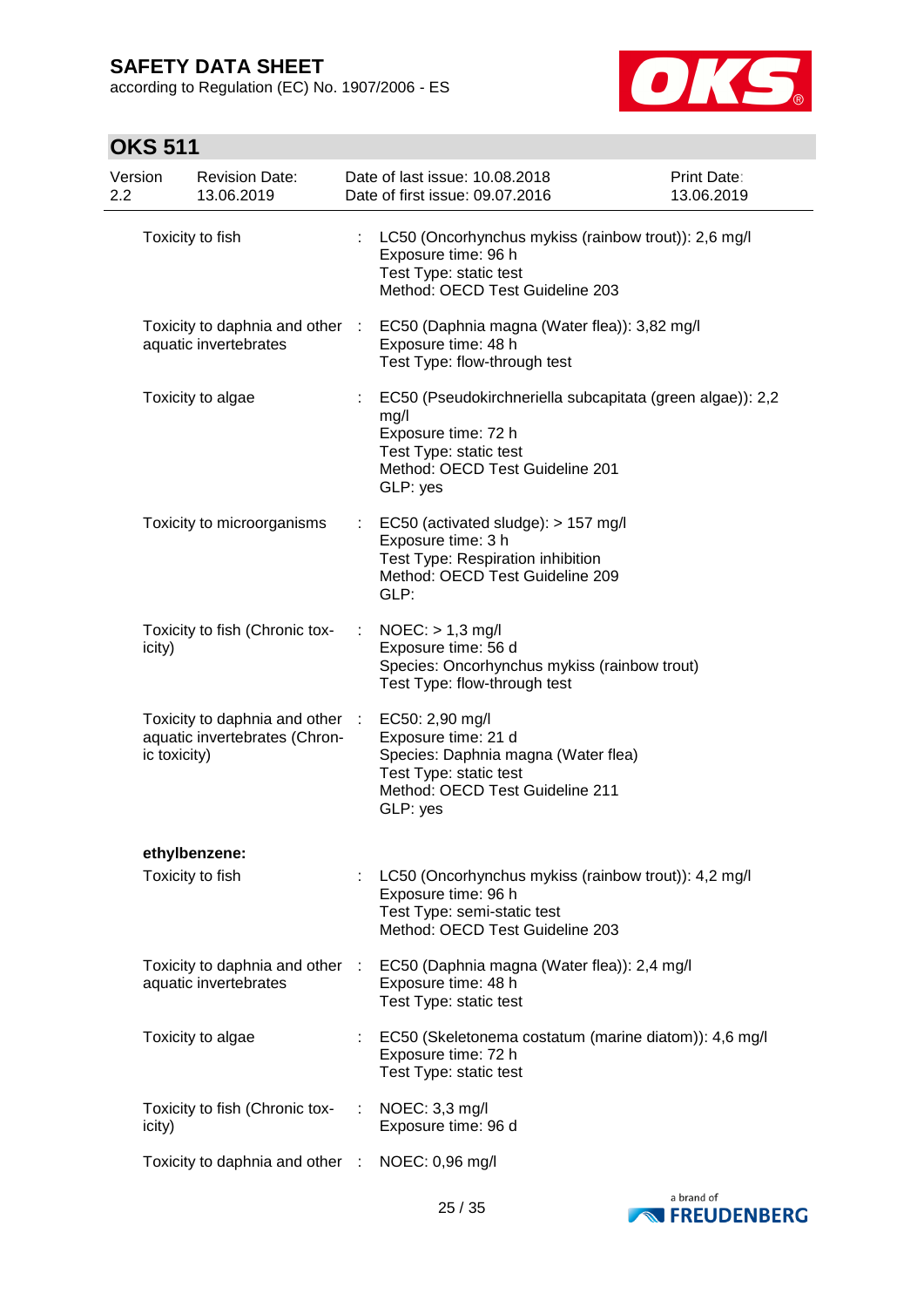according to Regulation (EC) No. 1907/2006 - ES



| Version<br>2.2 |              | <b>Revision Date:</b><br>13.06.2019                            |    | Date of last issue: 10.08.2018<br>Date of first issue: 09.07.2016                                                                                                 | Print Date:<br>13.06.2019 |
|----------------|--------------|----------------------------------------------------------------|----|-------------------------------------------------------------------------------------------------------------------------------------------------------------------|---------------------------|
|                | ic toxicity) | aquatic invertebrates (Chron-                                  |    | Exposure time: 7 d<br>Species: Ceriodaphnia dubia (water flea)<br>Test Type: semi-static test                                                                     |                           |
|                | butan-1-ol:  |                                                                |    |                                                                                                                                                                   |                           |
|                |              | Toxicity to fish                                               |    | LC50 (Pimephales promelas (fathead minnow)): 1.376 mg/l<br>Exposure time: 96 h<br>Test Type: static test<br>Method: OECD Test Guideline 203<br>GLP: yes           |                           |
|                |              | Toxicity to daphnia and other :<br>aquatic invertebrates       |    | EC50 (Daphnia magna (Water flea)): 1.328 mg/l<br>Exposure time: 48 h<br>Test Type: static test<br>Method: OECD Test Guideline 202<br>GLP: yes                     |                           |
|                |              | Toxicity to algae                                              | ÷. | EC50 (Pseudokirchneriella subcapitata (green algae)): 225<br>mg/l<br>Exposure time: 96 h<br>Test Type: static test<br>Method: OECD Test Guideline 201<br>GLP: yes |                           |
|                |              | Toxicity to microorganisms                                     |    | EC10 (Pseudomonas putida): 2.476 mg/l<br>Exposure time: 17 h<br>Test Type: static test<br>Method: DIN 38 412 Part 8<br>GLP:                                       |                           |
|                | ic toxicity) | Toxicity to daphnia and other<br>aquatic invertebrates (Chron- | ÷  | NOEC: 4,1 mg/l<br>Exposure time: 21 d<br>Species: Daphnia magna (Water flea)<br>Test Type: semi-static test<br>Method: OECD Test Guideline 211<br>GLP: yes        |                           |
|                |              | molybdenum disulphide:                                         |    |                                                                                                                                                                   |                           |
|                |              | Toxicity to fish                                               |    | LC50 (Pimephales promelas (fathead minnow)): > 100 mg/l<br>Exposure time: 96 h                                                                                    |                           |
|                |              | Toxicity to daphnia and other<br>aquatic invertebrates         | ÷  | EC50 (Daphnia magna (Water flea)): > 100 mg/l<br>Exposure time: 48 h                                                                                              |                           |
|                |              | Toxicity to algae                                              |    | EC50 (Pseudokirchneriella subcapitata (green algae)): > 100<br>mg/l<br>Exposure time: 72 h                                                                        |                           |
|                |              | n-butyl acetate:                                               |    |                                                                                                                                                                   |                           |
|                |              | Toxicity to fish                                               |    | LC50 (Pimephales promelas (fathead minnow)): 18 mg/l<br>Exposure time: 96 h                                                                                       |                           |

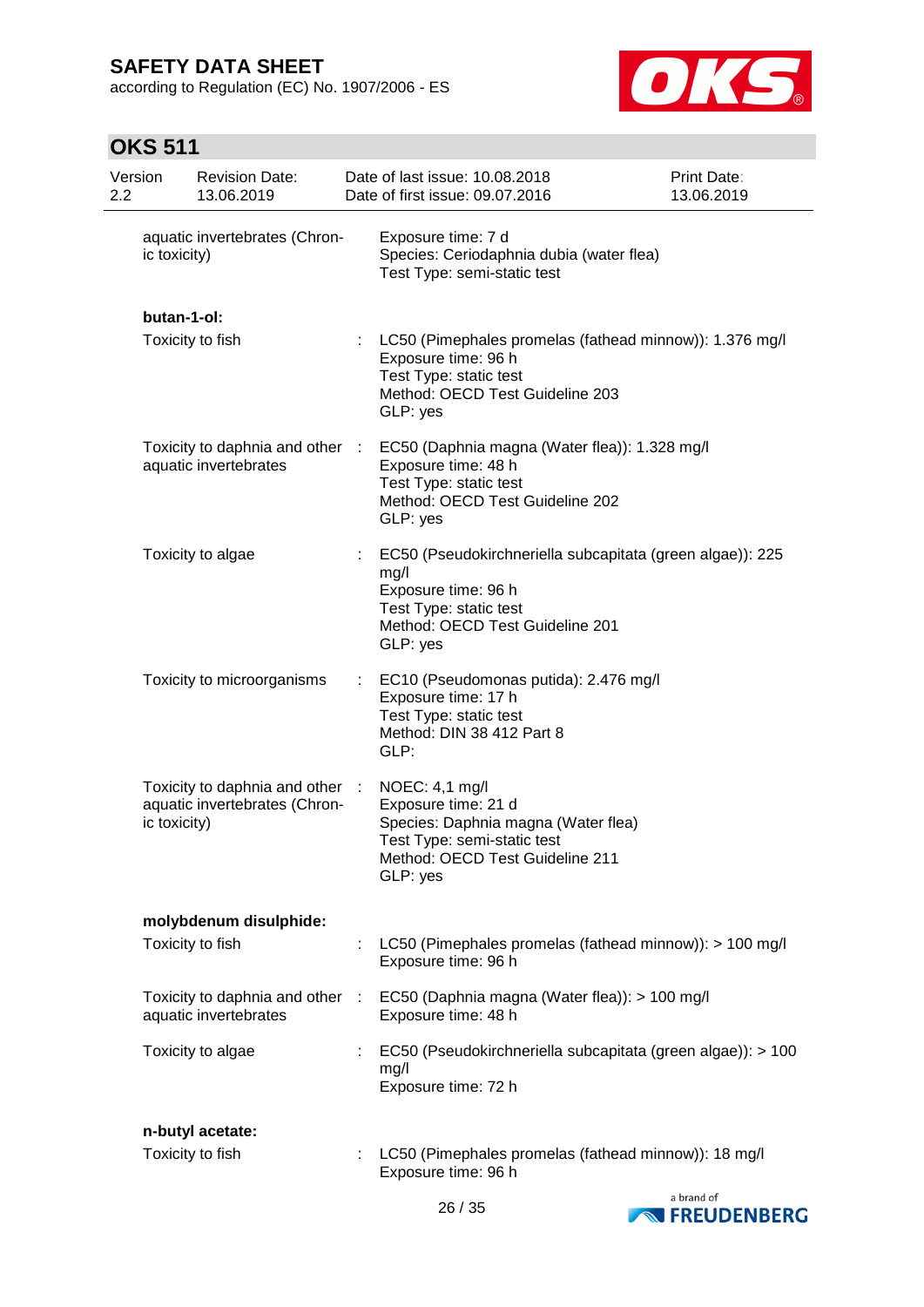according to Regulation (EC) No. 1907/2006 - ES



| Version<br>2.2 |              | <b>Revision Date:</b><br>13.06.2019                              | Date of last issue: 10.08.2018<br>Date of first issue: 09.07.2016                                                                   | <b>Print Date:</b><br>13.06.2019 |
|----------------|--------------|------------------------------------------------------------------|-------------------------------------------------------------------------------------------------------------------------------------|----------------------------------|
|                |              |                                                                  | Test Type: flow-through test<br>Method: OECD Test Guideline 203                                                                     |                                  |
|                |              | aquatic invertebrates                                            | Toxicity to daphnia and other : EC50 (Daphnia (water flea)): 44 mg/l<br>Exposure time: 48 h<br>Test Type: static test               |                                  |
|                |              | Toxicity to algae                                                | : EC50 (Desmodesmus subspicatus (green algae)): 397 mg/l<br>Exposure time: 72 h<br>Test Type: static test                           |                                  |
|                |              | Toxicity to microorganisms                                       | : EC50 (Tetrahymena pyriformis): 356 mg/l<br>Exposure time: 40 h<br>Test Type: Growth inhibition                                    |                                  |
|                | ic toxicity) | Toxicity to daphnia and other :<br>aquatic invertebrates (Chron- | NOEC: 23 mg/l<br>Exposure time: 21 d<br>Species: Daphnia magna (Water flea)<br><b>Test Type: Reproduction Test</b><br>GLP: yes      |                                  |
|                |              | 12.2 Persistence and degradability                               |                                                                                                                                     |                                  |
|                | Product:     | Biodegradability                                                 | : Remarks: No data available                                                                                                        |                                  |
|                | ity          |                                                                  | Physico-chemical removabil- : Remarks: No data available                                                                            |                                  |
|                | Components:  |                                                                  |                                                                                                                                     |                                  |
|                |              |                                                                  | Naphtha (petroleum), hydrotreated light; Low boiling point hydrogen treated naphtha:                                                |                                  |
|                |              | Biodegradability                                                 | Test Type: aerobic<br>Inoculum: activated sludge<br>Result: rapidly biodegradable<br>Biodegradation: 90,35 %<br>Exposure time: 28 d |                                  |
|                |              |                                                                  | Hydrocarbons, C9-C10, n-alkanes, isoalkanes, cyclics, <2% aromatics:                                                                |                                  |
|                |              | Biodegradability                                                 | Result: rapidly biodegradable                                                                                                       |                                  |
|                | xylene:      |                                                                  |                                                                                                                                     |                                  |
|                |              | Biodegradability                                                 | Result: Readily biodegradable.                                                                                                      |                                  |
|                |              | ethylbenzene:<br>Biodegradability                                | Result: Readily biodegradable.                                                                                                      |                                  |
|                | butan-1-ol:  |                                                                  |                                                                                                                                     |                                  |
|                |              | Biodegradability                                                 | Test Type: aerobic                                                                                                                  |                                  |



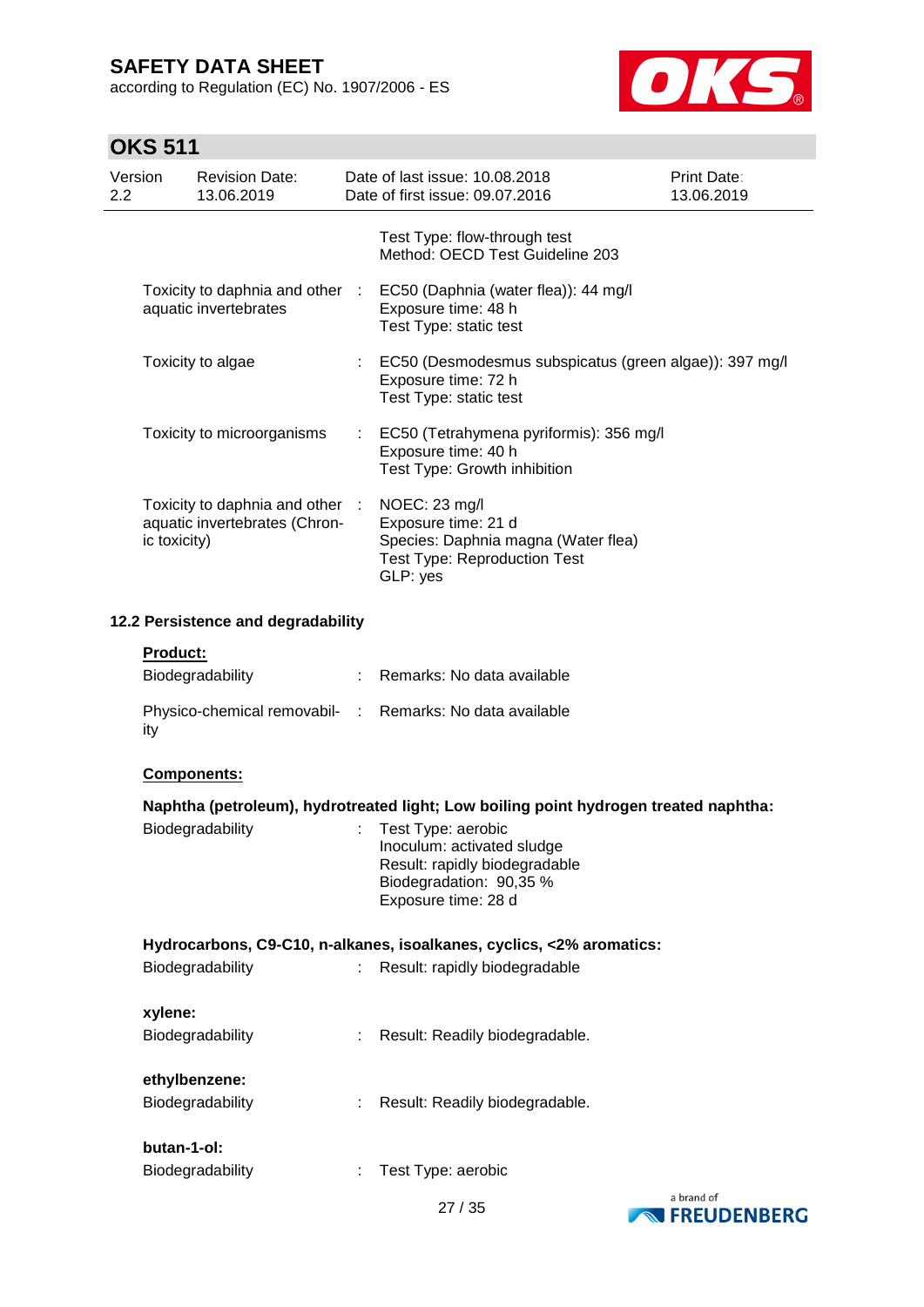according to Regulation (EC) No. 1907/2006 - ES



| Version<br>2.2 |               | <b>Revision Date:</b><br>13.06.2019 |                           | Date of last issue: 10.08.2018<br>Date of first issue: 09.07.2016                                                                                                                                                       | Print Date:<br>13.06.2019 |
|----------------|---------------|-------------------------------------|---------------------------|-------------------------------------------------------------------------------------------------------------------------------------------------------------------------------------------------------------------------|---------------------------|
|                |               |                                     |                           | Inoculum: activated sludge<br>Result: rapidly biodegradable<br>Biodegradation: $> 92 %$<br>Exposure time: 28 d                                                                                                          |                           |
|                |               | n-butyl acetate:                    |                           |                                                                                                                                                                                                                         |                           |
|                |               | Biodegradability                    | $\mathbb{R}^{\mathbb{Z}}$ | Test Type: Primary biodegradation<br>Result: rapidly biodegradable<br>Biodegradation: 83 %<br>Exposure time: 28 d<br>Method: OECD Test Guideline 301D                                                                   |                           |
|                |               | 12.3 Bioaccumulative potential      |                           |                                                                                                                                                                                                                         |                           |
|                | Product:      |                                     |                           |                                                                                                                                                                                                                         |                           |
|                |               | <b>Bioaccumulation</b>              |                           | Remarks: This mixture contains no substance considered to<br>be persistent, bioaccumulating and toxic (PBT).<br>This mixture contains no substance considered to be very<br>persistent and very bioaccumulating (vPvB). |                           |
|                |               | <b>Components:</b>                  |                           |                                                                                                                                                                                                                         |                           |
|                | octanol/water | Partition coefficient: n-           | ÷.                        | Naphtha (petroleum), hydrotreated light; Low boiling point hydrogen treated naphtha:<br>log Pow: 3,4 - 5,2                                                                                                              |                           |
|                |               |                                     |                           |                                                                                                                                                                                                                         |                           |
|                |               | <b>Bioaccumulation</b>              | t.                        | Hydrocarbons, C9-C10, n-alkanes, isoalkanes, cyclics, <2% aromatics:<br>Remarks: No data available                                                                                                                      |                           |
|                | octanol/water | Partition coefficient: n-           | t.                        | Remarks: No data available                                                                                                                                                                                              |                           |
|                | xylene:       |                                     |                           |                                                                                                                                                                                                                         |                           |
|                |               | Bioaccumulation                     |                           | Bioconcentration factor (BCF): 25,9                                                                                                                                                                                     |                           |
|                | octanol/water | Partition coefficient: n-           | ÷                         | log Pow: 2,77 - 3,15                                                                                                                                                                                                    |                           |
|                |               | ethylbenzene:                       |                           |                                                                                                                                                                                                                         |                           |
|                |               | <b>Bioaccumulation</b>              | ÷.                        | Bioconcentration factor (BCF): 1                                                                                                                                                                                        |                           |
|                | octanol/water | Partition coefficient: n-           |                           | log Pow: 3,6 (20 °C)                                                                                                                                                                                                    |                           |
|                | butan-1-ol:   |                                     |                           |                                                                                                                                                                                                                         |                           |
|                | octanol/water | Partition coefficient: n-           |                           | log Pow: 1 $(25 °C)$<br>pH: 7<br>Method: OECD Test Guideline 117                                                                                                                                                        |                           |

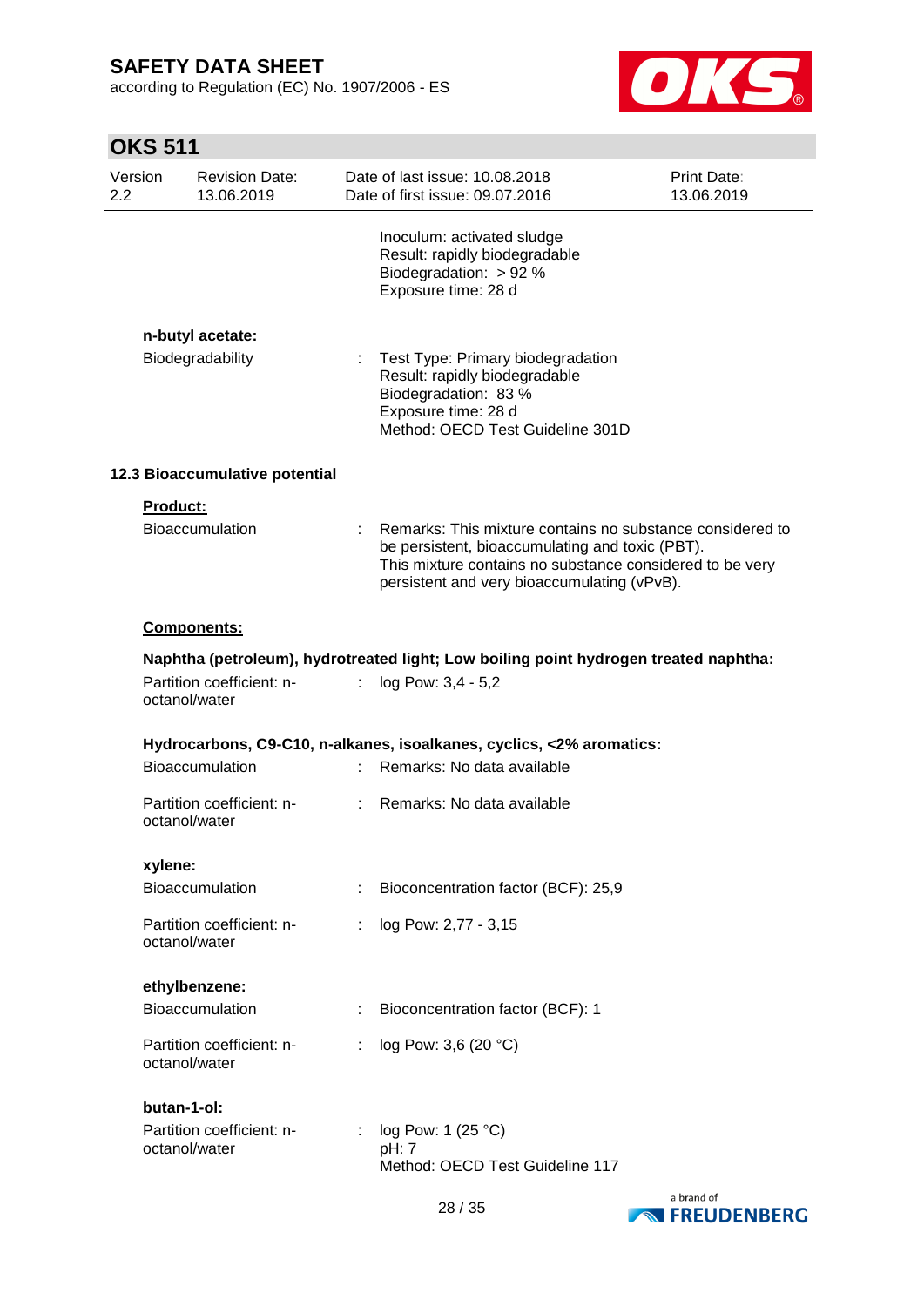according to Regulation (EC) No. 1907/2006 - ES



| Version<br>$2.2\phantom{0}$ |                 | <b>Revision Date:</b><br>13.06.2019                |    | Date of last issue: 10.08.2018<br>Date of first issue: 09.07.2016                                                                                                                                          | Print Date:<br>13.06.2019 |
|-----------------------------|-----------------|----------------------------------------------------|----|------------------------------------------------------------------------------------------------------------------------------------------------------------------------------------------------------------|---------------------------|
|                             |                 |                                                    |    | GLP: yes                                                                                                                                                                                                   |                           |
|                             | butane:         |                                                    |    |                                                                                                                                                                                                            |                           |
|                             | octanol/water   | Partition coefficient: n-                          | t. | log Pow: 2,89<br>Method: OECD Test Guideline 107                                                                                                                                                           |                           |
|                             | propane:        |                                                    |    |                                                                                                                                                                                                            |                           |
|                             | octanol/water   | Partition coefficient: n-                          |    | log Pow: 2,36                                                                                                                                                                                              |                           |
|                             | isobutane:      |                                                    |    |                                                                                                                                                                                                            |                           |
|                             | octanol/water   | Partition coefficient: n-                          |    | : log Pow: 2,88<br>Method: OECD Test Guideline 107                                                                                                                                                         |                           |
|                             |                 | n-butyl acetate:                                   |    |                                                                                                                                                                                                            |                           |
|                             | octanol/water   | Partition coefficient: n-                          | ÷. | log Pow: 2,3 (25 °C)<br>pH: 7<br>Method: OECD Test Guideline 117<br>GLP: yes                                                                                                                               |                           |
|                             |                 | 12.4 Mobility in soil                              |    |                                                                                                                                                                                                            |                           |
|                             | <b>Product:</b> |                                                    |    |                                                                                                                                                                                                            |                           |
|                             | Mobility        |                                                    |    | Remarks: No data available                                                                                                                                                                                 |                           |
|                             |                 | Distribution among environ-<br>mental compartments |    | : Remarks: No data available                                                                                                                                                                               |                           |
|                             |                 | 12.5 Results of PBT and vPvB assessment            |    |                                                                                                                                                                                                            |                           |
|                             | <b>Product:</b> |                                                    |    |                                                                                                                                                                                                            |                           |
|                             | Assessment      |                                                    |    | This substance/mixture contains no components considered<br>to be either persistent, bioaccumulative and toxic (PBT), or<br>very persistent and very bioaccumulative (vPvB) at levels of<br>0.1% or higher |                           |
|                             |                 | Components:                                        |    |                                                                                                                                                                                                            |                           |
|                             | xylene:         |                                                    |    |                                                                                                                                                                                                            |                           |
|                             | Assessment      |                                                    |    | Non-classified PBT substance. Non-classified vPvB sub-<br>stance.                                                                                                                                          |                           |
|                             |                 | ethylbenzene:                                      |    |                                                                                                                                                                                                            |                           |
|                             | Assessment      |                                                    |    | Non-classified PBT substance. Non-classified vPvB sub-<br>stance.                                                                                                                                          |                           |
|                             |                 | n-butyl acetate:                                   |    |                                                                                                                                                                                                            |                           |

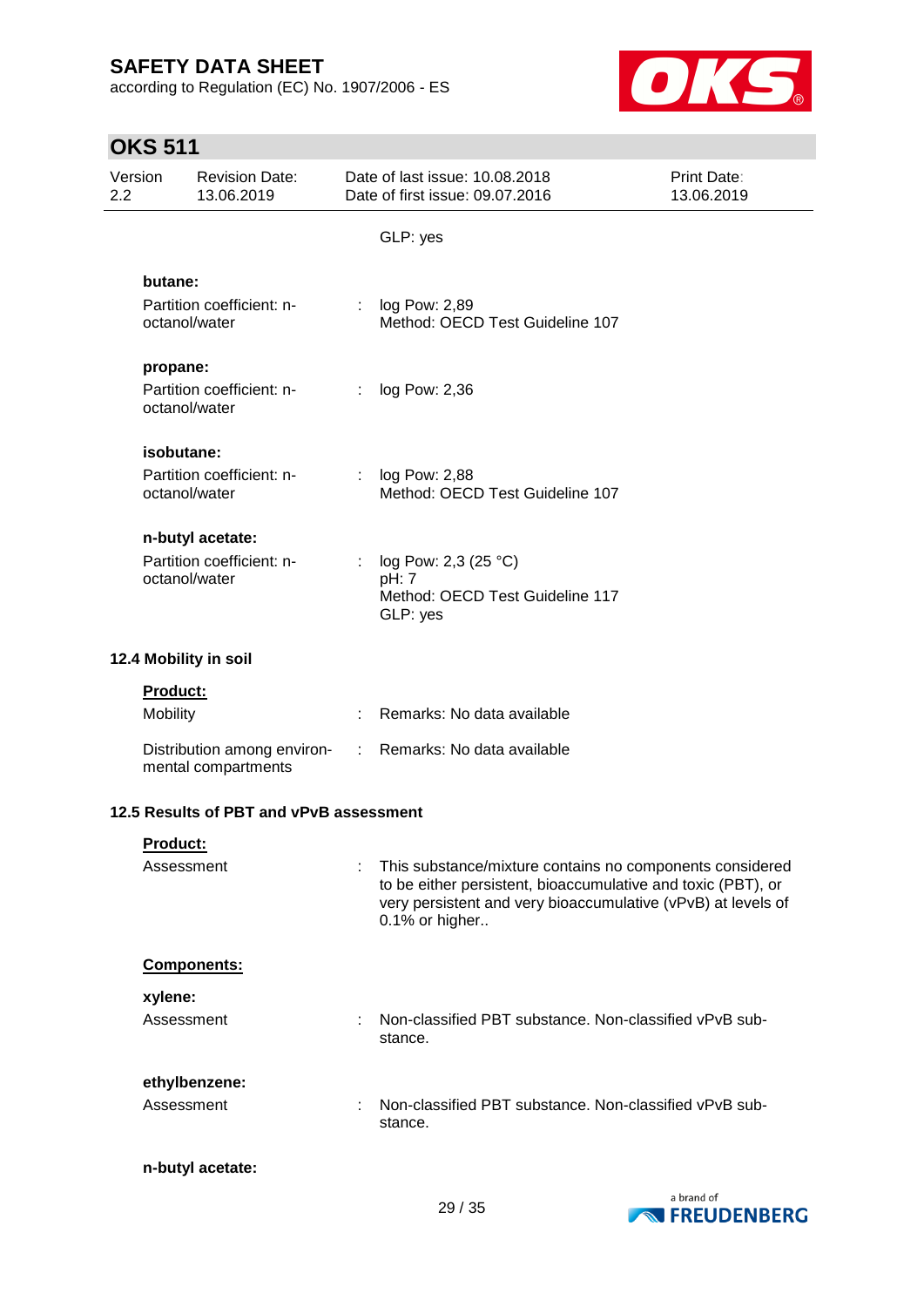according to Regulation (EC) No. 1907/2006 - ES



# **OKS 511**

| Version<br>2.2             | <b>Revision Date:</b><br>13.06.2019 | Date of last issue: 10.08.2018<br>Date of first issue: 09.07.2016 | <b>Print Date:</b><br>13.06.2019                                  |  |
|----------------------------|-------------------------------------|-------------------------------------------------------------------|-------------------------------------------------------------------|--|
|                            | Assessment                          | ÷                                                                 | -Non-classified PBT substance. Non-classified vPvB sub<br>stance. |  |
| 12.6 Other adverse effects |                                     |                                                                   |                                                                   |  |
| <b>Product:</b>            |                                     |                                                                   |                                                                   |  |
| mation                     | Additional ecological infor-        |                                                                   | $\therefore$ Harmful to aquatic life with long lasting effects.   |  |

## **SECTION 13: Disposal considerations**

| 13.1 Waste treatment methods |   |                                                                                                                                                                                                                     |
|------------------------------|---|---------------------------------------------------------------------------------------------------------------------------------------------------------------------------------------------------------------------|
| Product                      | ÷ | Do not dispose of with domestic refuse.<br>Dispose of as hazardous waste in compliance with local and<br>national regulations.                                                                                      |
|                              |   | Waste codes should be assigned by the user based on the<br>application for which the product was used.                                                                                                              |
| Contaminated packaging       | ÷ | Packaging that is not properly emptied must be disposed of as<br>the unused product.<br>Offer empty spray cans to an established disposal company.<br>Pressurized container: Do not pierce or burn, even after use. |
|                              |   | The following Waste Codes are only suggestions:                                                                                                                                                                     |

## **SECTION 14: Transport information**

### **14.1 UN number**

| ADR                             |    | $:$ UN 1950          |
|---------------------------------|----|----------------------|
| <b>IMDG</b>                     |    | $\therefore$ UN 1950 |
| <b>IATA</b>                     |    | $\therefore$ UN 1950 |
| 14.2 UN proper shipping name    |    |                      |
| <b>ADR</b>                      |    | : AEROSOLS           |
| <b>IMDG</b>                     |    | : AEROSOLS           |
| <b>IATA</b>                     | t. | Aerosols, flammable  |
| 14.3 Transport hazard class(es) |    |                      |
| <b>ADR</b>                      |    | $\cdot$ 2            |
| <b>IMDG</b>                     |    | : 2.1                |
| IATA                            | ÷. | $-2.1$               |

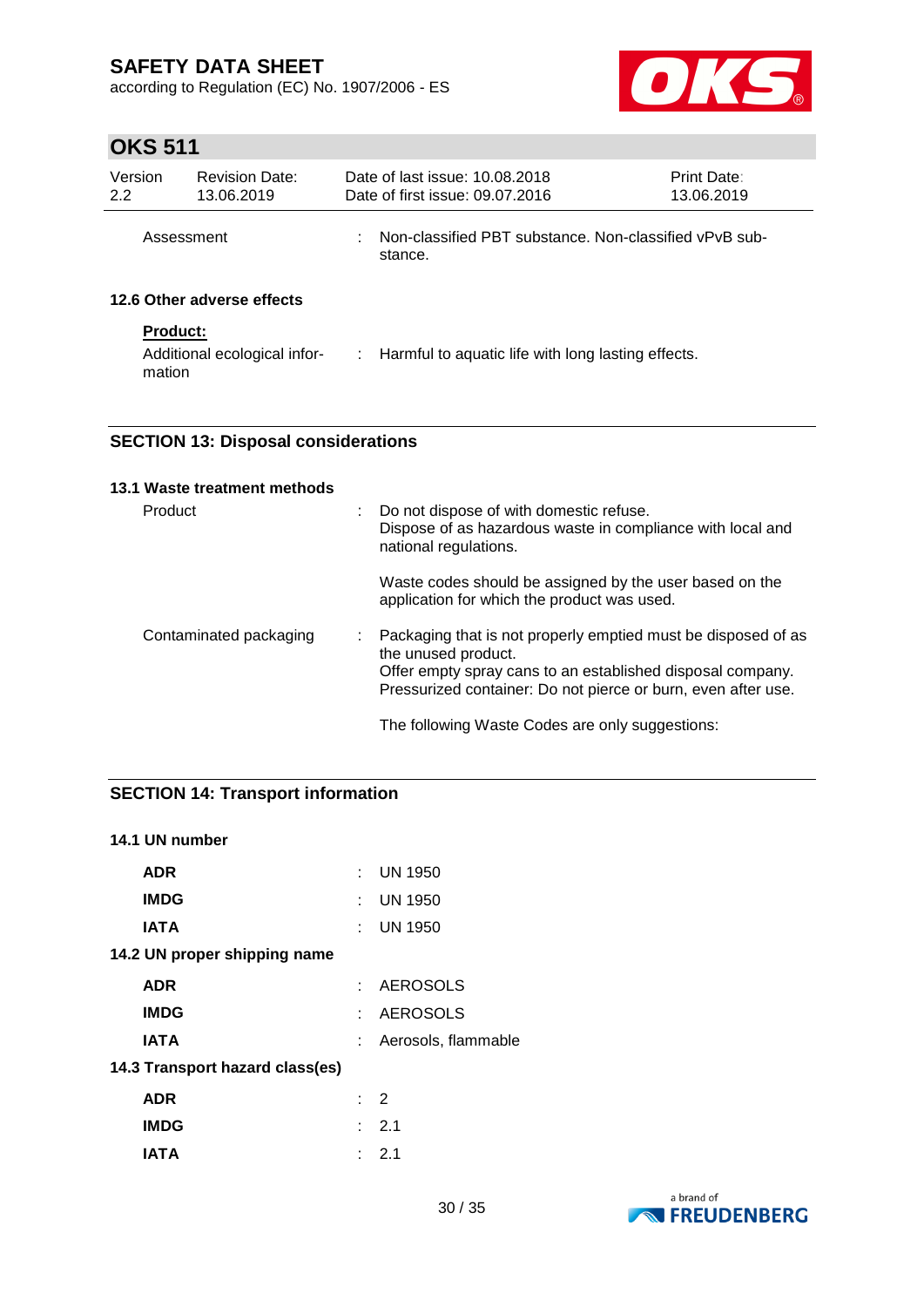according to Regulation (EC) No. 1907/2006 - ES



# **OKS 511**

| 2.2 | Version                           | <b>Revision Date:</b><br>13.06.2019                                                                  |                             | Date of last issue: 10.08.2018<br>Date of first issue: 09.07.2016                                                  | Print Date:<br>13.06.2019 |  |  |
|-----|-----------------------------------|------------------------------------------------------------------------------------------------------|-----------------------------|--------------------------------------------------------------------------------------------------------------------|---------------------------|--|--|
|     | 14.4 Packing group                |                                                                                                      |                             |                                                                                                                    |                           |  |  |
|     | <b>ADR</b><br>Labels              | Packing group<br><b>Classification Code</b><br>Tunnel restriction code                               |                             | Not assigned by regulation<br>5F<br>2.1<br>(D)                                                                     |                           |  |  |
|     | <b>IMDG</b><br>Labels<br>EmS Code | Packing group                                                                                        |                             | Not assigned by regulation<br>2.1<br>$F-D, S-U$                                                                    |                           |  |  |
|     | aircraft)<br>Labels               | <b>IATA (Cargo)</b><br>Packing instruction (cargo<br>Packing instruction (LQ)<br>Packing group       |                             | 203<br>Y203<br>Not assigned by regulation<br>Division 2.1 - Flammable gases                                        |                           |  |  |
|     | ger aircraft)<br>Labels           | <b>IATA (Passenger)</b><br>Packing instruction (passen-<br>Packing instruction (LQ)<br>Packing group | $\mathcal{L}^{\mathcal{L}}$ | 203<br>Y203<br>Not assigned by regulation<br>Division 2.1 - Flammable gases                                        |                           |  |  |
|     |                                   | <b>14.5 Environmental hazards</b>                                                                    |                             |                                                                                                                    |                           |  |  |
|     | <b>ADR</b>                        | Environmentally hazardous                                                                            |                             | no                                                                                                                 |                           |  |  |
|     | <b>IMDG</b>                       | Marine pollutant                                                                                     |                             | no                                                                                                                 |                           |  |  |
|     |                                   | <b>IATA (Passenger)</b><br>Environmentally hazardous                                                 |                             | no                                                                                                                 |                           |  |  |
|     |                                   | <b>IATA (Cargo)</b><br>Environmentally hazardous                                                     |                             | no                                                                                                                 |                           |  |  |
|     | 14.6 Special precautions for user |                                                                                                      |                             |                                                                                                                    |                           |  |  |
|     |                                   | No special precautions required.                                                                     |                             |                                                                                                                    |                           |  |  |
|     | Remarks                           |                                                                                                      |                             | 14.7 Transport in bulk according to Annex II of Marpol and the IBC Code<br>Not applicable for product as supplied. |                           |  |  |

## **SECTION 15: Regulatory information**

## **15.1 Safety, health and environmental regulations/legislation specific for the substance or mixture**

REACH - Candidate List of Substances of Very High Concern for Authorisation (Article 59).

: This product does not contain substances of very high concern (Regulation (EC) No 1907/2006 (REACH),

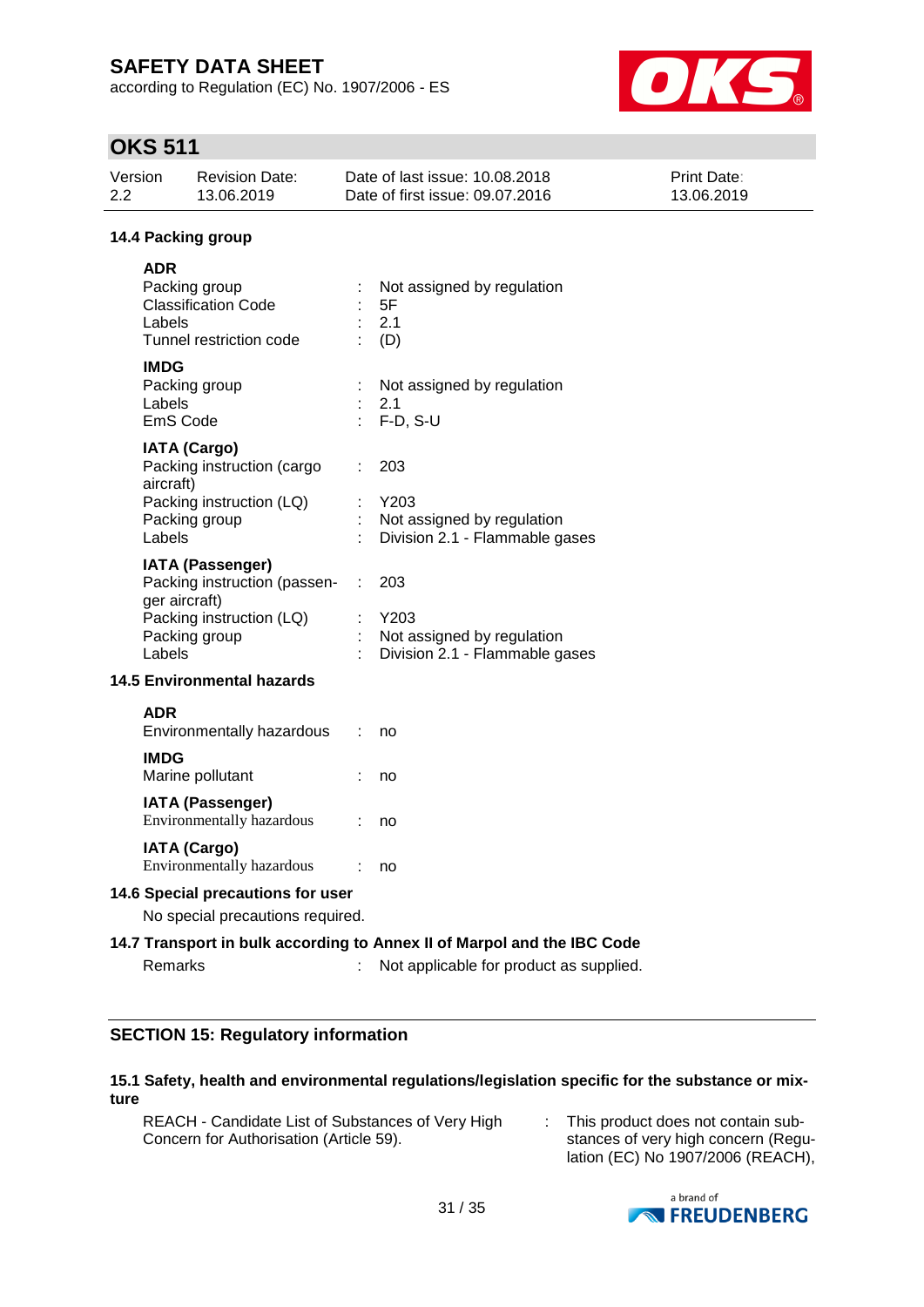according to Regulation (EC) No. 1907/2006 - ES



## **OKS 511**

| Version<br>$2.2^{\circ}$ |             | <b>Revision Date:</b><br>13.06.2019    | Date of last issue: 10.08.2018<br>Date of first issue: 09.07.2016                                            |    | Print Date:<br>13.06.2019                                                                             |
|--------------------------|-------------|----------------------------------------|--------------------------------------------------------------------------------------------------------------|----|-------------------------------------------------------------------------------------------------------|
|                          | (Annex XIV) |                                        | REACH - List of substances subject to authorisation                                                          |    | Article 57).<br>Not applicable                                                                        |
|                          |             | plete the ozone layer                  | Regulation (EC) No 1005/2009 on substances that de-                                                          |    | Not applicable                                                                                        |
|                          | lutants     |                                        | Regulation (EC) No 850/2004 on persistent organic pol-                                                       |    | Not applicable                                                                                        |
|                          |             | of dangerous chemicals                 | Regulation (EC) No 649/2012 of the European Parlia-<br>ment and the Council concerning the export and import |    | Not applicable                                                                                        |
|                          |             | preparations and articles (Annex XVII) | REACH - Restrictions on the manufacture, placing on<br>the market and use of certain dangerous substances,   | ÷. | Naphtha (petroleum), hydrotreated<br>light; Low boiling point hydrogen<br>treated naphtha<br>(29, 28) |

### P2

### P5c

Seveso III: Directive 2012/18/EU of the European Parliament and of the Council on the control of major-accident hazards involving dangerous substances.  $Quantity 1$  Quantity 2

| P3a                        | <b>FLAMMABLE AEROSOLS</b>                                                                                                                                                                                                                                                                                                                                                                                                                | Qualitity I<br>150 t | Quantity 2<br>500 t |
|----------------------------|------------------------------------------------------------------------------------------------------------------------------------------------------------------------------------------------------------------------------------------------------------------------------------------------------------------------------------------------------------------------------------------------------------------------------------------|----------------------|---------------------|
| 34                         | Petroleum products: (a)<br>2.500 t<br>gasolines and naphthas,<br>(b) kerosenes (including jet<br>fuels), (c) gas oils (includ-<br>ing diesel fuels, home<br>heating oils and gas oil<br>blending streams),(d)<br>heavy fuel oils (e) alterna-<br>tive fuels serving the same<br>purposes and with similar<br>properties as regards<br>flammability and environ-<br>mental hazards as the<br>products referred to in<br>points (a) to (d) |                      | 25.000 t            |
| Volatile organic compounds | Directive 2010/75/EU of 24 November 2010 on industrial<br>emissions (integrated pollution prevention and control)<br>Volatile organic compounds (VOC) content: 83,69 %<br>Volatile CMR compounds: 14,53 %                                                                                                                                                                                                                                |                      |                     |

Other regulations:

Take note of Directive 92/85/EEC regarding maternity protection or stricter national regulations,

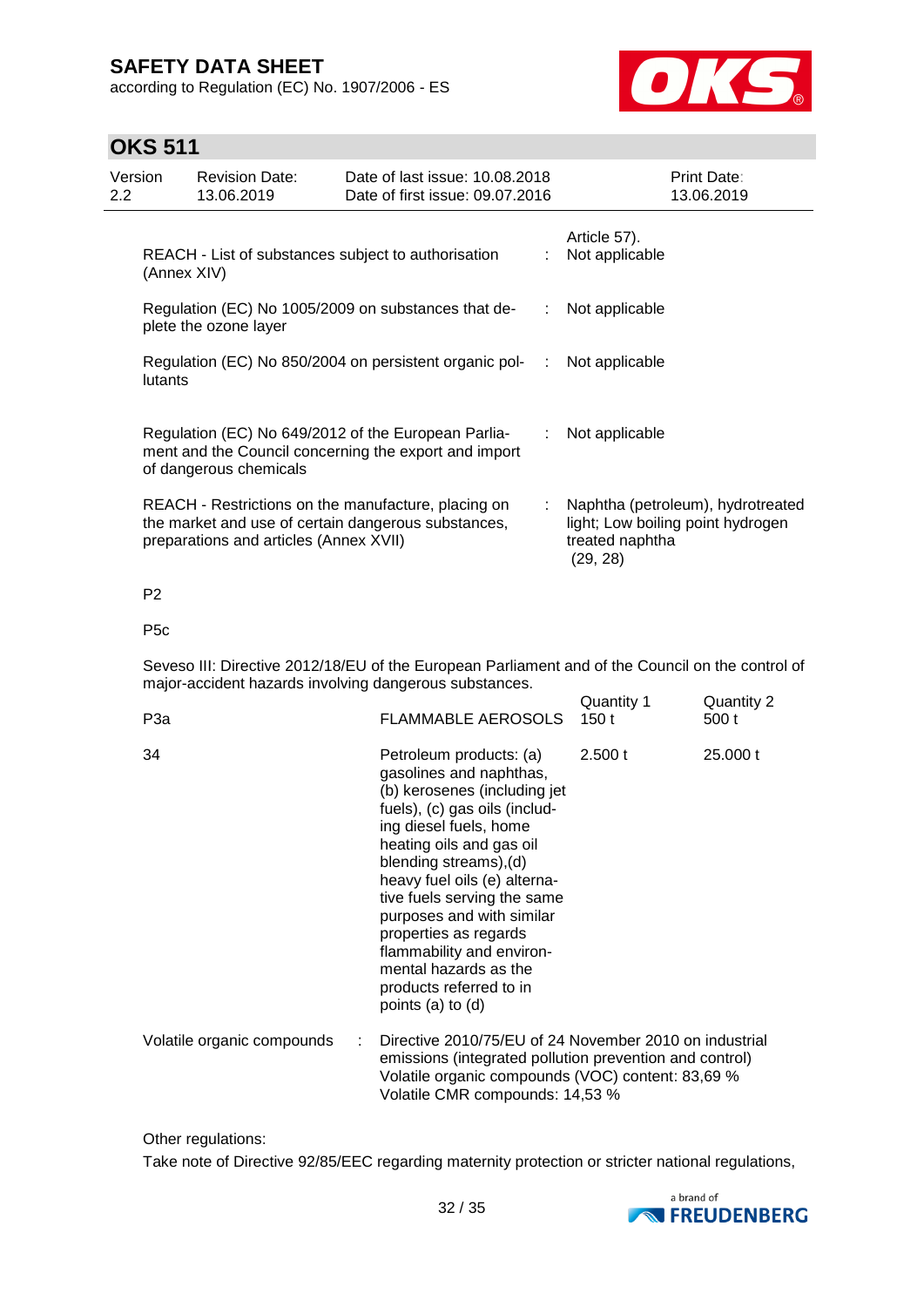according to Regulation (EC) No. 1907/2006 - ES



# **OKS 511**

| Version | <b>Revision Date:</b> | Date of last issue: 10.08.2018  | <b>Print Date:</b> |
|---------|-----------------------|---------------------------------|--------------------|
| 2.2     | 13.06.2019            | Date of first issue: 09.07.2016 | 13.06.2019         |

where applicable.

Take note of Directive 94/33/EC on the protection of young people at work or stricter national regulations, where applicable.

## **15.2 Chemical safety assessment**

This information is not available.

## **SECTION 16: Other information**

| <b>Full text of H-Statements</b> |
|----------------------------------|
|----------------------------------|

| H <sub>220</sub> | Extremely flammable gas.                                                         |
|------------------|----------------------------------------------------------------------------------|
| H <sub>225</sub> | Highly flammable liquid and vapour.                                              |
| H <sub>226</sub> | Flammable liquid and vapour.                                                     |
| H <sub>280</sub> | Contains gas under pressure; may explode if heated.                              |
| H <sub>302</sub> | Harmful if swallowed.                                                            |
| H304             | May be fatal if swallowed and enters airways.                                    |
| H312             | Harmful in contact with skin.                                                    |
| H <sub>315</sub> | Causes skin irritation.                                                          |
| H318             | Causes serious eye damage.                                                       |
| H319             | Causes serious eye irritation.                                                   |
| H332             | Harmful if inhaled.                                                              |
| H <sub>335</sub> | May cause respiratory irritation.                                                |
| H336             | May cause drowsiness or dizziness.                                               |
| H373             | May cause damage to organs through prolonged or repeated<br>exposure if inhaled. |
| H411             | Toxic to aquatic life with long lasting effects.                                 |
| H412             | Harmful to aquatic life with long lasting effects.                               |

## **Full text of other abbreviations**

| Note C | Some organic substances may be marketed either in a specif-<br>ic isomeric form or as a mixture of several isomers. In this<br>case the supplier must state on the label whether the sub-<br>stance is a specific isomer or a mixture of isomers.         |
|--------|-----------------------------------------------------------------------------------------------------------------------------------------------------------------------------------------------------------------------------------------------------------|
| Note P | : The classification as a carcinogen or mutagen need not apply<br>if it can be shown that the substance contains less than 0.1 %<br>w/w benzene (Einecs No 200-753-7). When the substance is<br>not classified as a carcinogen at least the precautionary |

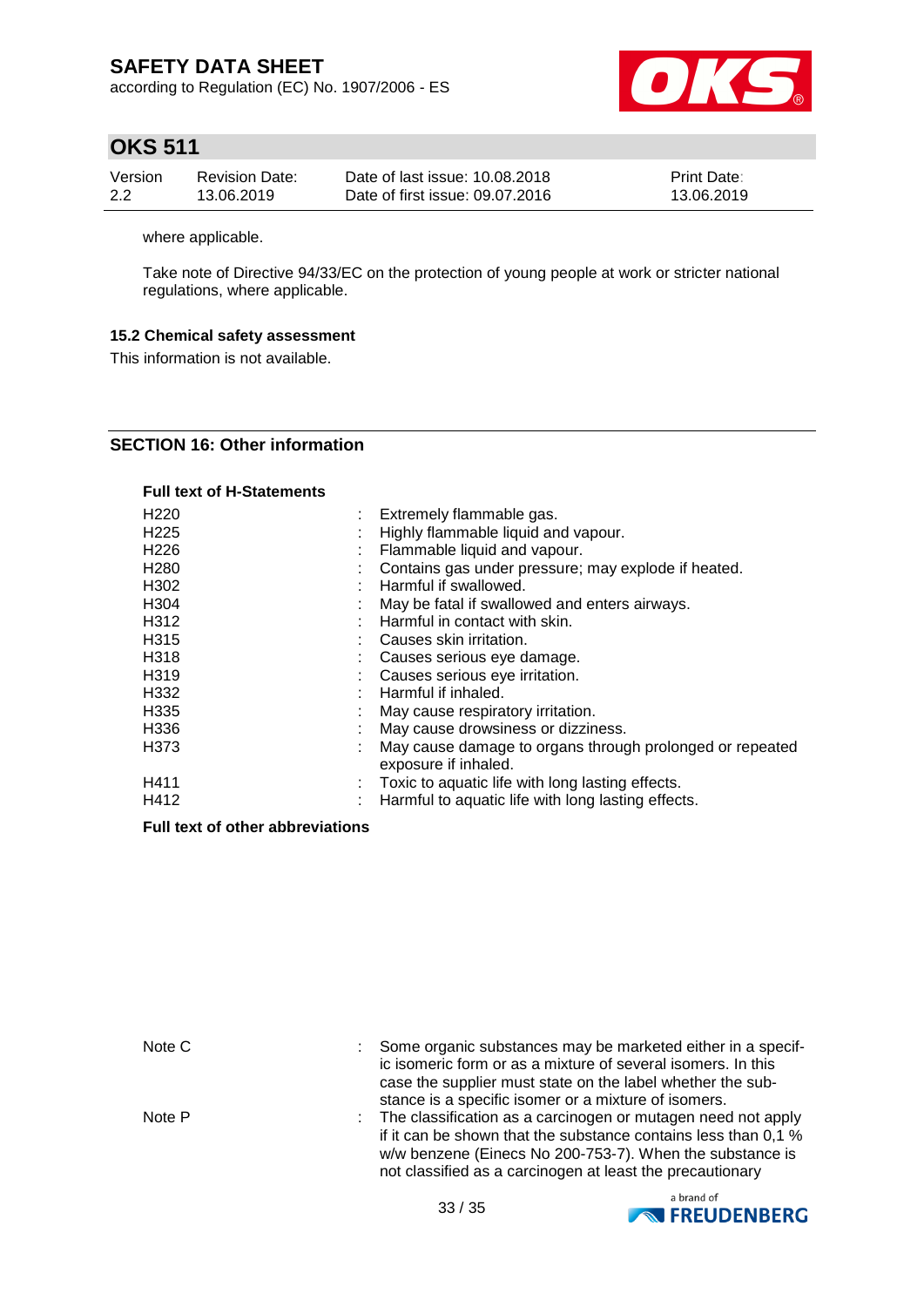according to Regulation (EC) No. 1907/2006 - ES



## **OKS 511**

| Version | <b>Revision Date:</b> | Date of last issue: 10.08.2018                                                                                                                                            | <b>Print Date:</b>                                                                                                                                                                                                                                                                                                                                                                                                                                                                                                                |
|---------|-----------------------|---------------------------------------------------------------------------------------------------------------------------------------------------------------------------|-----------------------------------------------------------------------------------------------------------------------------------------------------------------------------------------------------------------------------------------------------------------------------------------------------------------------------------------------------------------------------------------------------------------------------------------------------------------------------------------------------------------------------------|
| 2.2     | 13.06.2019            | Date of first issue: 09.07.2016                                                                                                                                           | 13.06.2019                                                                                                                                                                                                                                                                                                                                                                                                                                                                                                                        |
|         | Note U (table $3.1$ ) | stances in Part 3.<br>es under pressure", in one of the groups compressed gas,<br>aged and therefore has to be assigned case by case. The<br>2, Section 2.3.2.1, Note 2). | statements (P102-)P260- P262-P301 + P310-P331 shall ap-<br>ply. This note applies only to certain complex oil-derived sub-<br>: When put on the market gases have to be classified as "Gas-<br>liquefied gas, refrigerated liquefied gas or dissolved gas. The<br>group depends on the physical state in which the gas is pack-<br>following codes are assigned: Press. Gas (Comp.) Press. Gas<br>(Liq.) Press. Gas (Ref. Liq.) Press. Gas (Diss.) Aerosols shall<br>not be classified as gases under pressure (See Annex I, Part |

ADN - European Agreement concerning the International Carriage of Dangerous Goods by Inland Waterways; ADR - European Agreement concerning the International Carriage of Dangerous Goods by Road; AICS - Australian Inventory of Chemical Substances; ASTM - American Society for the Testing of Materials; bw - Body weight; CLP - Classification Labelling Packaging Regulation; Regulation (EC) No 1272/2008; CMR - Carcinogen, Mutagen or Reproductive Toxicant; DIN - Standard of the German Institute for Standardisation; DSL - Domestic Substances List (Canada); ECHA - European Chemicals Agency; EC-Number - European Community number; ECx - Concentration associated with x% response; ELx - Loading rate associated with x% response; EmS - Emergency Schedule; ENCS - Existing and New Chemical Substances (Japan); ErCx - Concentration associated with x% growth rate response; GHS - Globally Harmonized System; GLP - Good Laboratory Practice; IARC - International Agency for Research on Cancer; IATA - International Air Transport Association; IBC - International Code for the Construction and Equipment of Ships carrying Dangerous Chemicals in Bulk; IC50 - Half maximal inhibitory concentration; ICAO - International Civil Aviation Organization; IECSC - Inventory of Existing Chemical Substances in China; IMDG - International Maritime Dangerous Goods; IMO - International Maritime Organization; ISHL - Industrial Safety and Health Law (Japan); ISO - International Organisation for Standardization; KECI - Korea Existing Chemicals Inventory; LC50 - Lethal Concentration to 50 % of a test population; LD50 - Lethal Dose to 50% of a test population (Median Lethal Dose); MARPOL - International Convention for the Prevention of Pollution from Ships; n.o.s. - Not Otherwise Specified; NO(A)EC - No Observed (Adverse) Effect Concentration; NO(A)EL - No Observed (Adverse) Effect Level; NOELR - No Observable Effect Loading Rate; NZIoC - New Zealand Inventory of Chemicals; OECD - Organization for Economic Co-operation and Development; OPPTS - Office of Chemical Safety and Pollution Prevention; PBT - Persistent, Bioaccumulative and Toxic substance; PICCS - Philippines Inventory of Chemicals and Chemical Substances; (Q)SAR - (Quantitative) Structure Activity Relationship; REACH - Regulation (EC) No 1907/2006 of the European Parliament and of the Council concerning the Registration, Evaluation, Authorisation and Restriction of Chemicals; RID - Regulations concerning the International Carriage of Dangerous Goods by Rail; SADT - Self-Accelerating Decomposition Temperature; SDS - Safety Data Sheet; SVHC - Substance of Very High Concern; TCSI - Taiwan Chemical Substance Inventory; TRGS - Technical Rule for Hazardous Substances; TSCA - Toxic Substances Control Act (United States); UN - United Nations; vPvB - Very Persistent and Very Bioaccumulative

### **Further information**

| <b>Classification of the mixture:</b> |                                   | <b>Classification procedure:</b>    |  |  |
|---------------------------------------|-----------------------------------|-------------------------------------|--|--|
| Aerosol 1                             | H <sub>222</sub> H <sub>229</sub> | Based on product data or assessment |  |  |
| Skin Irrit. 2                         | H315                              | Calculation method                  |  |  |
| Eye Dam. 1                            | H318                              | Based on product data or assessment |  |  |